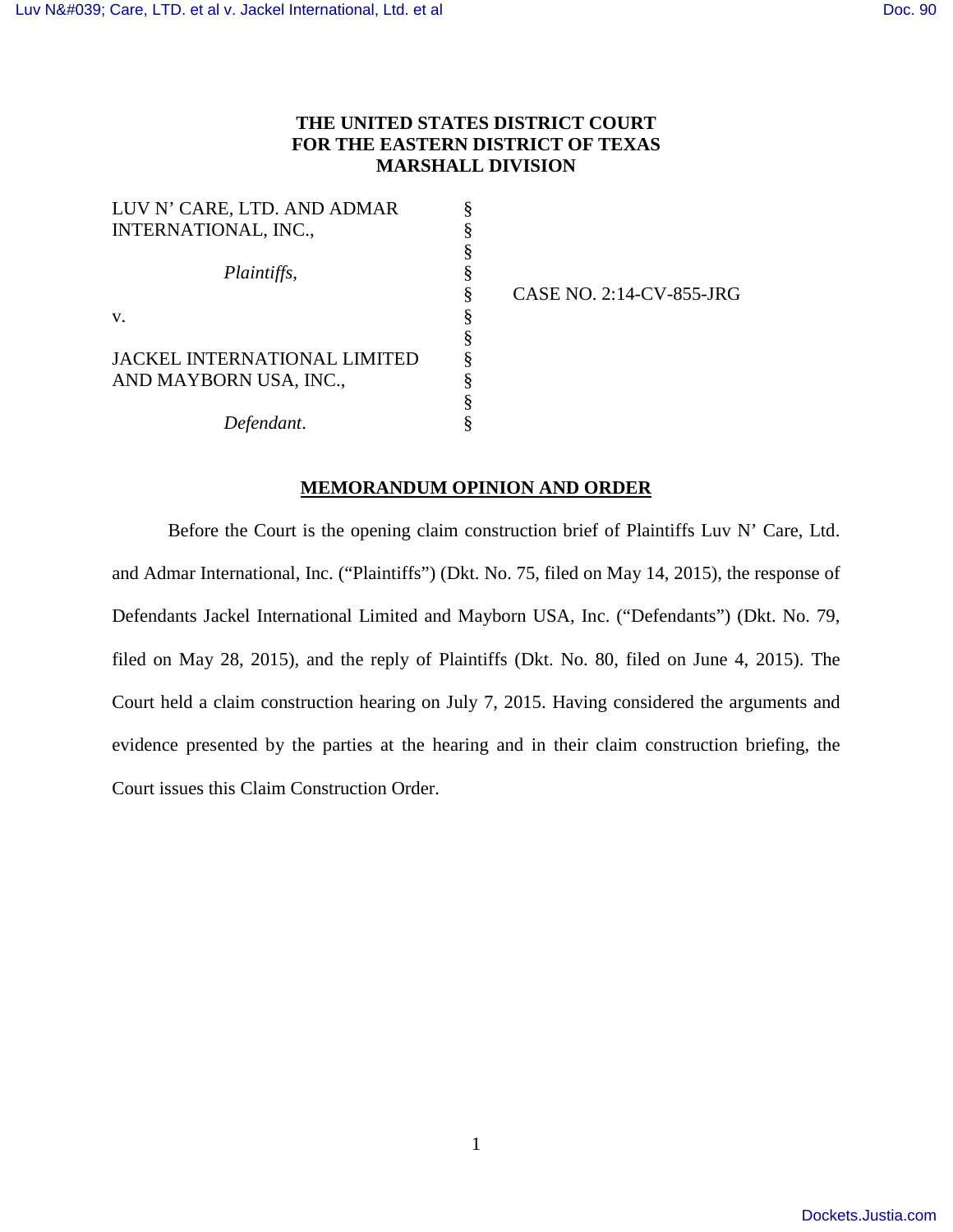# **Table of Contents**

| H. "wherein the relative position of said post and said opening changes" 43 |  |
|-----------------------------------------------------------------------------|--|
|                                                                             |  |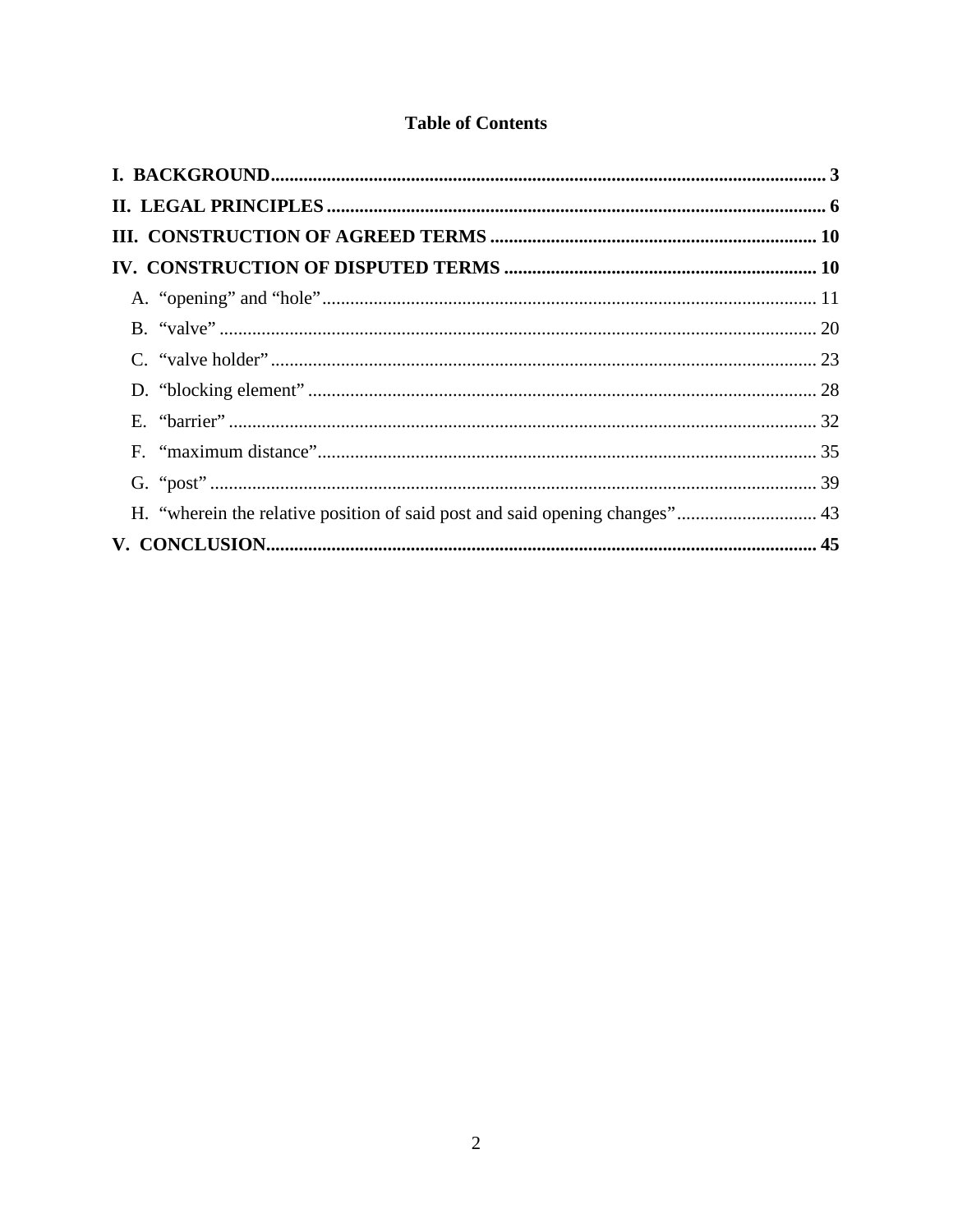## **I. BACKGROUND**

Plaintiffs bring suit alleging infringement of United States Patent No. 8,695,841 ('841 patent) by Defendants. The application leading to the '841 patent was filed on June 9, 2010, and issued on April 15, 2014. The '841 patent is entitled "No-Spill Drinking Cup Apparatus" and is directed to an "improved no-spill cup construction and valve assembly which provides an extremely secure seal against accidental liquid flow from the cup spout." The '841 patent relates to a long line of patents, all which are based on U.S. Patent No. 6,321,931 (the parent '931 patent).

The '841 patent has 2 independent claims, each of which are reproduced below:

1. An apparatus, comprising:

(a) a no-spill drinking apparatus;

(b) said no-spill drinking apparatus comprising a cap, said cap further comprising a spout;

(c) said cap comprising a valve, said valve comprising a flexible material and an opening;

(d) said apparatus comprising a blocking element next to said opening;

(e) wherein said opening rests against said blocking element when the user is not drinking from said spout;

(f) wherein said flexible material moves when the user sucks through said spout to drink from said spout, causing said opening and said blocking element to separate; and,

(g) a barrier, said barrier blocking said flexible material from moving beyond a maximum distance after said flexible material moves when the user sucks through said spout to drink from said spout.

## 8. An apparatus, comprising:

(a) a no-spill drinking apparatus;

(b) said no-spill drinking apparatus comprising a cap, said cap further comprising a spout;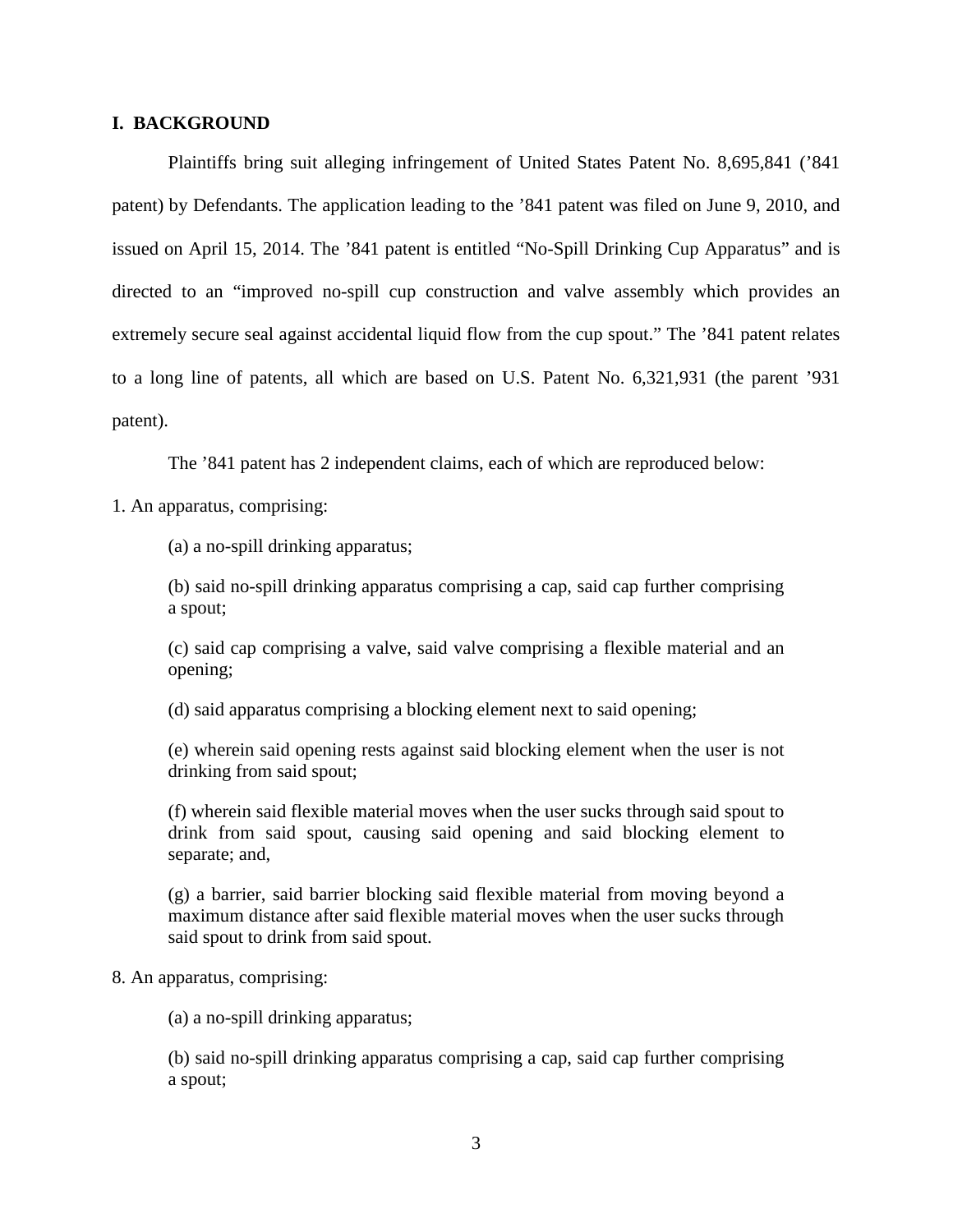(c) said cap comprising a valve, said valve comprising a flexible material and an opening;

(d) said apparatus comprising a blocking element next to said opening;

(e) wherein said valve comprises a closed position in which said opening rests against said blocking element when the user is not drinking from said spout;

(f) wherein said valve comprises an open position in which said flexible material moves when the user sucks through said spout to drink from said spout, causing said opening and said blocking element to separate;

(g) a barrier, said barrier blocking said flexible material from moving beyond a maximum distance after said flexible material moves when the user sucks through said spout to drink from said spout; and,

(h) a post, wherein the relative position of said post and said opening changes when the user sucks through said spout to drink from said spout;

(i) and wherein said post extends into and through said opening in said closed position and said open position of said valve.

The '841 patent is now subject to a reissue proceeding initiated by the Plaintiffs. A

motion to stay this case pending the outcome of that reissue proceeding was denied by this Court

on May 15, 2015. *See* Dkt. No. 77.

## **Prior Litigation**

On December 12, 2011, Plaintiff Luv N' Care filed a lawsuit in the Eastern District of Texas against Koninklijke Philips NV (the Prior Texas Litigation, Case No. 2:11-cv-512) asserting infringement of five United States Patents that trace their roots to the parent '931 patent. The '931 patent had been litigated in the Western District of Louisiana (the Louisiana Litigation). In the Louisiana Litigation, the court found that the claim term "opening" from the '931 patent was not as broad as claimed because the inventors made specific disclaimers in the prosecution history of the '931 patent. In particular, the Court found that the patent (via the disclaimer) required two separate mechanisms to close off the liquid: first, a flexible diaphragm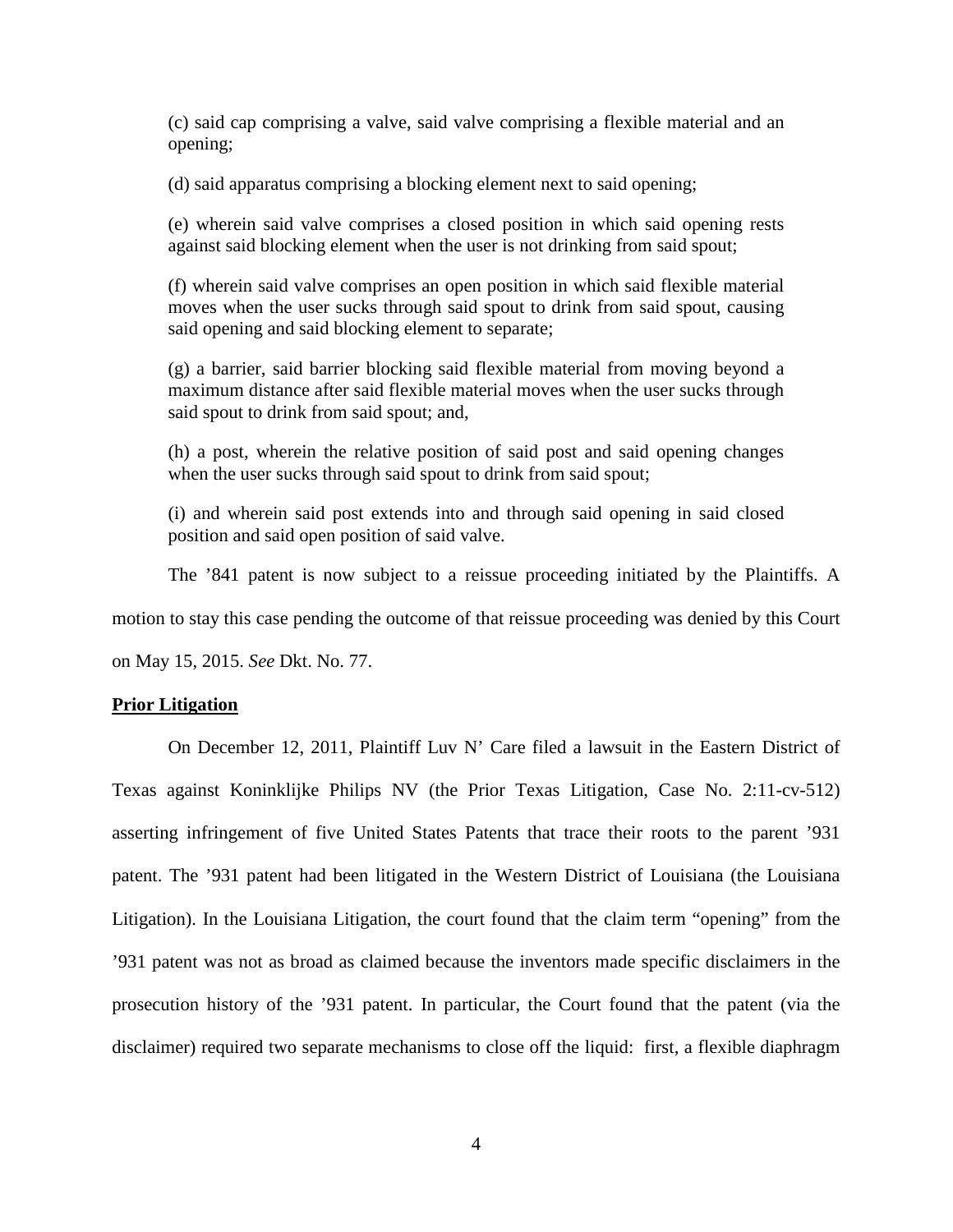with an opening which stretches open when suction is applied but is closed when not stretched, and second, a blocking element against which the opening in the diaphragm rests. With much of the scope disclaimed, the Louisiana court found that the alleged product did not infringe the '931 patent. The Court, in the alternative, went on to say that "were the court not to construe the patent in this manner, then the invalidity of the Hakim patent '931 is assured." *Hakim v. Cannon Avent Grp., PLC*, No. CIV.A. 3-02-1371, 2005 WL 1793760, at \*6 (W.D. La. May 4, 2005). On appeal, the Federal Circuit affirmed the underlying district court opinions and provided additional analysis. *See Hakim v. Cannon Avent Group, PLC*, 479 F. 3d 1313 (Fed. Cir. 2007). The Federal Circuit stated that "during prosecution the presence of the slit in the flexible valve material was emphasized as distinguishing all of the claims from the cited references." *Id.* at 1316. In contrast, the accused product had "a valve with a flexible diaphragm having a central opening, but the opening is not a slit that opens and closes, but simply a hole in the diaphragm." *Id.* The Federal Circuit rejected Hakim's arguments that the district court's construction "excessively constricted" the claims of the '931 patent because they allegedly "do not require a slit that opens and closes with pressure, for claims 1 and 2 use the word 'opening,' not 'slit,' for the aperture in the diaphragm." *See id.* at 1316. The Federal Circuit held that the term "'opening' [in the '931 patent] is not correctly construed to eliminate the sealing mechanism provided by the slitted diaphragm." *Id.* at 1318.

The inventor of the '931 patent applied for and was granted several child patents, five of which were at issue in the Prior Texas Litigation and one of which (the '841 patent) is at issue in the current action. Magistrate Judge Payne issued a claim construction ruling in the Prior Texas Litigation on July 9, 2013 (the Prior Order, *see* 2:11-cv-512, Dkt. No. 167) finding among other things that the same disclaimer concerning the parent '931 patent from the Louisiana Litigation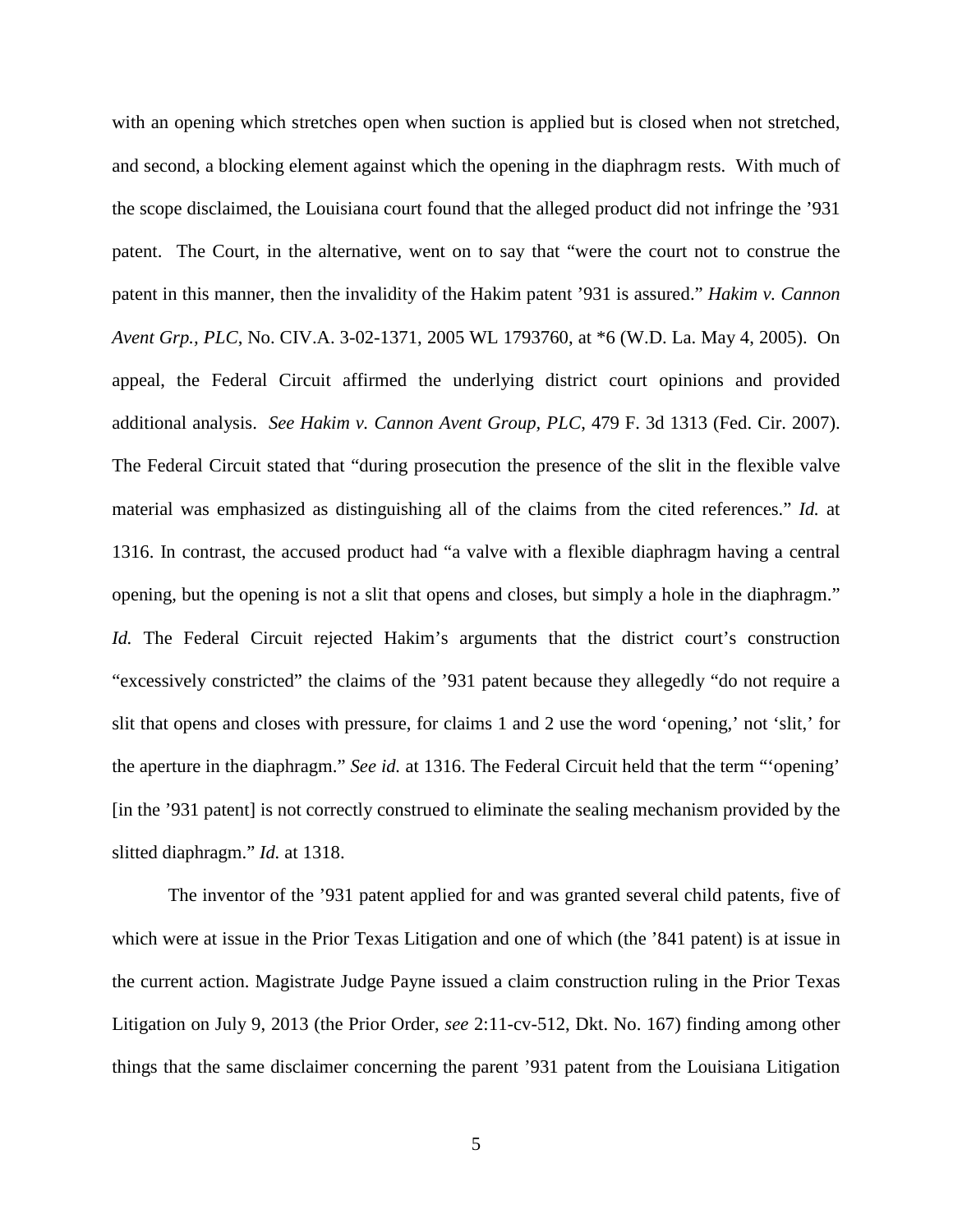was not rescinded, but applied to the five child patents in that lawsuit. This disclaimer led the Plaintiff Luv N' Care to concede that the accused product did not infringe under the Court's interpretation. In the Prior Texas Litigation the parties filed a Joint Motion for Entry of Judgment of Non-Infringement, and the Plaintiff Luv N' Care appealed the Court's claim construction ruling to the Federal Circuit. On December 11, 2014, the Federal Circuit disagreed with Luv N' Care and affirmed the judgment of this Court under Rule 36. *See Luv N' Care Ltd. v. Philips Electronics N. Am. Corp. et al.*, Case No. 2014-1007 (Fed. Cir. December 11, 2014).

The claim term "opening"—and the accompanying disclaimer in the '931 patent—are at the heart of the current dispute. Plaintiffs contend that the disclaimer (and claim limitation) found in the parent '931 patent was rescinded during the prosecution of the child patents, and particularly during the prosecution of the patent in issue in this case, the '841 patent.

#### **II. LEGAL PRINCIPLES**

"It is a 'bedrock principle' of patent law that 'the claims of a patent define the invention to which the patentee is entitled the right to exclude.'" *Phillips v. AWH Corp.*, 415 F.3d 1303, 1312 (Fed. Cir. 2005) (en banc) (quoting *Innova/Pure Water Inc. v. Safari Water Filtration Sys., Inc.*, 381 F.3d 1111, 1115 (Fed. Cir. 2004)). To determine the meaning of the claims, courts start by considering the intrinsic evidence. *See id.* at 1313; *see also C.R. Bard, Inc. v. U.S. Surgical Corp.*, 388 F.3d 858, 861 (Fed. Cir. 2004); *Bell Atl. Network Servs., Inc. v. Covad Commc'ns Group, Inc.*, 262 F.3d 1258, 1267 (Fed. Cir. 2001). The intrinsic evidence includes the claims themselves, the specification, and the prosecution history. *See Phillips*, 415 F.3d at 1314; *C.R. Bard*, 388 F.3d at 861. Courts give claim terms their ordinary and accustomed meaning as understood by one of ordinary skill in the art at the time of the invention in the context of the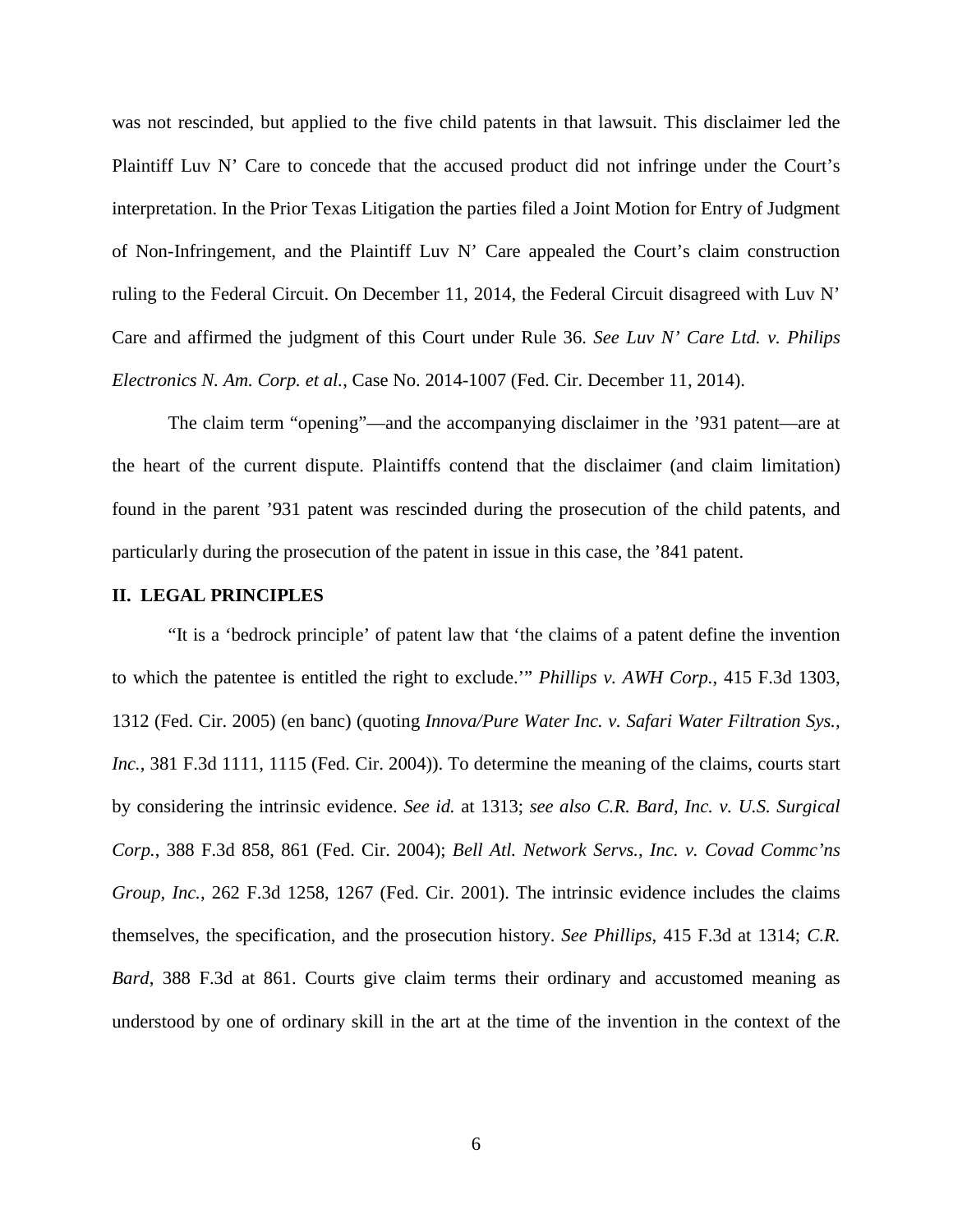entire patent. *Phillips*, 415 F.3d at 1312-13; *accord Alloc, Inc. v. Int'l Trade Comm'n*, 342 F.3d 1361, 1368 (Fed. Cir. 2003).

The claims themselves provide substantial guidance in determining the meaning of particular claim terms. *Phillips*, 415 F.3d at 1314. First, a term's context in the asserted claim can be very instructive. *Id.* Other asserted or unasserted claims can aid in determining the claim's meaning because claim terms are typically used consistently throughout the patent. *Id.* Differences among the claim terms can also assist in understanding a term's meaning. *Id.* For example, when a dependent claim adds a limitation to an independent claim, it is presumed that the independent claim does not include the limitation. *Id.* at 1314-15.

"[C]laims 'must be read in view of the specification, of which they are a part.'" *Phillips*, 415 F.3d at 1315 (quoting *Markman v. Westview Instruments, Inc.*, 52 F.3d 967, 979 (Fed. Cir. 1995) (en banc)). "[T]he specification 'is always highly relevant to the claim construction analysis. Usually, it is dispositive; it is the single best guide to the meaning of a disputed term.'" *Id.* (quoting *Vitronics Corp. v. Conceptronic, Inc.*, 90 F.3d 1576, 1582 (Fed. Cir. 1996)); *accord Teleflex, Inc. v. Ficosa N. Am. Corp.*, 299 F.3d 1313, 1325 (Fed. Cir. 2002). This is true because a patentee may define his own terms, give a claim term a different meaning than the term would otherwise possess, or disclaim or disavow claim scope. *Phillips*, 415 F.3d at 1316. In these situations, the inventor's lexicography governs. *Id.* The specification may also resolve the meaning of ambiguous claim terms "where the ordinary and accustomed meaning of the words used in the claims lack sufficient clarity to permit the scope of the claim to be ascertained from the words alone." *Teleflex*, 299 F.3d at 1325. But, "[a]lthough the specification may aid the court in interpreting the meaning of disputed claim language, particular embodiments and examples appearing in the specification will not generally be read into the claims." *Comark Commc'ns,*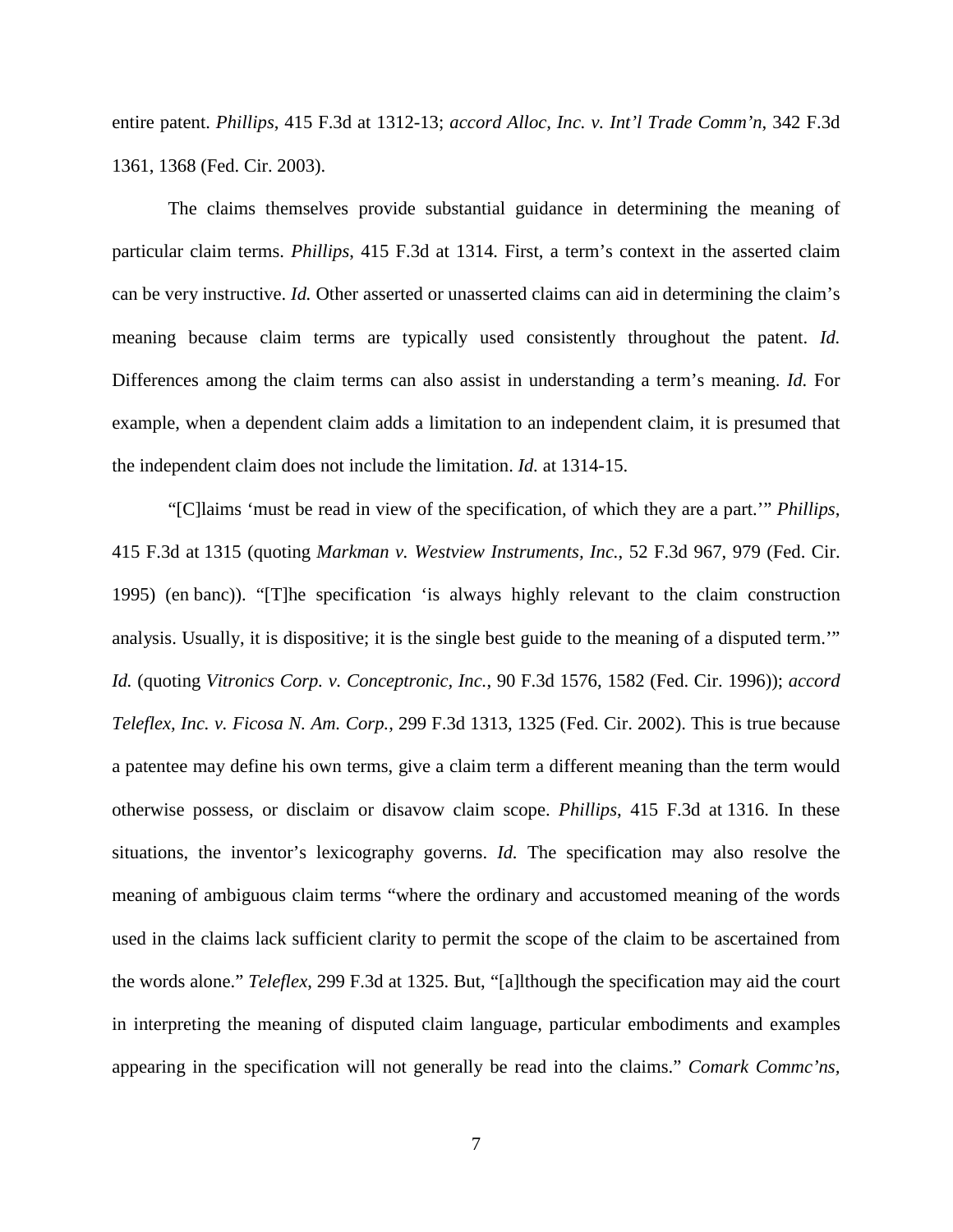*Inc. v. Harris Corp.*, 156 F.3d 1182, 1187 (Fed. Cir. 1998) (quoting *Constant v. Advanced Micro-Devices, Inc.*, 848 F.2d 1560, 1571 (Fed. Cir. 1988)); *accord Phillips*, 415 F.3d at 1323.

The prosecution history is another tool to supply the proper context for claim construction because a patent applicant may also define a term in prosecuting the patent. *Home Diagnostics, Inc., v. Lifescan, Inc.*, 381 F.3d 1352, 1356 (Fed. Cir. 2004) ("As in the case of the specification, a patent applicant may define a term in prosecuting a patent."). "[T]he prosecution history (or file wrapper) limits the interpretation of claims so as to exclude any interpretation that may have been disclaimed or disavowed during prosecution in order to obtain claim allowance." *Standard Oil Co. v. Am. Cyanamid Co.*, 774 F.2d 448, 452 (Fed. Cir. 1985).

Although extrinsic evidence can be useful, it is "less significant than the intrinsic record in determining the legally operative meaning of claim language." *Phillips*, 415 F.3d at 1317 (citations and internal quotation marks omitted). Technical dictionaries and treatises may help a court understand the underlying technology and the manner in which one skilled in the art might use claim terms, but technical dictionaries and treatises may provide definitions that are too broad or may not be indicative of how the term is used in the patent. *Id.* at 1318. Similarly, expert testimony may aid a court in understanding the underlying technology and determining the particular meaning of a term in the pertinent field, but an expert's conclusory, unsupported assertions as to a term's definition are entirely unhelpful to a court. *Id.* Generally, extrinsic evidence is "less reliable than the patent and its prosecution history in determining how to read claim terms." *Id.*

The "determination of claim indefiniteness is a legal conclusion that is drawn from the Court's performance of its duty as the construer of patent claims." *Exxon Research & Eng'g Co.*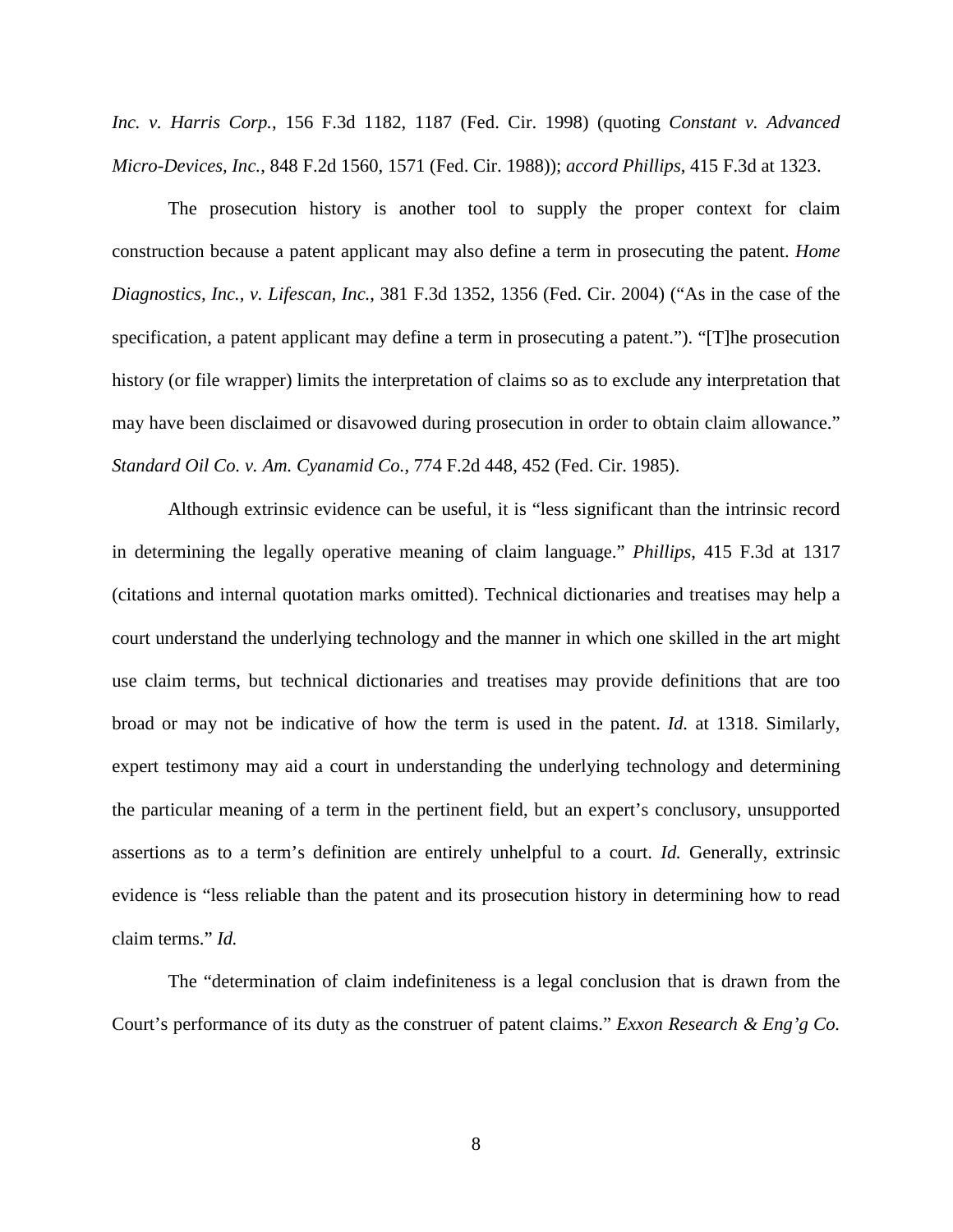*v. United States*, 265 F.3d 1371, 1375 (Fed. Cir. 2001). Section 112 entails a "delicate balance" between precision and uncertainty:

On the one hand, the definiteness requirement must take into account the inherent limitations of language. Some modicum of uncertainty, the Court has recognized, is the price of ensuring the appropriate incentives for innovation. . . . At the same time, a patent must be precise enough to afford clear notice of what is claimed, thereby apprising the public of what is still open to them. Otherwise there would be a zone of uncertainty which enterprise and experimentation may enter only at the risk of infringement claims. And absent a meaningful definiteness check, we are told, patent applicants face powerful incentives to inject ambiguity into their claims. . . . Eliminating that temptation is in order, and the patent drafter is in the best position to resolve the ambiguity in patent claims.

*Nautilus Inc. v. Biosig Instruments, Inc.*, 134 S. Ct. 2120, 2128-29 (2014) (citations omitted).

Therefore, in order for a patent to be definite under § 112, ¶ 2, "a patent's claims, viewed in light of the specification and prosecution history, [are required to] inform those skilled in the art about the scope of the invention with reasonable certainty." *Id.* at 2129. The determination of "definiteness is measured from the viewpoint of a person skilled in the art at the time the patent was filed." *Id.* at 2128. (emphasis original, citations omitted). "The definiteness requirement . . . mandates clarity, while recognizing that absolute precision is unattainable." *Id.* This standard reflects rulings that have found that "the certainty which the law requires in patents is not greater than is reasonable, having regard to their subject-matter." *Id.* at 2129. "Whether a claim reasonably apprises those skilled in the art of its scope is a question of law that [is] review[ed] de novo." *Microprocessor Enhancement Corp. v. Tex. Instruments Inc.*, 520 F.3d 1367, 1374 (Fed. Cir. 2008). As it is a challenge to the validity of a patent, the failure of any claim in suit to comply with § 112 must be shown by clear and convincing evidence. *Nautilus*, 134 S. Ct. at n.10.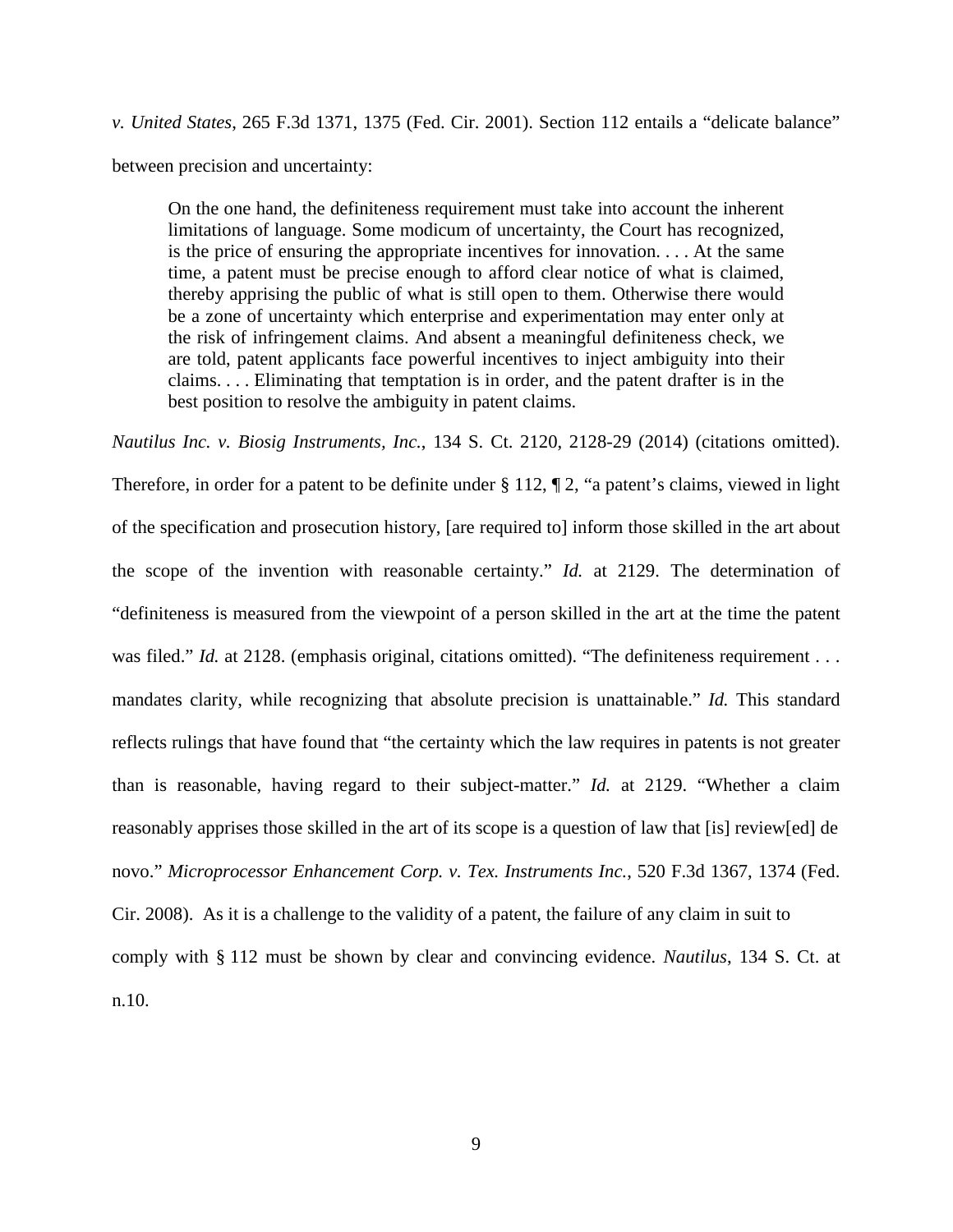## **III. CONSTRUCTION OF AGREED TERMS**

The Court hereby adopts the following agreed constructions:

| <u>Term</u>          | <b>Agreed Construction</b> |
|----------------------|----------------------------|
| "drinking apparatus" | Plain and Ordinary Meaning |
| "cap"                | Plain and Ordinary Meaning |

(*See, e.g.*, June 11, 2015 Joint Claim Construction Chart, Dkt. No. 82-1.)

## **IV. CONSTRUCTION OF DISPUTED TERMS**

As indicated above, this is not the first opportunity for a court to construe terms related to the '841 patent. Although the disputes in this case present many of the same issues that have already been resolved before, the Court still carefully considered all of the parties' arguments (both the new and repeat arguments) in construing the claims in this case. *See Burns, Morris & Stewart Ltd. P'ship v. Masonite Int'l Corp.*, 401 F. Supp. 2d 692, 697 (E.D. Tex. 2005) (describing that although a previous construction may be instructive and provide the basis of the analysis, particularly when there are new parties and those parties have presented new arguments, the previous construction is not binding on the court). As indicated by *Burns*, however, any previous constructions are instructive and will at times provide part of the basis for the analysis. *See id.*

When the Court considers a prior claim construction, the Court considers that different parties may raise different arguments and may highlight different evidence. Sometimes the Court adopts the prior construction, and other times the Court reaches a different conclusion. The Court therefore turns to an analysis of the evidence and arguments presented in the parties' briefing and at the July 7, 2015, hearing. The parties' positions and the Court's analysis as to the disputed terms are presented below.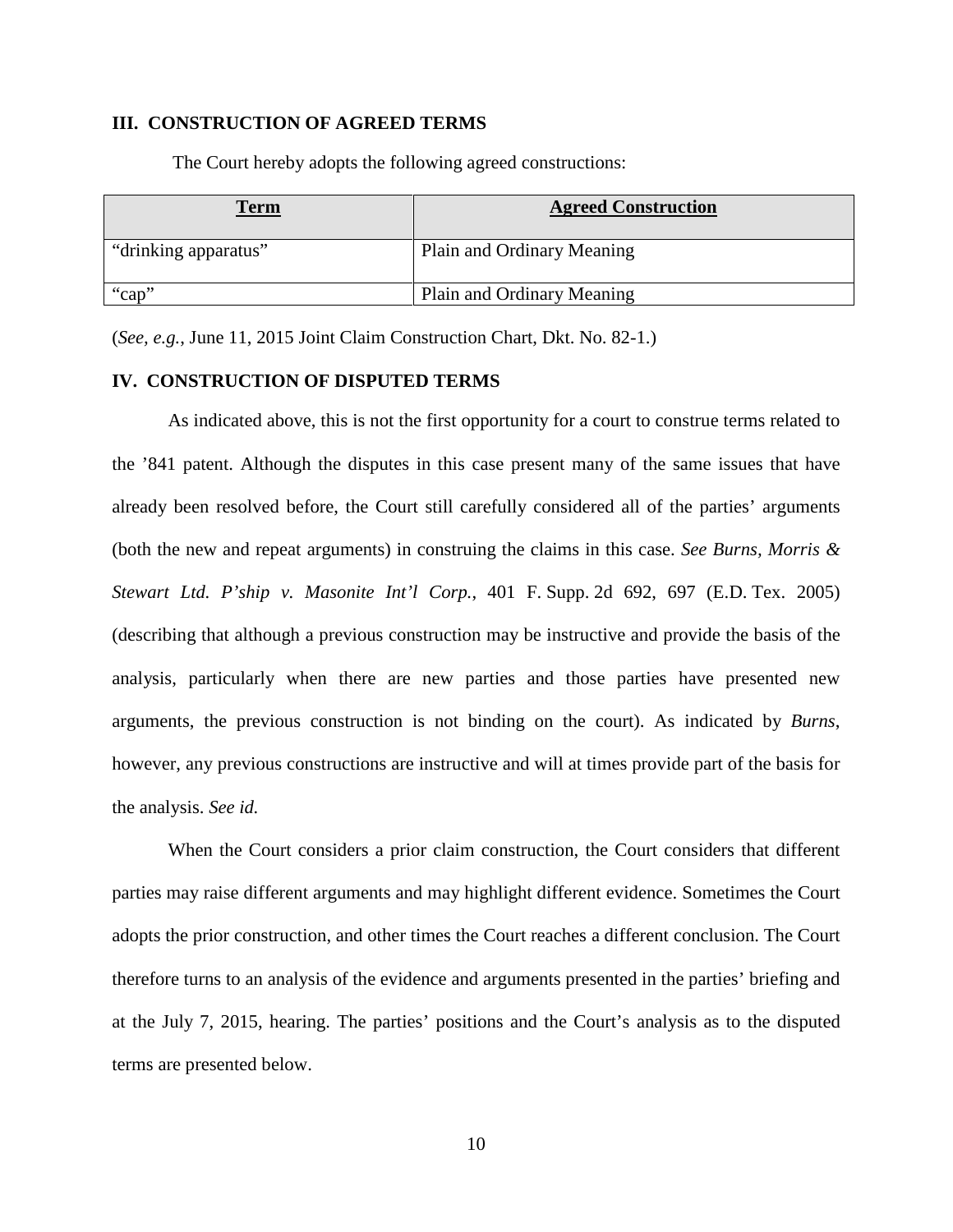#### **A. "opening" and "hole"**

| <b>Term</b>          | <b>Plaintiffs'</b>                                 | Defendants'                                                                         |
|----------------------|----------------------------------------------------|-------------------------------------------------------------------------------------|
|                      | <b>Proposed Construction</b>                       | <b>Proposed Construction</b>                                                        |
| "opening"            | "an aperture or orifice"<br>creating a passageway" | "a self-sealing opening in the flexible"<br>valve material that closes when suction |
| ('841 Patent: claims |                                                    | is not applied"                                                                     |
| 1, 5, 8, 12          |                                                    |                                                                                     |
| "hole"               | "an opening wherein there is                       | "a self-sealing hole in the flexible valve                                          |
|                      | an open space"                                     | material that closes when suction is not                                            |
| ('841 Patent: claims |                                                    | applied"                                                                            |
| 5, 12)               |                                                    |                                                                                     |

The disputed term "opening" appears in claims 1, 5, 8, and 12 of the '841 patent. The disputed term "hole" appears in claims 5 and 12 of the '841 patent.

## **(1) The Parties' Positions**

Plaintiffs submit that the "opening" and "hole" terms have their plain and ordinary meanings. (*See, e.g.*, Dkt. No. 75 at 19.) Defendants' constructions are based on a disclaimer from a parent application, but Plaintiffs argue that the claim language is different (which is one reason not to apply a disclaimer) and the disclaimer has been rescinded. (*Id.*) According to Plaintiffs, regarding the "opening" term, the claim language contains no limitation on the type, shape, or location of the opening, nor does it require the opening to be in the flexible material. (*Id.*) The Plaintiffs also contend the claim simply requires a valve having a flexible material and an opening, which is different from saying that the valve comprises a flexible material and an opening in the flexible material. (*Id.* at 19-20.) The specification and prosecution history of the '841 patent provides broad guidance to the term "opening." (*Id.* at 20.) Plaintiffs argue that no prosecution disclaimer from the parent patent application that matured into the '931 patent applies to the '841 patent. (*Id.* at 23.) First, Plaintiffs argue that any disclaimer was rescinded by the Applicant during prosecution of the '841 patent—the Applicant made specific statements to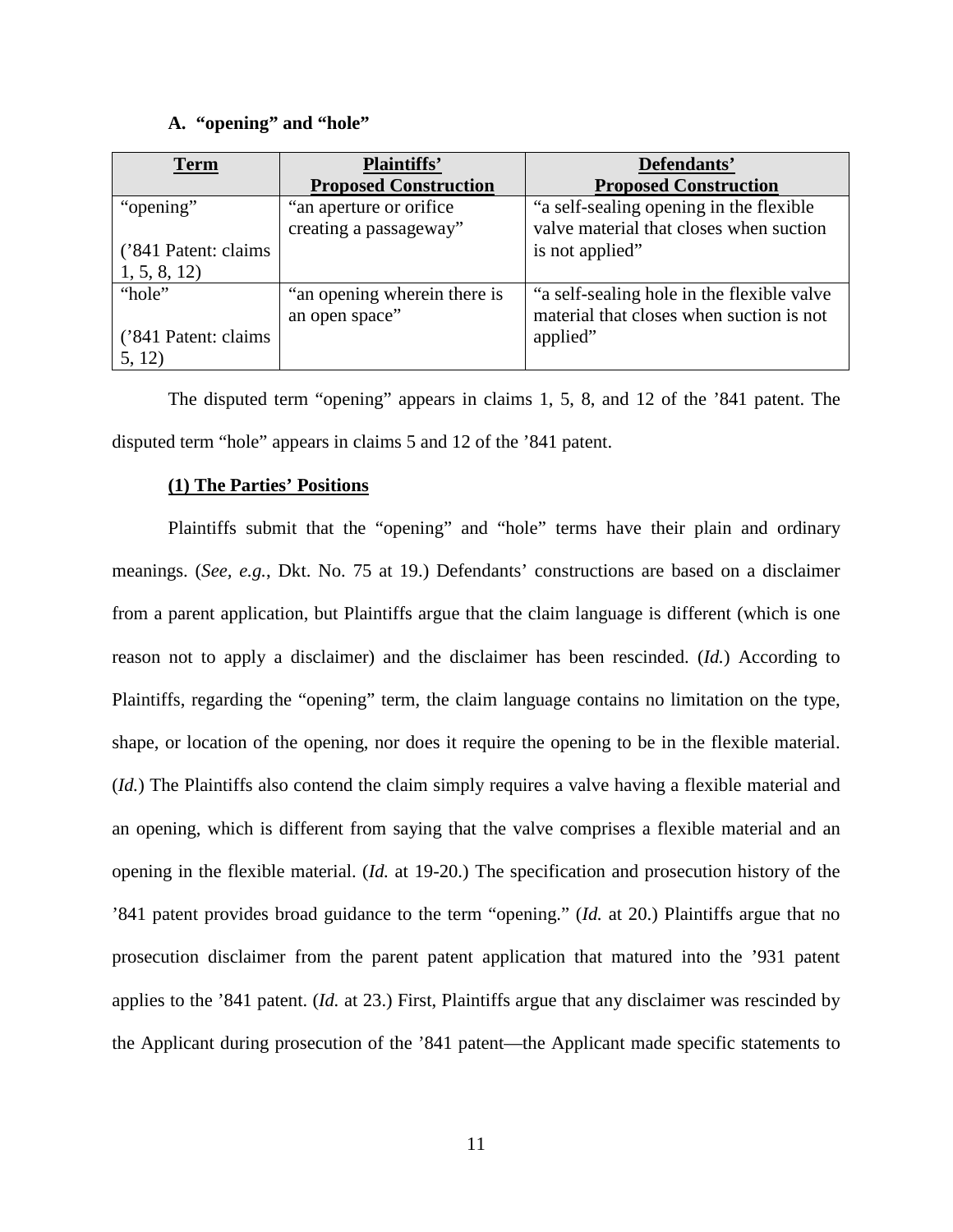the USPTO regarding the broad language of the terms and that any disclaimers did not apply. (*Id.* at 23-27.) Plaintiffs argue that the Examiner considered all of the cited prior art and did not apply any disclaimer to the terms. (*See id.*) Second, even without a rescission, Plaintiffs argue that no disclaimer would apply to the '841 patent. (*Id.* at 28-30.) Plaintiffs argue that because the claim language of the '841 patent is materially different than the claim language related to the disclaimers in the parent application, that the disclaimer does not apply. (*Id.*) Further, because the claims add a "post" limitation to the claims and patent that was not included in the earlier parent application (it was added in a continuation-in-part application) and that directly contradicts the prior disclaimer, Plaintiffs argue that the prior disclaimer does not apply. (*Id.* at 29.) Because the opening as claimed requires a post to protrude through the opening even in a closed position, the opening cannot seal against itself. (*Id.* at 30.) Thus, according to Plaintiffs, only a single closing mechanism is used in the embodiment where the post fills the opening. (*Id.*)

Defendants argue that the question is simply whether the Applicant has rescinded the disclaimer in accordance with Federal Circuit law. (*See, e.g.*, Dkt. No. 79 at 1.) Defendants argue that the Applicant never acknowledged the disclaimer was made or found to exist in litigation, never told the PTO exactly what prior art was at issue during the previous disclaimer, and never specifically asked the PTO to revisit that art in light of the supposed rescission. (*Id.*) Defendants argue that the claim language in the '841 patent is not materially different from the language in the prior patents because they all recite a valve comprising a flexible material, an opening, and a blocking element, and when the valve is open the opening separates from the blocking element. (*Id.*) Defendants argue that even though the opening is not specifically claimed to be in the flexible material that this is not a material difference because (i) the claims should be construed to require that the opening be in the flexible material and (ii) the claim language does not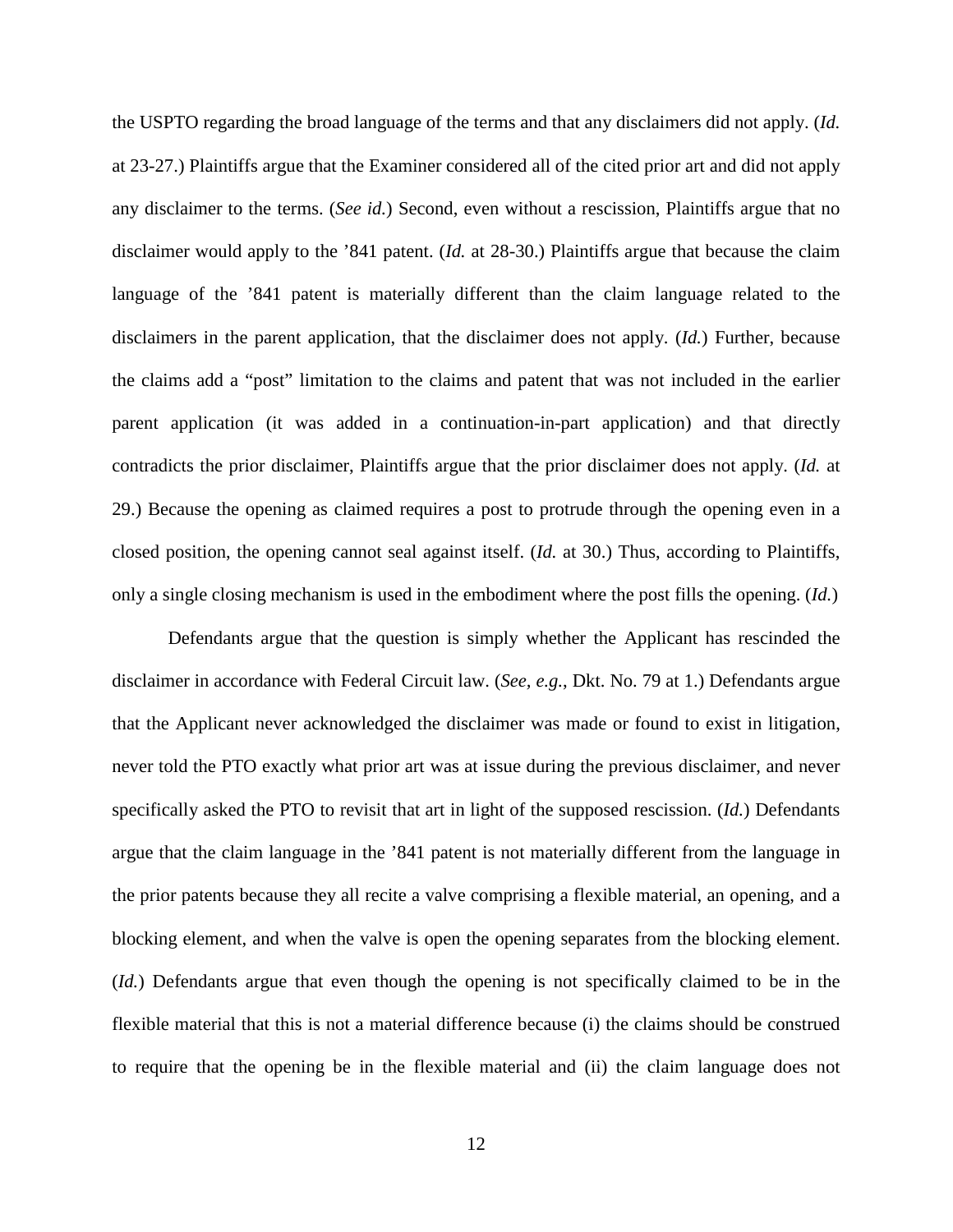preclude the opening from being in the flexible material. (*Id.* at 8.) Thus, overall, there is no material difference between the different patents according to the Defendants. (*Id.*) Defendants argue the "two part sealing mechanism" disclaimer is not inconsistent with the "post" limitation because the opening can close upon the base of the protruding member to seal itself. (*Id.* at 8.) Further, Defendants argue that the prior disclaimer has not ben properly rescinded. (*Id.* at 9.) In particular, Defendants argue that Applicant failed to acknowledge the prior disclaimer, failed to state explicitly that two district courts have found the prior disclaimer, and failed to put the Examiner on notice of the prior art patents that may need to be re-visited. (*Id.* at 9-12.) According to Defendants, any unrecorded examiner interview does not provide notice or clarity in the prosecution record for proper rescission of a disclaimer. (*Id.* at 13.) Defendants argue that Plaintiffs' filing of a reissue application on the '841 patent is proof that no rescission was made. (*Id.*) Specifically regarding the term "opening," Defendants argue that to be able to stretch open and self-seal, the opening must necessarily be made of, or in, the flexible material. (*Id.* at 14.) Further, the only disclosed embodiments in the specification have the opening in the flexible material and the claims should be similarly limited. (*Id.*) Specifically regarding the term "hole," Defendants argue that it is likewise limited by the prior disclaimer and the only disclosed embodiments put the hole in the flexible valve. (*Id.* at 15.)

Plaintiffs reply that the reissue application is not the result of any prosecution defect and is not proof that there was no rescission in the '841 patent. (*See, e.g.*, Dkt. No. 80 at 1.) According to Plaintiffs, Defendants ignore applicable case law suggesting that materially different claim language may remove a prior disclaimer even where the new claim permits the limitations of the previously disclaimed subject matter. (*Id.* at 3.) Plaintiffs argue that claims specific to the "post" embodiment did not exist when the disclaimer occurred, so it certainly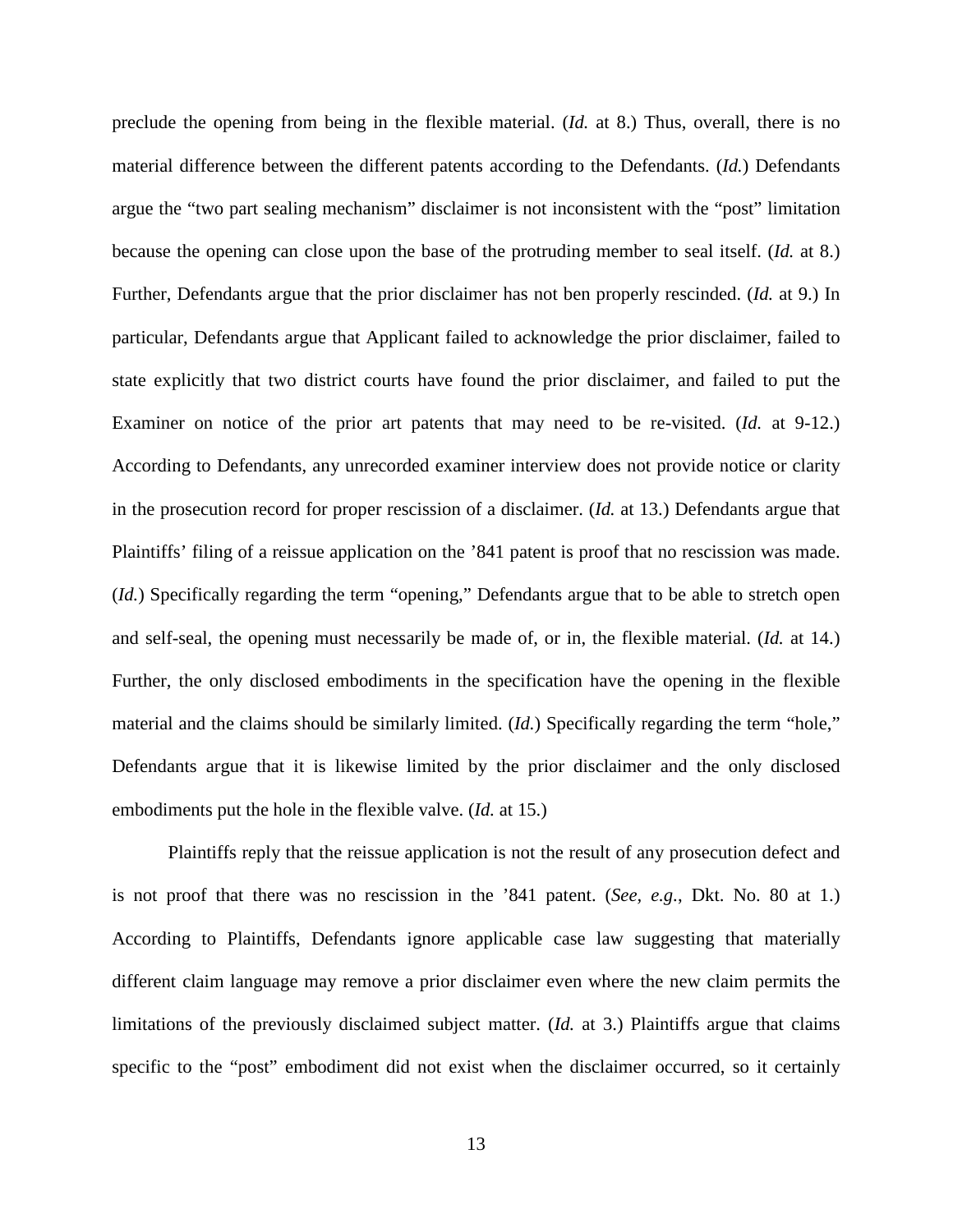cannot be clear and unequivocal that the applicant disclaimed a future embodiment's features. (*Id.* at 4.) Plaintiffs argue that to be self-sealing, an opening must seal itself, but an opening cannot close itself when a post blocks the closure. (*Id.*) Plaintiffs argue that the prior parent disclaimer has been properly rescinded and that statements during prosecution were "sufficiently clear to inform the examiner that the previous disclaimer and the prior art it was made to avoid may need to be revisited," which is all that is required by Federal Circuit precedent. (*Id.* at 6.) Plaintiffs argue that the prior art related to the prior disclaimer was resubmitted to the Examiner, the district court cases were specifically identified to the Examiner as relating to disclaimer and claim scope, and the Examiner expressly confirmed in writing that he reviewed them. (*Id.*) Plaintiffs argue that these submissions satisfy any public notice function related to the Federal Circuit's rescission doctrine. (*Id.*) Regarding the specific "opening" and "hole" limitations, Plaintiffs argue that any limitations based on an embodiment is incorrect where those limitations are not recited in the claims. (*Id.* at 7.)

#### **(2) Analysis**

In the Prior Texas Litigation, the term "opening" was construed to mean an "opening that closes when suction is not applied," and the term "hole" was construed to mean a "hole that closes when suction is not applied." (*See* Prior Order at 9.)

The parties' primary dispute here is whether a prosecution history disclaimer applies. There seems to be no disagreement that absent a disclaimer, the terms have their plain and ordinary meaning. Further, there seems to be no disagreement that the claims and the specification do not specifically limit the terms to the constructions proposed by the Defendants. Further, there is no dispute that the prosecution history of the '841 patent itself does not support Defendants' constructions. In other words, Defendants' constructions are based solely on a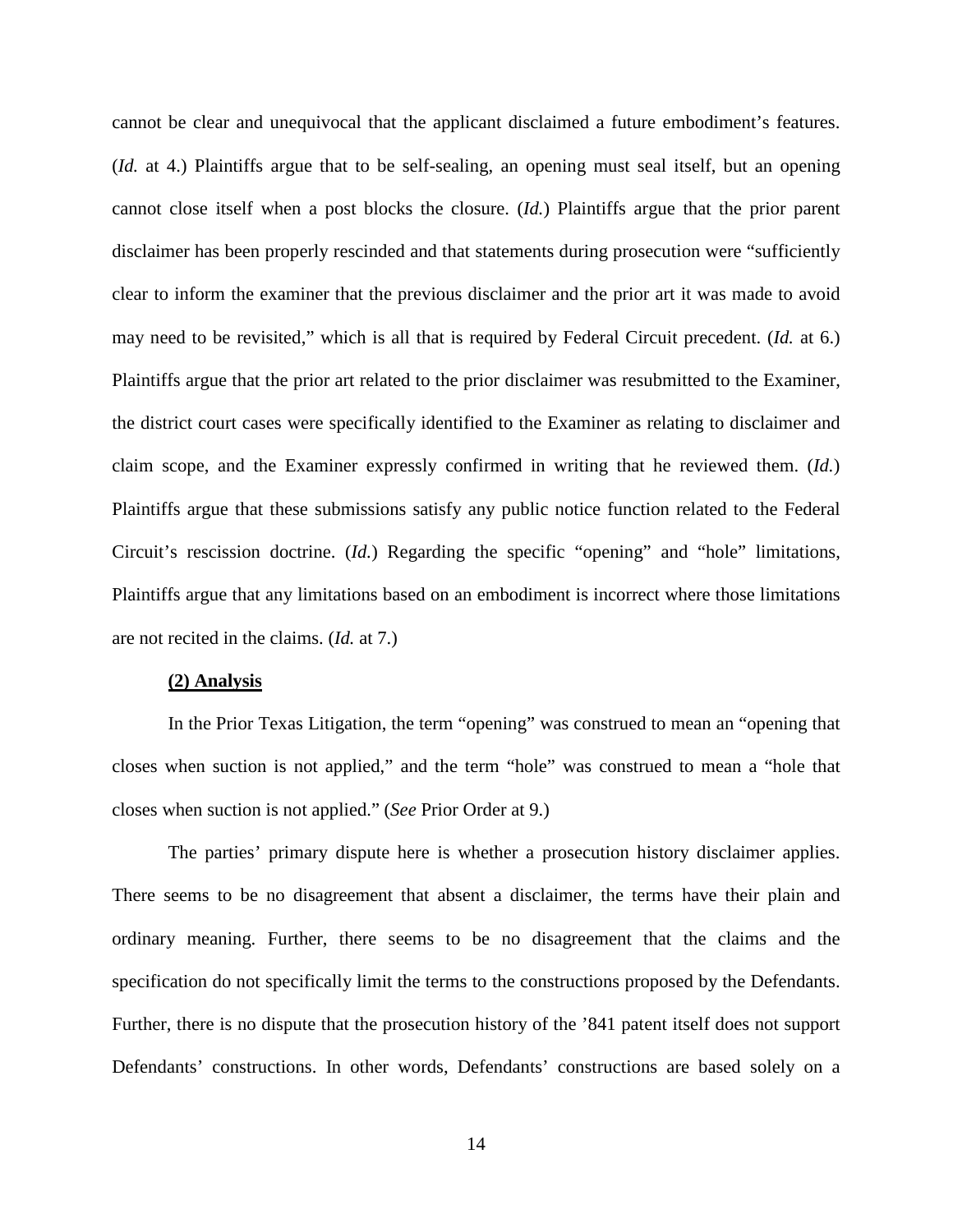prosecution history disclaimer from a parent application to the '841 patent. Whether this disclaimer applies to these terms include two separate but related issues: (1) does a disclaimer apply to these claims from the parent application and, (2) if it does, was the disclaimer rescinded?

## **Has There Been a Proper Rescission?**

Assuming that the disclaimer in the parent patent is applicable to the '841 patent, the Court must determine whether there was proper rescission. For the reasons below, the Court finds that, overall, the Applicant has informed the Examiner that the previous disclaimer, and the prior art that it was made to avoid, may need to be re-visited, as required by the Federal Circuit to recapture previously disclaimed scope. *See Hakim v. Cannon Avent Group, PLC*, 479 F.3d 1313, 1318 (Fed. Cir. 2007). Thus, whether or not the disclaimer from the parent application were to apply to the '841 patent, the Court finds that any such disclaimer was rescinded.

During prosecution of the '841 patent, the Applicant made various statements to the Patent & Trademark Office regarding the meaning of the terms and any potential disclaimers. On

March 9, 2012, the Applicant made the following statement:

Also, as discussed in various parent applications, it is requested that all of the claims in this application be interpreted on the basis of the language set forth in them and the broadest reasonable interpretation thereof in view of the specification. No limitations or prosecution disclaimers on the language of the claims should be imported into any claim from earlier prosecution or prior versions of the claims or prior patents, and it will be assumed that no such importing is being conducted unless a statement is made by the PTO that it is doing so.

For example, it is noted that, in the independent claims, any opening can be used. In particular, the opening does not have to be a slit but can be any hole.<sup>2</sup> Likewise, any type or shape post can be used, or so forth. Any prior disclaimers, or alleged disclaimers, during prosecution should be deemed rescinded herein. It is submitted that all of the claims are currently in fully allowable form as the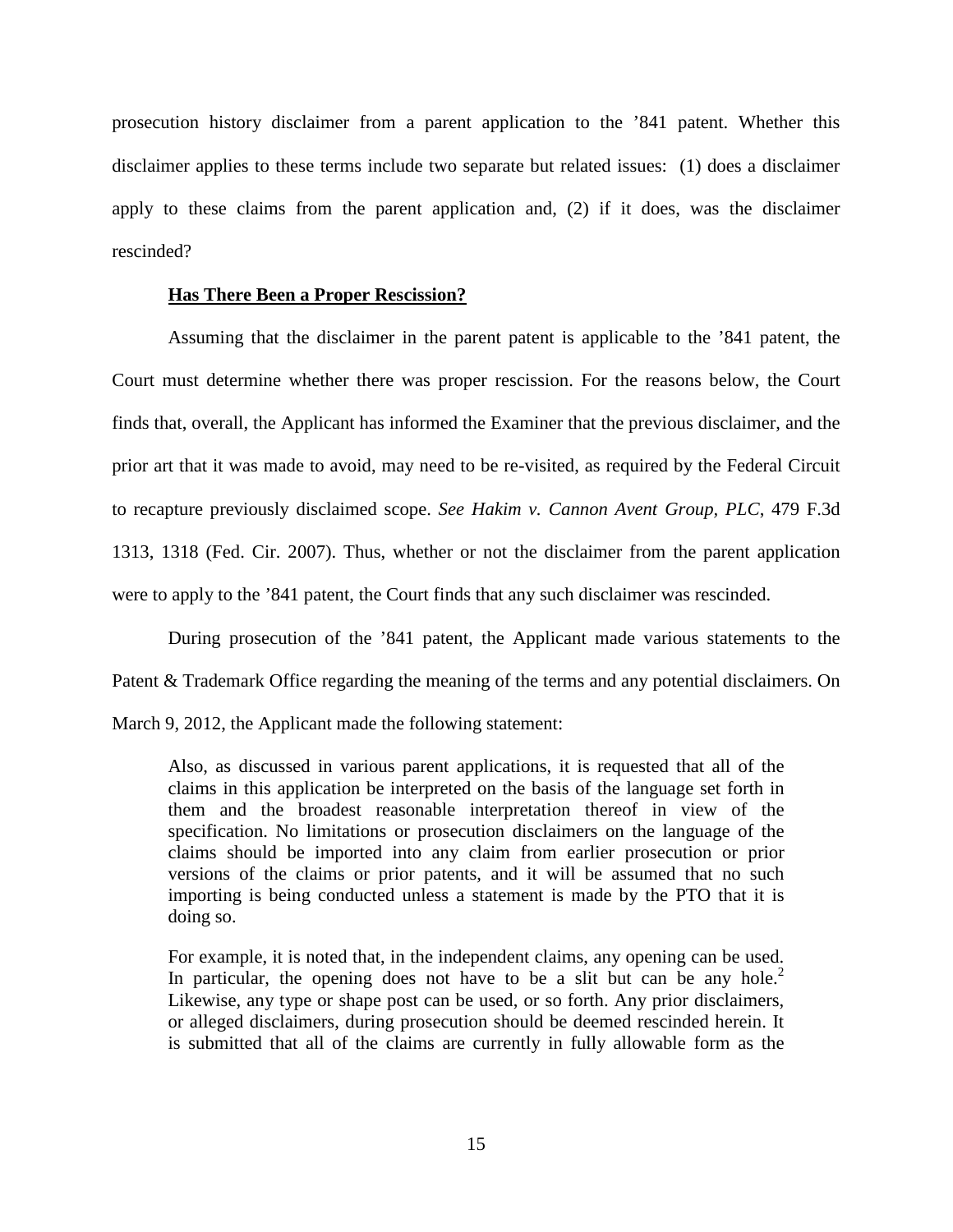language stands in the claims themselves, without any further limitations or disclaimers thereon.

[FN2] For example, in a Prior Texas Litigation Defendants alleged a restrictive meaning to the word "opening", alleging that the opening must have self-sealing characteristics, like a slit. No such restrictive meaning is or was intended by Applicant. Accordingly, the term opening includes any opening of any kind, without requiring any sealing characteristics or other special characteristics. No limitation is intended on the type or size of the opening, or in any other manner, nor should any limitation be placed on it.

(Mar. 9, 2012 Amendment and Response to Office Action at 7.)

On October 18, 2012, the Applicant submitted various prior art references, notes various

pending litigations, and made the following statement regarding claim construction:

As previously noted in prior submissions, any and all disclaimers in this application or any applications related hereto have been rescinded by applicant. Accordingly, the claims should be interpreted such that any type of opening can be used, any type or shape of post can be used, the opening does not need to seal on the post, and so forth.

(Oct. 18, 2012 Response to Office Action at 12.)

 These statements were found by this Court in the Prior Texas Litigation to be generic statements that do not rise to the level required by the Federal Circuit to rescind a prior disclaimer, which was affirmed by the Federal Circuit. The patentee did not specifically point out that he no longer intended to be limited to the specific mechanism that he had previously argued was the distinguishing feature of his invention. At no point did the patentee re-argue the prior art references that required the original disclaimer in the prior patent or request the Examiner to revisit the specific prior art. The patentee's statements were not "sufficiently clear to inform the examiner that the previous disclaimer . . . may need to be revisited," and the statements were not "sufficiently clear to inform the examiner" that the prior art needs to be re-visited. (*See id*.) At a minimum, patentee's statements were not "sufficiently clear" to rescind its prior disclaimer. The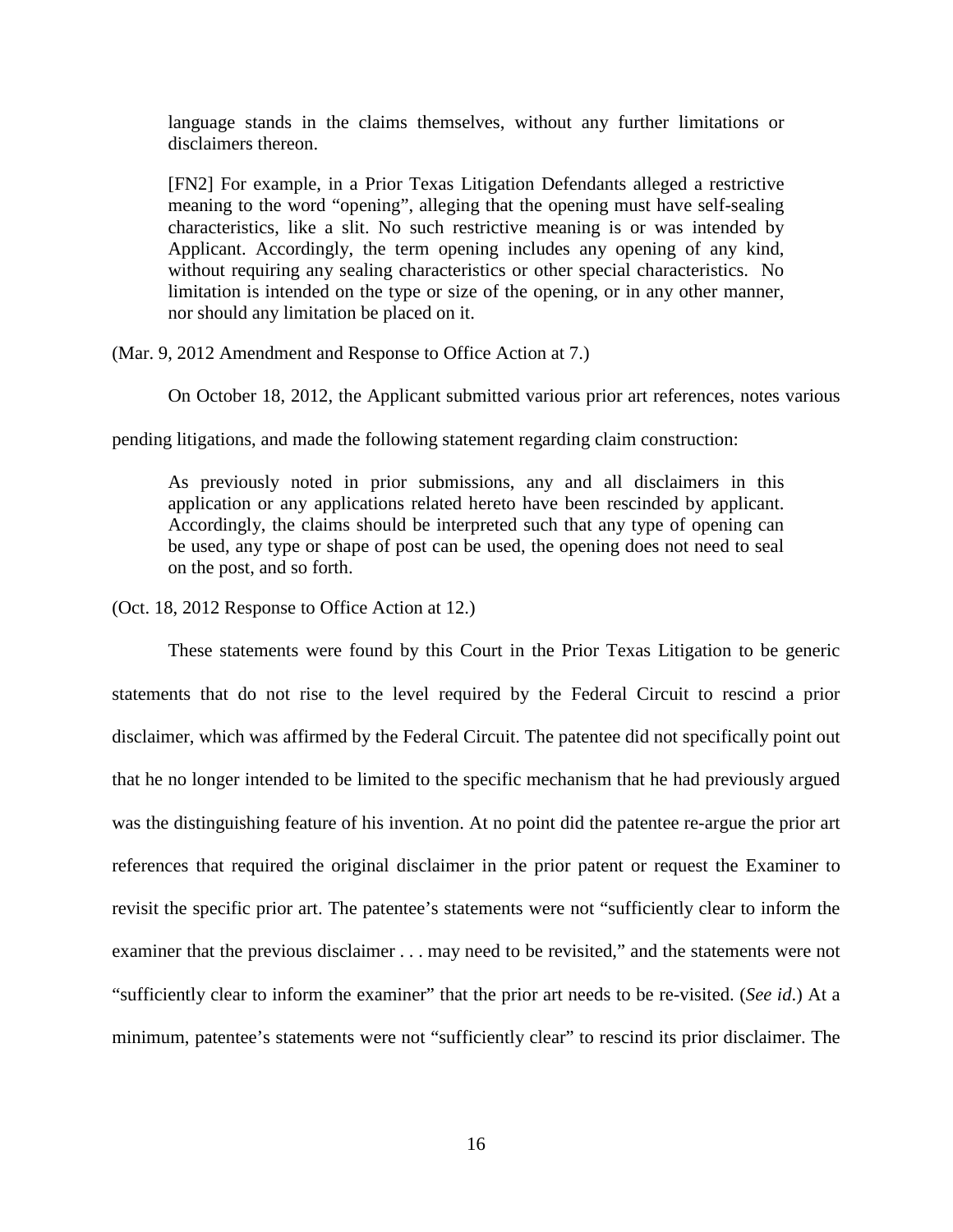Federal Circuit affirmed this Court's judgment without opinion under Rule 36. The Court again finds that these statements are not "sufficiently clear" to rescind the prior disclaimer under Federal Circuit law.

 However, subsequent to the Prior Order of July 9, 2013, the Applicant filed a Request for Continued Examination (RCE) on October 29, 2013, in which numerous prior art references were cited and the Applicant stated that this Court construed various terms and decided issues of disclaimer and rescission:

Luv n' care, Ltd. ("LNC"), of which the present Inventor Mr. Nouri E. Hakim is the CEO, is the owner of the family of patents and patent applications of which the present application is a member. LNC has been involved in a patent infringement litigation concerning five (5) of the issued patents related to the present application, namely, U.S. Patent Nos.: 7,204,386; 7,243,814; 7,789,263; 7,789,264; and RE43,077 (hereinafter, collectively, the "Related Patents"). That litigation is styled: *Luv n' care, Ltd. v. Koninklijke Philips Electronics N.V.*, et al., 2:11-cv-00512-JRG-RSP (E.D. Tex.) (hereinafter, "Philips Litigation").

In the Philips Litigation, following written briefing by the parties as to their respective claim constructions on a number of claim terms in the asserted claims of the Related Patents, a Markman hearing was held on March 21, 2013, after which LNC submitted additional evidence to the Court to support its claim construction positions. The Court issued its claim construction Memorandum and Order on July 9, 2013 (hereinafter, "CC Order."). In particular, the CC Order construes claim terms, such as "opening," "hole," "post," "barrier," and "blocking element" that appear in the pending claims in the present application, and the issues of a disputed claim construction disclaimer and rescission of such disclaimer by Mr. Hakim in connection with earlier patents in the same family as both the Related Patents and the present application. LNC is currently in the process of appealing the CC Order to the U.S. Court of Appeals for the Federal Circuit.

The parties' claim construction briefs and joint claim construction statement, as well as the Markman Hearing Transcript and the CC Order are included in the present IDS. Applicant respectfully requests the Examiner's review and consideration of these litigation documents, as well as the prior Federal Circuit decision in *Hakim v. Cannon Avent Group, PLC,* 429 F. 3d 1313 (Fed. Cir 2007), in connection with the scope and allowability of the pending claims in the present application.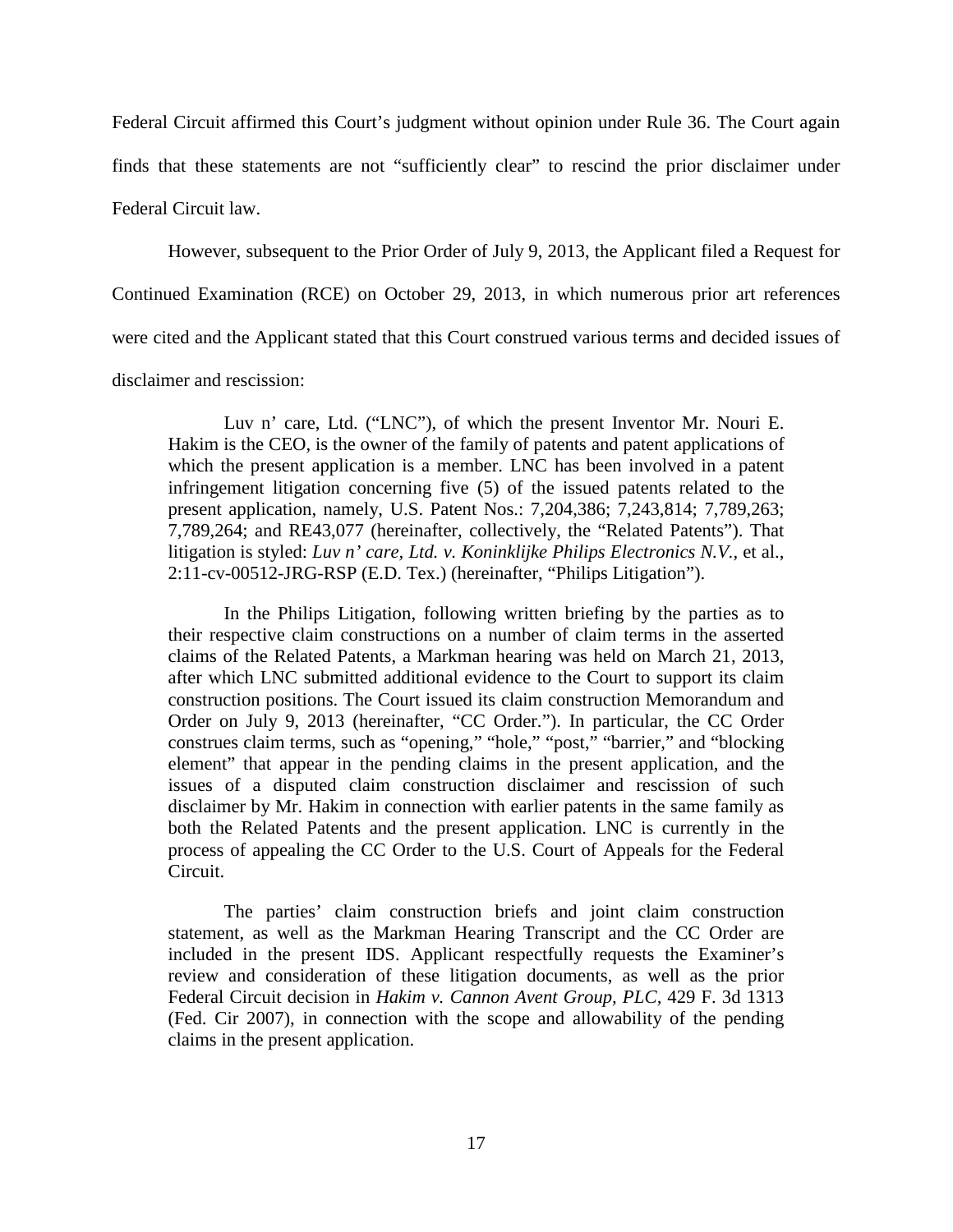Counsel welcomes the opportunity to discuss these issues with the Examiner at an in-person interview, and thanks the Patent Office for its consideration of these matters.

(Oct. 29, 2013 Request for Examination at 3-4.) The Examiner and the Applicant held an inperson meeting on November 25, 2013, and discussed the pending claims and three specific prior art references (Belcastro, Robbins, and Bachman et al.). *See, e.g.*, Dec. 4, 2013 Interview Summary. Further, the lack of a self-sealing aspect of the hole was specifically discussed, as acknowledged in an Interview Summary issued by the Examiners:

Counsel and Examiners discussed current claims as well as claims of parent patents ('931, '620, '386, '814, '263, '264, and '077 Reissue) and associated file wrappers. Examiners Kirsch and Hicks determined any disclaimers treated as rescinded from '386 and '814 forward, wherein the parent claims and all references therein including the art of record from '931 were examined based upon any kind of hole without requiring self-sealing. Patentee's statements with respect to claim terms (opening, orifice, hole, etc) were considered and applied in patents '386, '814 and forward.

(*Id.*)

The Court finds that the statements, particularly the statements by the Examiners, but also the actions and statements taken by the Applicant, in the '841 patent, subsequent to the issuance of the Prior Order, are enough to rescind the prior disclaimer. As the Federal Circuit in *Hakim* stated, "[a]lthough a disclaimer made during prosecution can be rescinded, permitting recapture of the disclaimed scope, the prosecution history must be *sufficiently clear to inform the examiner* that the previous disclaimer, and the prior art that it was made to avoid, may need to be revisited." *Hakim*, 479 F.3d at 1318 (emphasis added). Pursuant to Federal Circuit law, the Court finds that the evidence shows that the statements were "sufficiently clear to inform the examiner" under Federal Circuit law. While Defendants argue that any such interview was private and did not provide the public with notice as to the rescission and the Applicants' statements lacked the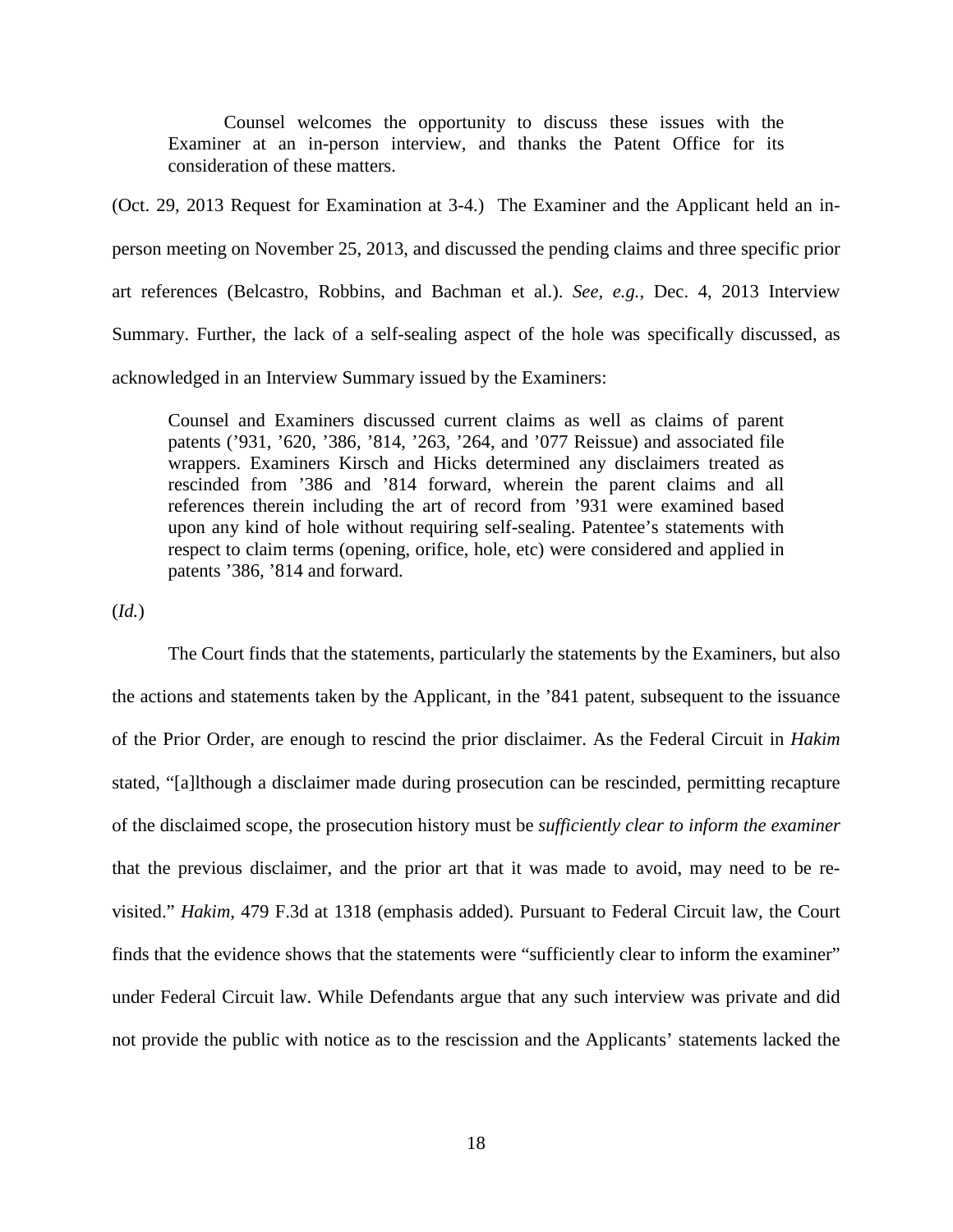required specificity, the Examiner's summary of the interview provides sufficient clarity that the opening was examined without any requirement for a self-sealing characteristic and that prior disclaimers were treated as rescinded. The Examiners were informed that the prior art may need to be re-visited and knew there was a specific disclaimer regarding a self-sealing hole. The Court expressly notes that this finding is only for the '841 patent.

Thus, to the extent that the prior disclaimer is applicable to the '841 patent, the Court finds that there was sufficient rescission.

#### **Construction**

As mentioned above, there appears to be no dispute between the parties that, absent a disclaimer, the plain and ordinary meaning of these terms applies. A plain and ordinary meaning construction is consistent with the claims and the specification of the '841 patent. For example, there are no specific limitations in the claims that would limit the "hole" and "opening" terms to the constructions proposed by the Defendants. Further, the specification is clear that any form of an "opening" can be utilized in the valve, and the "opening 70 can be, for example, a slit, a slot, an orifice, a hole, or so forth." (*See, e.g.*, '841 patent, col. 10, ll. 16-20.) As in the Prior Order, the fact that the '841 patent uses separate terms for a hole and opening in both the specification and claims implies that they have different (however small) meanings.

The Court finds that the terms "opening" and "hole" have their plain and ordinary meanings. The Court rejects Defendants' proposals. Plaintiffs' constructions attempt to give the plain meaning to these terms, but are nothing more than simple recitations taken from a dictionary. The Court finds that these are simple terms and that no further clarification is necessary. Because this resolves the dispute between the parties (in particular, whether prosecution history disclaimer applies), the Court finds that the terms require no further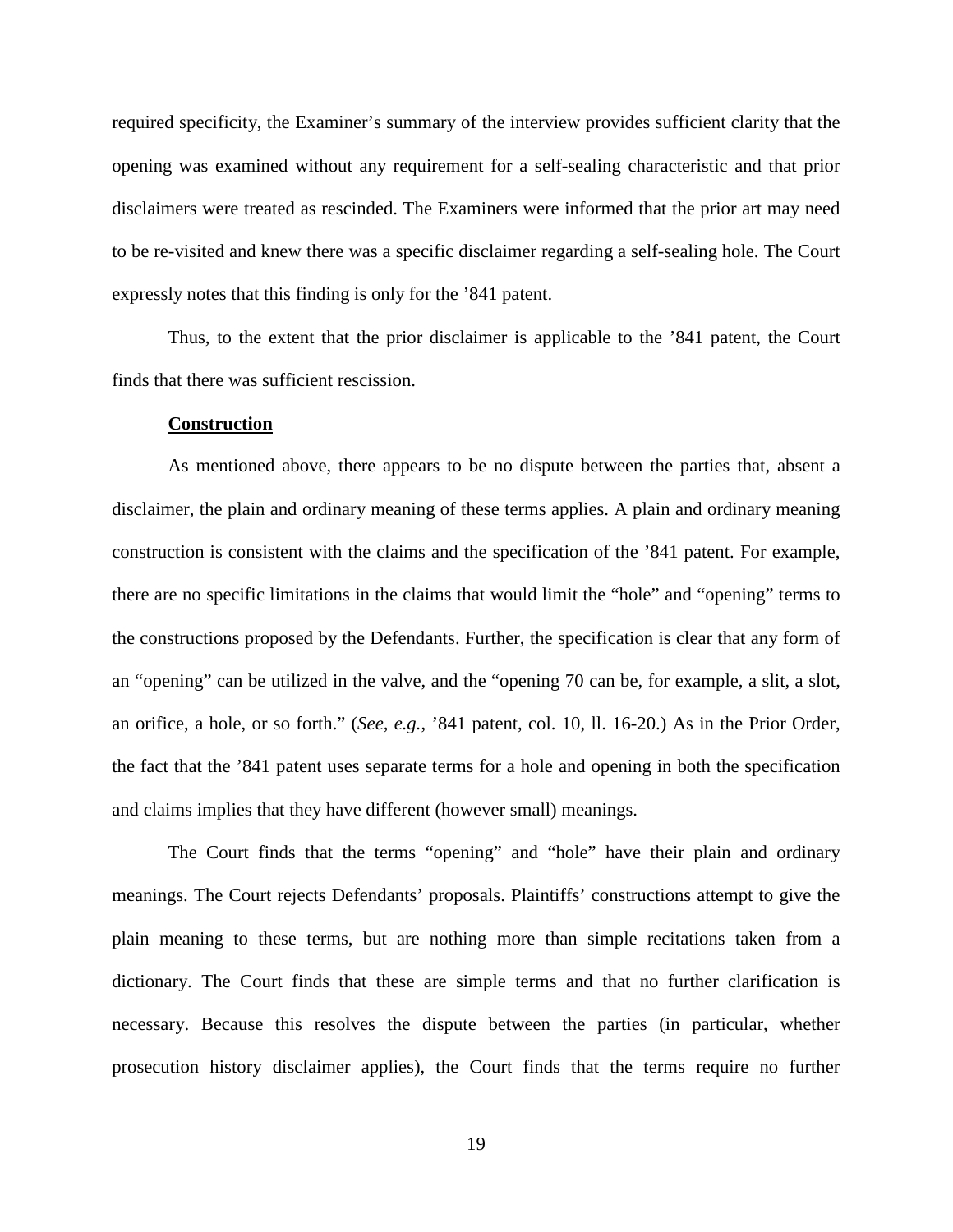construction. *See U.S. Surgical Corp. v. Ethicon, Inc.*, 103 F.3d 1554, 1568 (Fed. Cir. 1997) ("Claim construction is a matter of resolution of disputed meanings and technical scope, to clarify and when necessary to explain what the patentee covered by the claims, for use in the determination of infringement. It is not an obligatory exercise in redundancy."); *see also O2 Micro Int'l Ltd. v. Beyond Innovation Tech. Co.*, 521 F.3d 1351, 1362 (Fed. Cir. 2008) ("[D]istrict courts are not (and should not be) required to construe every limitation present in a patent's asserted claims." (*citing U.S. Surgical*, 103 F.3d at 1568)).

**The Court hereby construes "opening" to have its plain meaning. The Court hereby construes "hole" to have its plain meaning.** 

**B. "valve"** 

| <b>Plaintiffs'</b>                                         | Defendants'                                                                                   |
|------------------------------------------------------------|-----------------------------------------------------------------------------------------------|
| <b>Proposed Construction</b>                               | <b>Proposed Construction</b>                                                                  |
| "a device to control and/or impede the flow of<br>a fluid" | "an invertible flexible membrane for<br>controlling the passage of fluid in one<br>direction" |

The term "valve" appears in claims 1 and 8 of the '841 patent.

## **(1) The Parties' Positions**

Plaintiffs submit that the term "valve" has its plain and ordinary meaning. (*See, e.g.*, Dkt. No. 75 at 9.) Plaintiffs argue that the claim specifies that the valve comprises a flexible material and an opening. (*Id.*) The claim language contains no limitation on the type or construction of the valve beyond requiring it to include a flexible material and an opening. (*Id.*) The claim does not recite where the opening must be located. (*Id.*) Plaintiffs' construction is allegedly supported by various dictionary definitions. (*Id.* at 10.)

Defendants argue that the valve must be made of flexible material based on a prosecution history disclaimer argument. (*See, e.g.*, Dkt. No. 79 at 15.) Defendants argue that the Applicant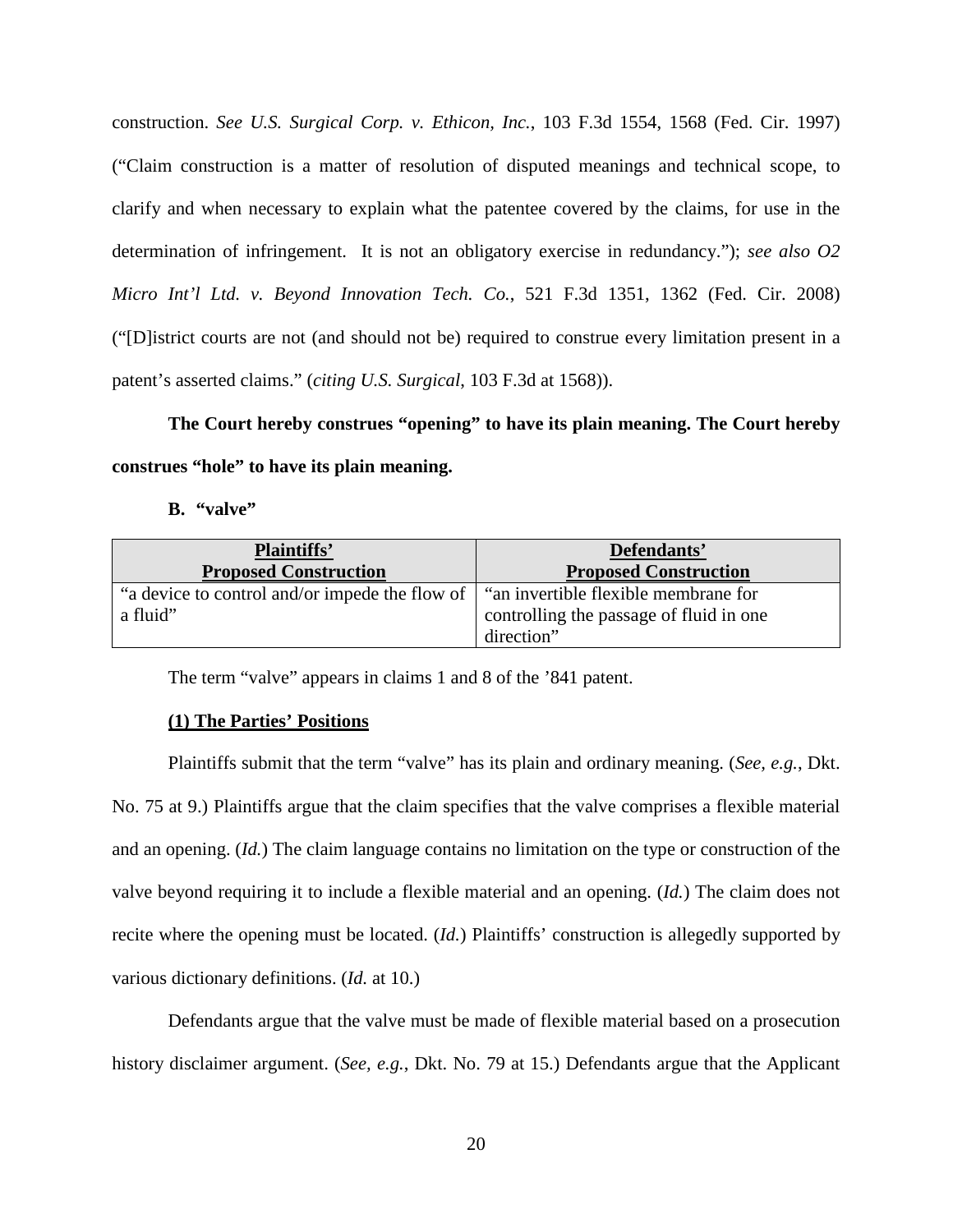distinguished his invention on the basis that it utilizes two separate mechanisms to close off the passage of liquid through the valve: (1) a flexible diaphragm with an opening that stretches open when suction is applied but is closed when not stretched, and (2) a blocking element against which the opening in the diaphragm rests. *(Id.* at 15-16.) Defendants argue that while the claim language only claims a valve with a flexible material and an opening, that the prosecution history disclaimer requires the opening to be in the flexible material, which is supported by the specification in which every single valve embodiment is a flexible material. (*Id.* at 16.) Defendants further argue that the valve controls fluid passage in one direction only because the whole purpose of the patent is to invent a no spill drinking apparatus that prevents liquid from flowing out of the cup when not desired, and having a bi-directional valve would defeat the point of this invention. (*Id.*) Defendants also argue that the valve must be invertible because the valve's ability to invert is precisely the quality that makes it spill-proof. (*Id.*)

Plaintiffs reply that Defendants' construction is solely based on a prosecution history disclaimer argument, and argues that any disclaimer made in prior patents does not apply. (*See, e.g.*, Dkt. No. 80 at 7.) Plaintiffs argue that absent a clear indication for a limitation in a claim that no such limitation should be read into the claims. (*Id.*) The Plaintiffs argue there is no clear indication that a hole must be in a flexible membrane. (*Id.*) Further, using an invertible flexible membrane is just one way to configure a valve. (*Id.* at 8.) The broader claim term flexible member must not be limited to a species using an invertible flexible member, according to the Plaintiffs. (*Id.*)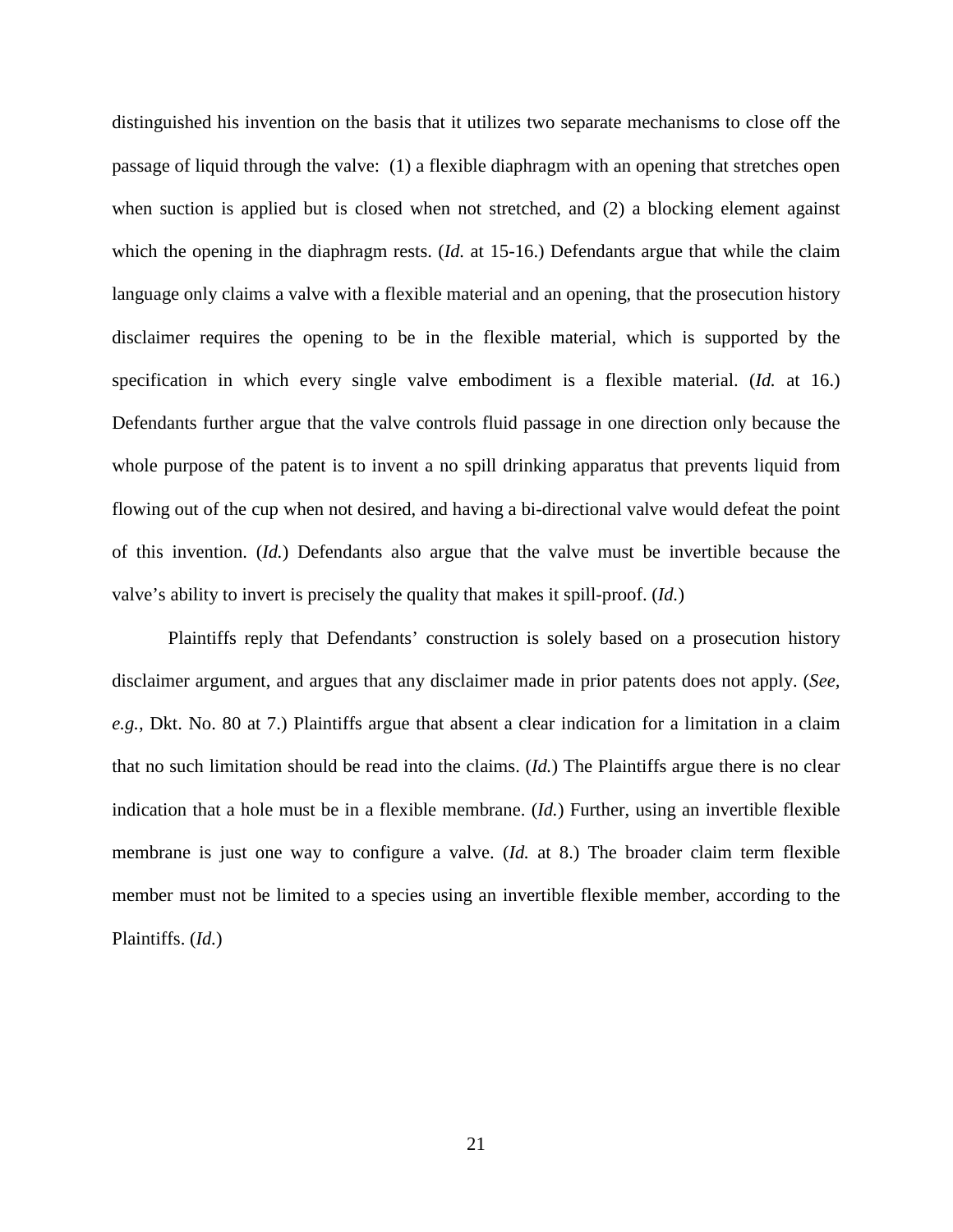## **(2) Analysis**

In the Prior Texas Litigation, "valve" was construed to have its plain and ordinary meaning. (*See* Prior Order at 21.) In this litigation, the parties dispute whether plain and ordinary meaning applies.

The claim language clearly specifies that the valve comprises a flexible material. Defendants' inclusion of the "flexible membrane" phrase for the valve would make the subsequent claim language superfluous and/or redundant, which is rarely correct. Regarding the remaining disputes, the Court finds no requirement in the claims that the valve and/or flexible membrane be inverted. While the parties seem to agree a valve controls the passage of fluid in one direction, the Court is not convinced that the inclusion of this phrase for the term's construction is necessary or helpful to the jury. Defendants' arguments on these issues are impermissible attempts to read limitations from the specification into the claims. The Court finds that there is no basis to do so. The Court finds that the examples in the specification are nonlimiting embodiments of the invention that should not be imported into the claims. The Federal Circuit has consistently held that "particular embodiments appearing in the written description will not be used to limit claim language that has broader effect." *Innova/Pure Water,* 381 F.3d at 1117. Even where a patent describes only a single embodiment, absent a "clear intention to limit the claim scope," it is improper to limit the scope of otherwise broad claim language by resorting to a patent's specification. *Id*.; *see also Liebel-Flarsheim Co. v. Medrad, Inc.*, 358 F.3d 898, 906 (Fed. Cir. 2004) (citing numerous cases rejecting the contention that the claims of the patent must be construed as being limited to the single embodiment disclosed and stating that claims are to be given their broadest meaning unless there is a clear disclaimer or disavowal); *Comark Commc'ns, Inc. v. Harris Corp.,* 156 F.3d 1182, 1187 (Fed. Cir. 1988) ("Although the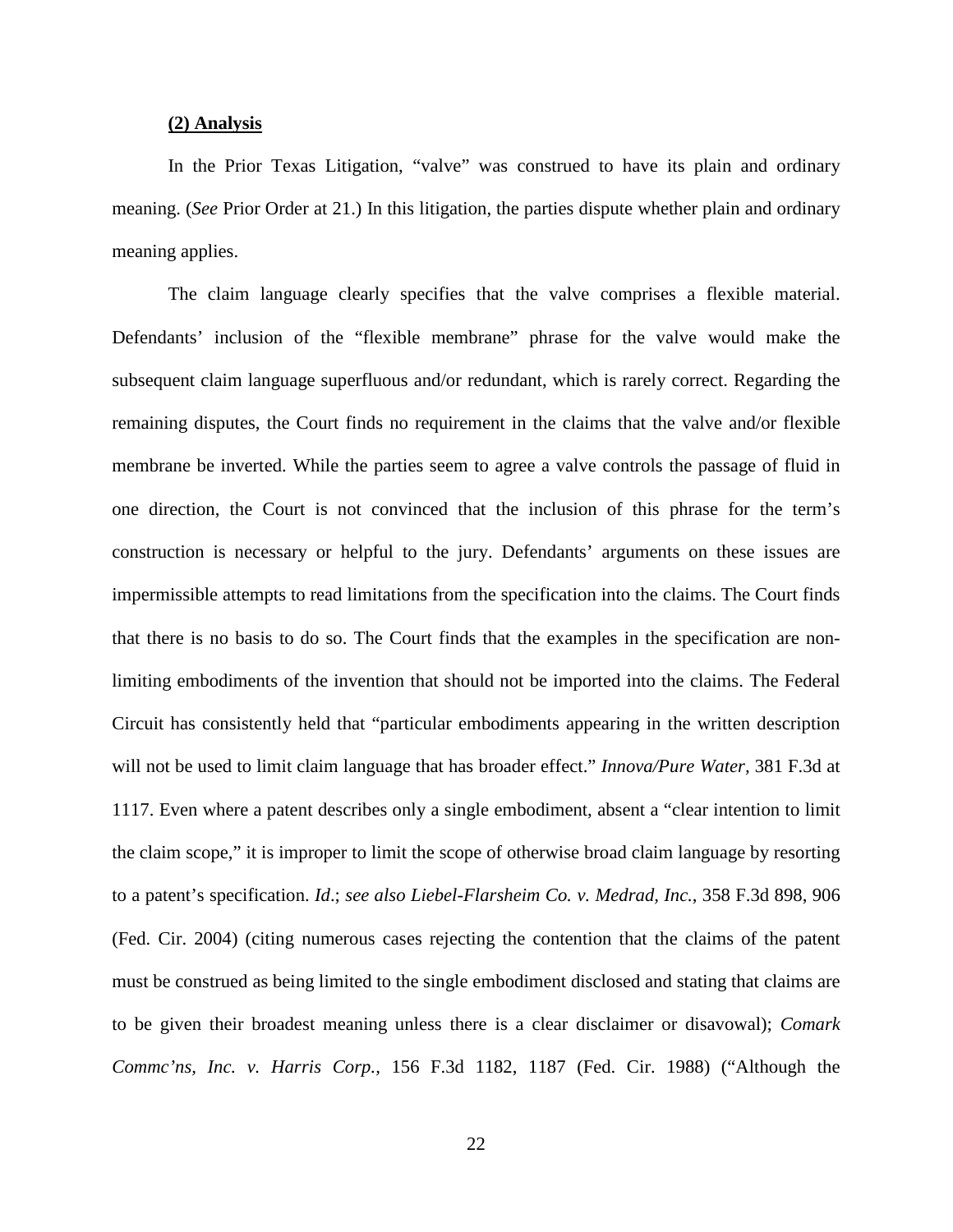specification may aid the court in interpreting the meaning of disputed claim language, particular embodiments and examples appearing in the specification will not generally be read into the claims."); *Phillips*, 415 F.3d at 1323.

The Court finds that the term "valve" has no special meaning other than its plain meaning. The specification and claim language makes clear that the valve is simply a device used to control the flow of fluid, which is the plain meaning of the term "valve." The Court rejects Defendants' arguments to the contrary. Further, this is the construction previously determined by the prior claim construction. Because this resolves the dispute between the parties, the Court finds that the term requires no further construction. *See U.S. Surgical Corp. v. Ethicon, Inc.*, 103 F.3d 1554, 1568 (Fed. Cir. 1997) ("Claim construction is a matter of resolution of disputed meanings and technical scope, to clarify and when necessary to explain what the patentee covered by the claims, for use in the determination of infringement. It is not an obligatory exercise in redundancy."); *see also O2 Micro Int'l Ltd. v. Beyond Innovation Tech. Co.*, 521 F.3d 1351, 1362 (Fed. Cir. 2008) ("[D]istrict courts are not (and should not be) required to construe every limitation present in a patent's asserted claims.") (*citing U.S. Surgical*, 103 F.3d at 1568).

## **The Court hereby construes "valve" to have its plain and ordinary meaning**.

#### **C. "valve holder"**

| <b>Plaintiffs'</b><br><b>Proposed Construction</b> | Defendants'<br><b>Proposed Construction</b> |
|----------------------------------------------------|---------------------------------------------|
| "a structure that supports and retains the valve   | "a structure, separate from the valve, that |
| in place"                                          | secures the valve to the cap"               |

The disputed term "valve holder" appears in claims 6 and 13 of the '841 patent.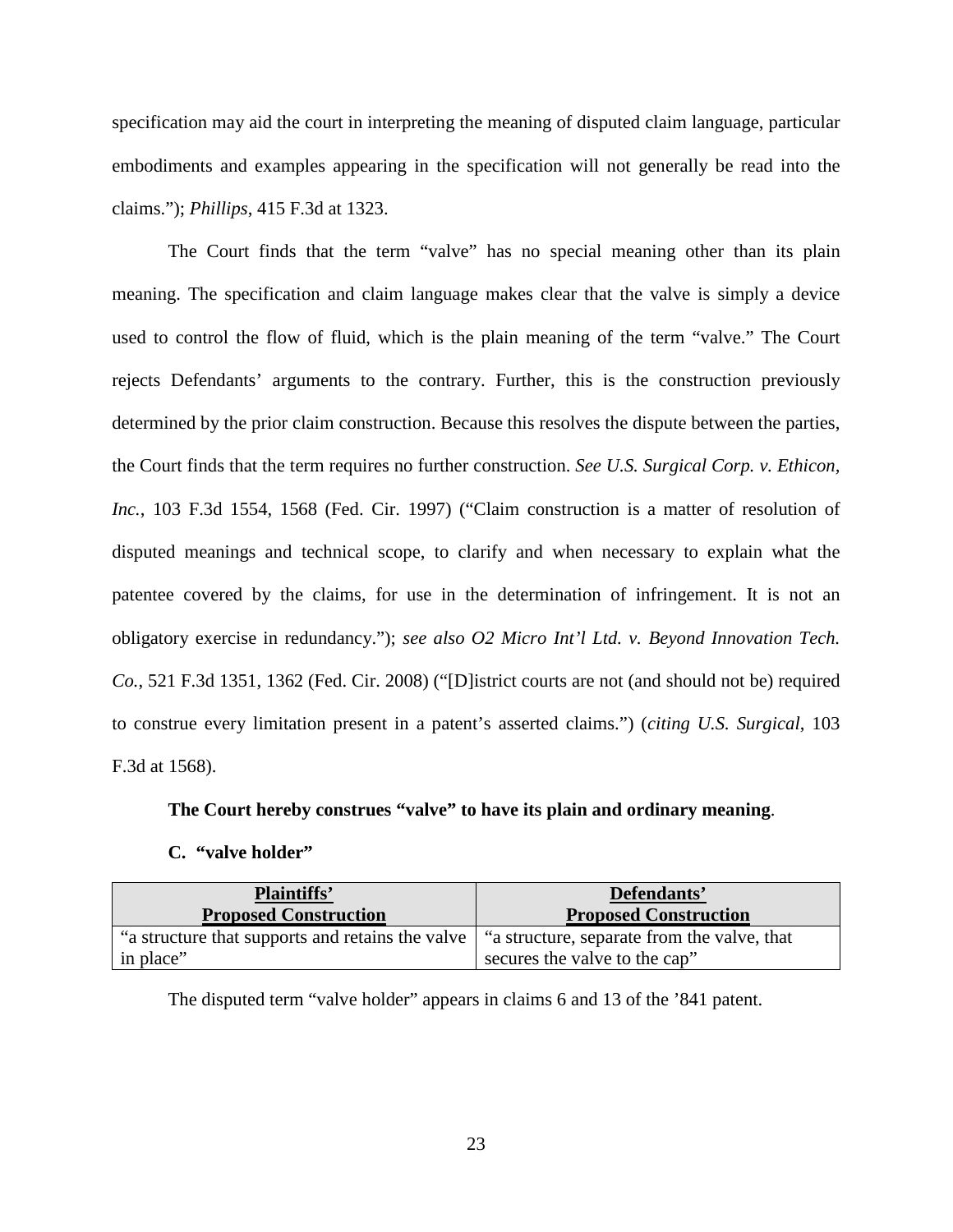#### **(1) The Parties' Positions**

Plaintiffs submit that the term "valve holder" has its plain and ordinary meaning. (*See, e.g.*, Dkt. No. 75 at 15.) Plaintiffs argue that the claim language only requires the valve holder to be (a) separable from the cap and (b) sized to fit snugly into said cap. (*Id.*) Plaintiffs argue that additional limitations to the valve holder are both improper and redundant. (*Id.* at 16.) Plaintiffs also rely on the specification, which discloses that the valve holder "secures or encapsulates a valve tightly therein, maintaining the valve in place in the valve holder," and that such disclosures do not require the valve holder be "separate" as argued by the Defendants. (*Id.*)

Defendants argue that its construction is not duplicative of the claim language because being separable from the cap is a different concept than the valve holder being a separate component from the valve. (*See, e.g.*, Dkt. No. 79 at 25.) Defendants contend that the issue as to whether the claimed valve is a separate structure than the claimed valve holder is an important question for the Court to resolve. (*Id.*) Defendants argue that the accused products do not have a separate valve holder and the accused valve assembly is also the accused valve holder. (*Id.* at 25- 26.) Because the inventor claimed two separate components of the apparatus—a valve and a valve holder—they are presumed to mean different things. (*Id.* at 26.) Further, the valve holder term itself implies that it is a separate structure because it is a device that holds a valve in place, not a device that is also itself a valve. (*Id.* at 27.) Still further, the Defendants argue that the patent specification repeatedly describes the valve holder as a component separate from the valve. (*Id.* at 27-28.)

Plaintiffs reply that they are not contending that a "valve" and a "valve holder" have the same scope. (*See, e.g.*, Dkt. No. 80 at 9-10.) The fact that different claim elements have different scope does not preclude the possibility that respective parts of the same structure of an accused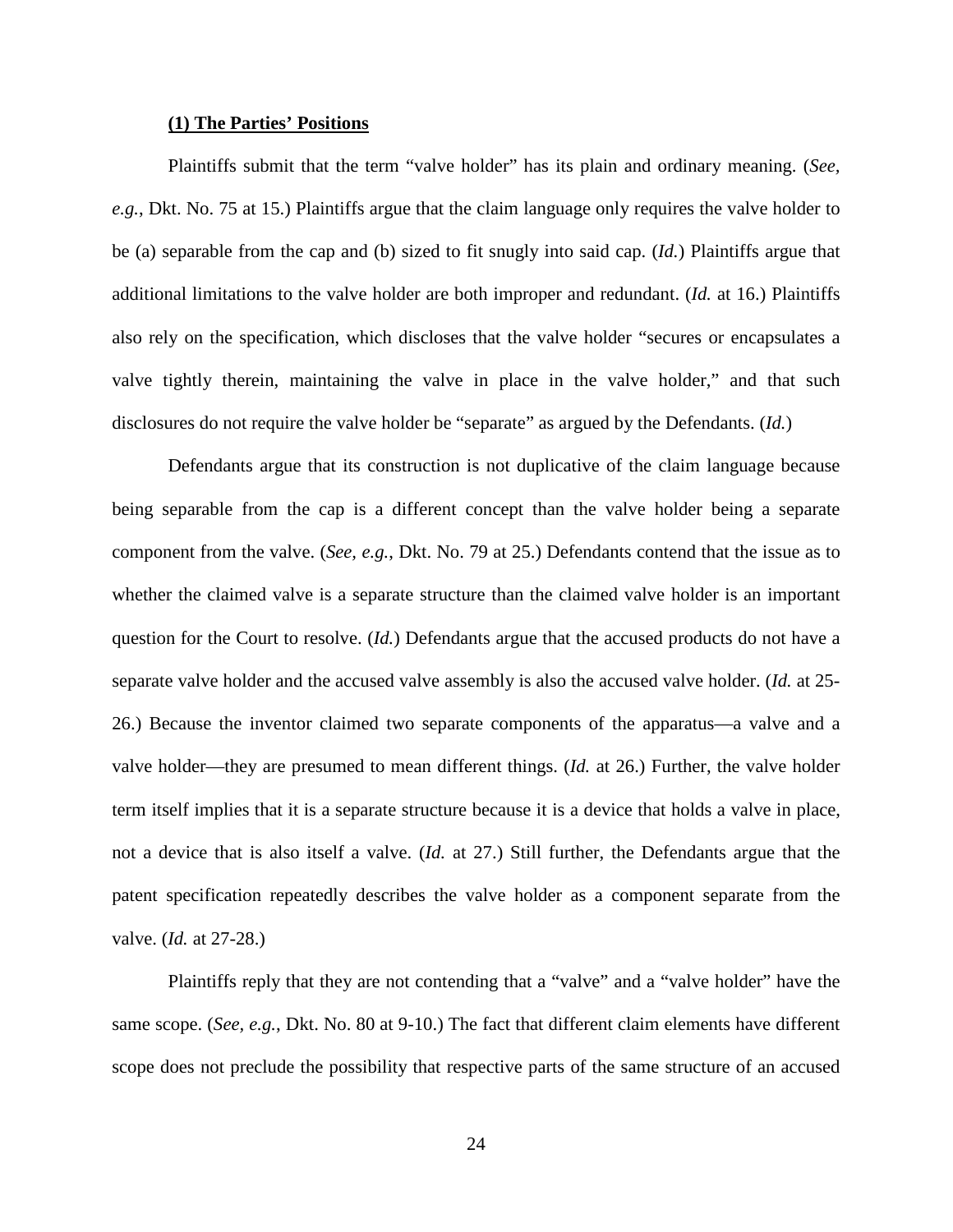product may correspond to different claim elements. (*Id.* at 10.) Plaintiffs argue that different claim elements need not be found in separate structures of an infringing device and that the structure of one infringing element may also contribute to the structure of another infringing element. (*Id.*) Plaintiffs argue that while part of the "valve" and the "valve holder" may both reside in the plastic structure, they do not encompass the same claim scope. (*Id.*)

#### **(2) Analysis**

The parties' dispute two issues: whether the valve holder is a separate structure and whether it secures the valve to the cap.

The relevant claim language, found in claims 6 and 13, is straightforward and claim 6 is reproduced below:

An apparatus as claimed in claim 1, wherein said apparatus further comprises a **valve holder**, said valve holder being separable from said cap and being dimensioned to fit snugly into said cap.

(emphasis added). Claim 1 claims a cap that comprises a spout and a valve. Claim 6 is clear that the valve holder is separable from the cap and is dimensioned to fit snugly into the cap. Claim 6 does not expressly state that the valve holder is separate from the valve. Nor does claim 6 expressly state that the valve holder secures the valve to the cap.

The simple meaning of a "valve holder" is a device that holds a valve. In other words, a valve holder is a structure that holds, maintains, or secures the valve in place. This plain meaning is also consistent with the specification:

As shown in FIGS. 1 and 2, no-spill cup 7 further includes **valve holder** or assembly 31. **Valve holder** 31 is preferably constructed from a high temperature ABS material, and is dimensioned to fit snugly into cap 11. In the preferred embodiment, **valve holder** is a separate assembly which fits into cap 11. Alternatively, the **valve holder** can be provided as an integral part of cap 11 and/or cup 7. For example, **valve holder** 31 can be molded as a part of cap 11, such that the **valve holder** is inseparable from the cap.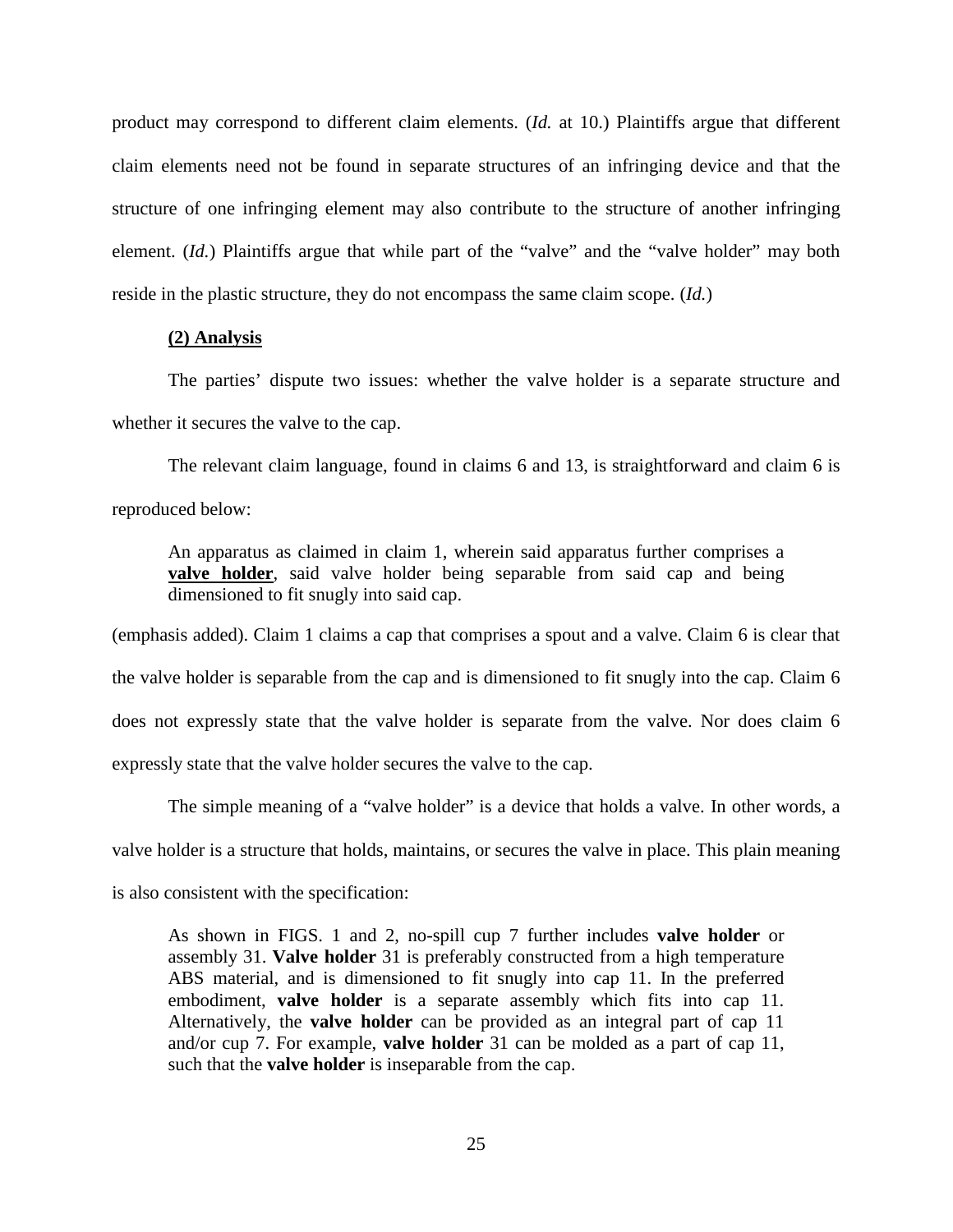FIG. 3 is an enlarged, exploded, perspective view of the **valve holder** of the present invention. **Valve holder** 31 consists of two valve holder subunits 37 and 39, connected by a bridge 34. **Each valve holder subunit is intended to hold a single valve therein.** As shown in the figure, valve or valve member 42 is intended for placement in subunit 37, and valve or valve member 45 is intended for placement in subunit 39. Valves 42 and 45 each include a slit or orifice for the passage of liquid. The slit or orifice is preferably through the center portion of the valve, and is dimensioned to allow a predetermined flow level or rate of liquid therethrough, as desired.

('841 patent, col. 6, ll. 33-41; col. 6, l. 60 – col. 7, l. 3)) (emphasis added). Thus, in one embodiment, the valve holder is a separate assembly that may be inserted into the cap, and in other embodiment the valve holder is integral and/or inseparable from the cap. The specification has repeated references that the valve is inserted into the valve holder. *See, e.g.,* col. 6, ll. 61-66; *c*ol. 7, ll. 20-22 and ll. 29-31. As argued by Defendants, each embodiment of the specification is clear that the valve holder is a separate structure from the valve and is intended to hold the valve. "When closed, each [valve holder] subunit secures or encapsulates a valve tightly therein, maintaining the valve in place in the valve holder." *Id.* at col. 7, ll. 29-31. Indeed, the Plaintiffs do not dispute this fact, but simply argue that the claim term is not limited to a preferred/sole embodiment of the specification.

The question then presented to the Court is whether the valve holder, as claimed, must be a separate device. Overall, based on the claim language, the term "valve holder," and the specification, the Court finds that the valve holder and valve need not be separate items. First, at no point does the claim state that the valve holder holds the valve *within* the valve holder or that the valve and valve holder are separate items. If the applicant had wanted to make the items separate, it could have easily done so in the claim language. Second, the ordinary meaning of the term "valve holder" is simply a device that holds a valve. It does not require the valve to be within the valve holder or that the valve be a separate device from the valve holder. There may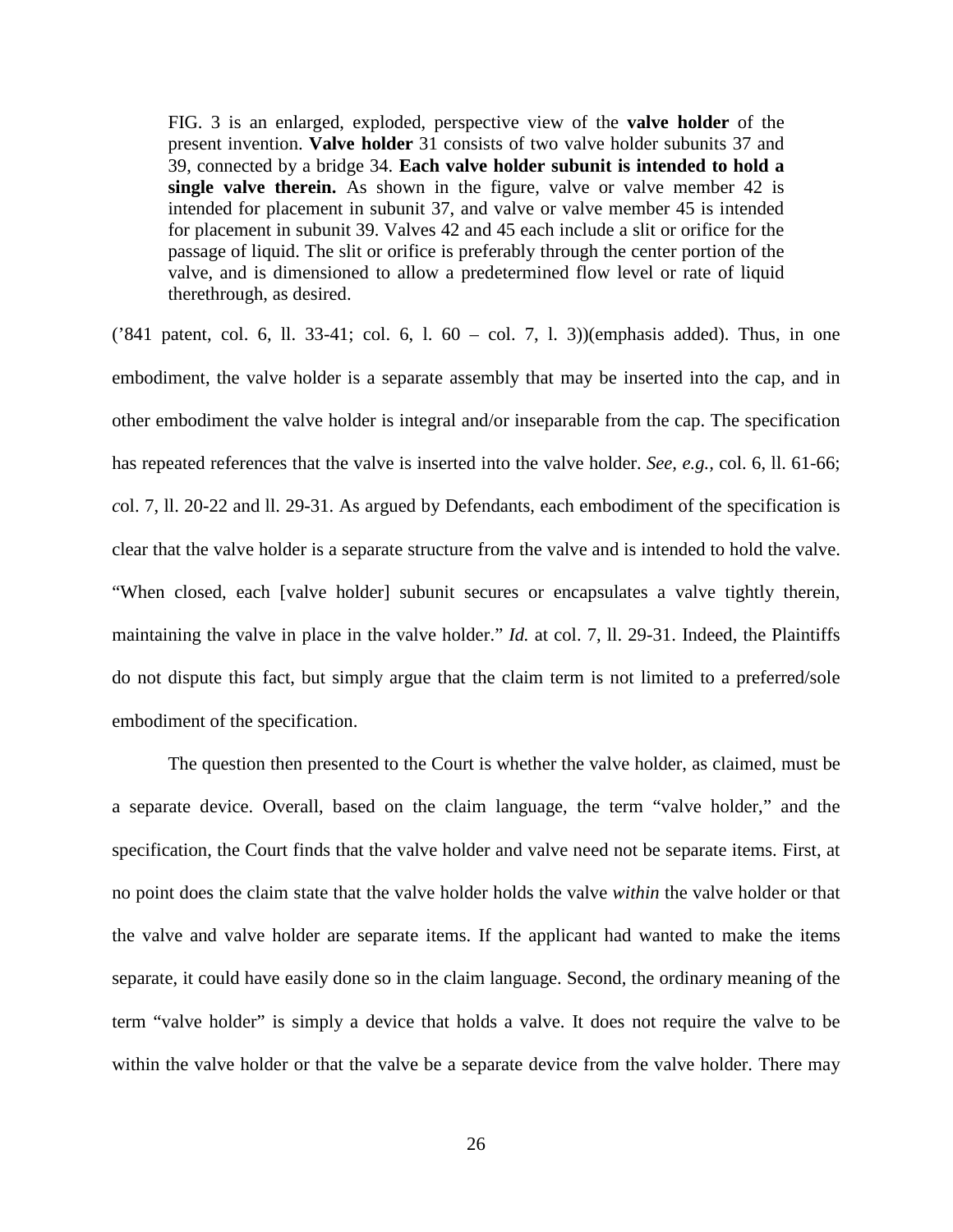be embodiments where a valve can be attached to a valve holder, where a valve and valve holder are part of a single structure, or where a valve and valve holder are separate structures such that the valve is contained within the valve holder. Third, the Court finds that there are no limitations or disclaimers in the specification or prosecution history that would require a finding that a valve and valve holder must be separate structures. While there are embodiments in the specification that show separate valves and valve holders, embodiments alone do not rise to the level required to limit a valve holder to a separate device. The Court finds that the examples in the specification are non-limiting embodiments of the invention that should not be imported into the claims. The Federal Circuit has consistently held that "particular embodiments appearing in the written description will not be used to limit claim language that has broader effect." *Innova/Pure Water,*  381 F.3d at 1117. Even where a patent describes only a single embodiment, absent a "clear intention to limit the claim scope," it is improper to limit the scope of otherwise broad claim language by resorting to a patent's specification. *Id*.; *see also Liebel-Flarsheim Co. v. Medrad, Inc.*, 358 F.3d 898, 906 (Fed. Cir. 2004) (citing numerous cases rejecting the contention that the claims of the patent must be construed as being limited to the single embodiment disclosed and stating that claims are to be given their broadest meaning unless there is a clear disclaimer or disavowal); *Comark Commc'ns, Inc. v. Harris Corp.,* 156 F.3d 1182, 1187 (Fed. Cir. 1988) ("Although the specification may aid the court in interpreting the meaning of disputed claim language, particular embodiments and examples appearing in the specification will not generally be read into the claims."); *Phillips*, 415 F.3d at 1323.

Lastly, the Court finds that Defendants' proposed phrase of "that secures the valve to the cap" is unnecessary. The claim requires the valve holder to fit snugly into the cap, and because the valve holder inherently holds the valve, by implication the valve holder indirectly secures the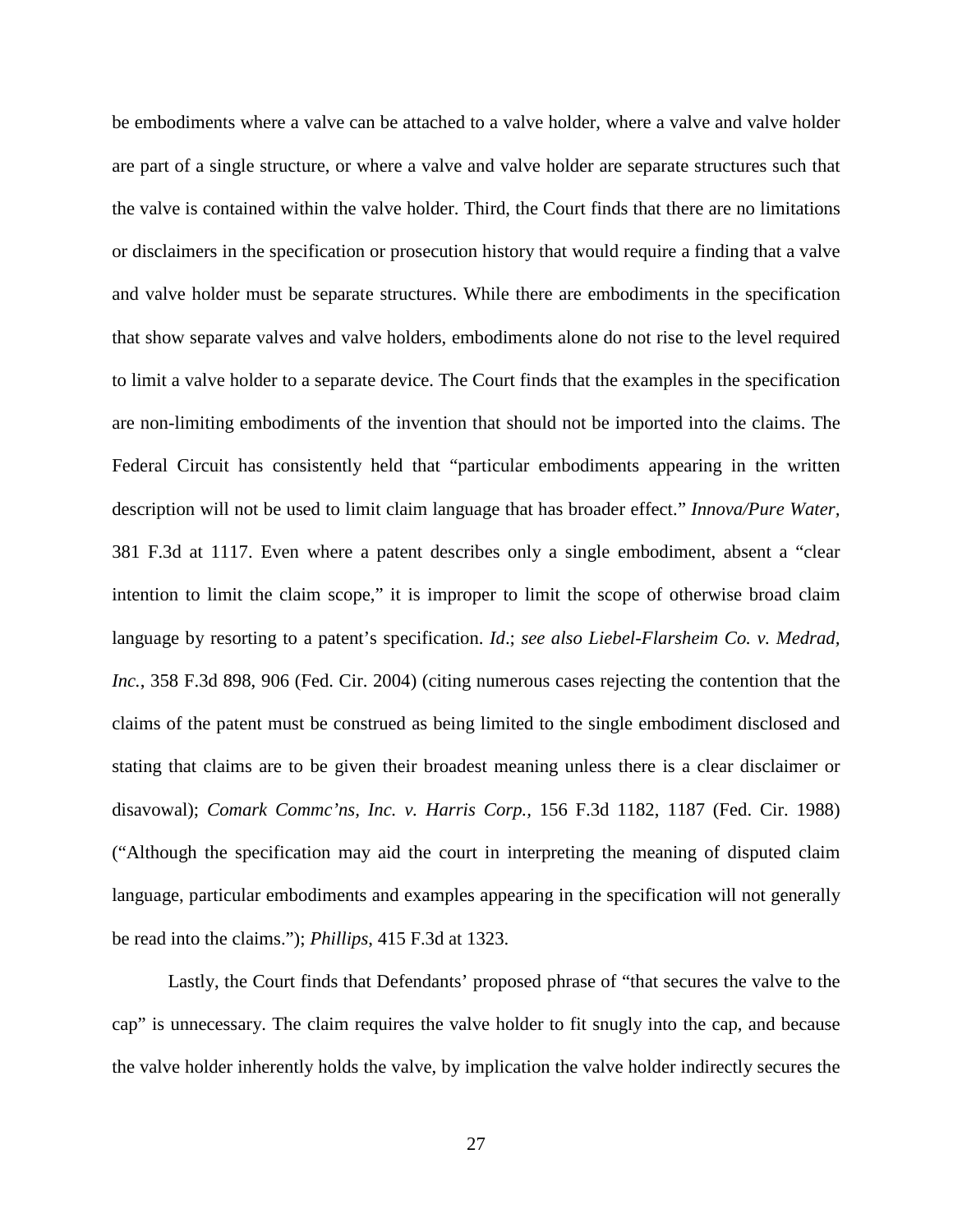valve to the cap. However, this additional limitation does not provide meaning to the term itself (a valve holder) as opposed to the implicit interactions of various components in the claims and the Court does not find that its inclusion is necessary or helpful to an understanding of this term.

The Court finds that the term "valve holder" has no special meaning other than its plain meaning. Because this resolves the dispute between the parties, the Court finds that the term requires no further construction. *See U.S. Surgical Corp. v. Ethicon, Inc.*, 103 F.3d 1554, 1568 (Fed. Cir. 1997) ("Claim construction is a matter of resolution of disputed meanings and technical scope, to clarify and when necessary to explain what the patentee covered by the claims, for use in the determination of infringement. It is not an obligatory exercise in redundancy."); *see also O2 Micro Int'l Ltd. v. Beyond Innovation Tech. Co.*, 521 F.3d 1351, 1362 (Fed. Cir. 2008) ("[D]istrict courts are not (and should not be) required to construe every limitation present in a patent's asserted claims.") (*citing U.S. Surgical*, 103 F.3d at 1568).

## **The Court hereby construes "valve holder" to have its plain meaning.**

#### **D. "blocking element"**

| <b>Plaintiffs'</b><br><b>Proposed Construction</b> | Defendants'<br><b>Proposed Construction</b>     |
|----------------------------------------------------|-------------------------------------------------|
| "a physical structure that blocks, obstructs, or   | a stationary structure that seals against fluid |
| impedes the opening"                               | flow"                                           |

The disputed term "blocking element" appears in claims 1 and 8 of the '841 patent.

## **(1) The Parties' Positions**

Plaintiffs submit that the term "blocking element" has its plain and ordinary meaning. (*See, e.g.*, Dkt. No. 75 at 11.) Plaintiffs argue that Defendants' construction adds imported limitations from the specification. (*Id.*) If the inventor meant to require the blocking element to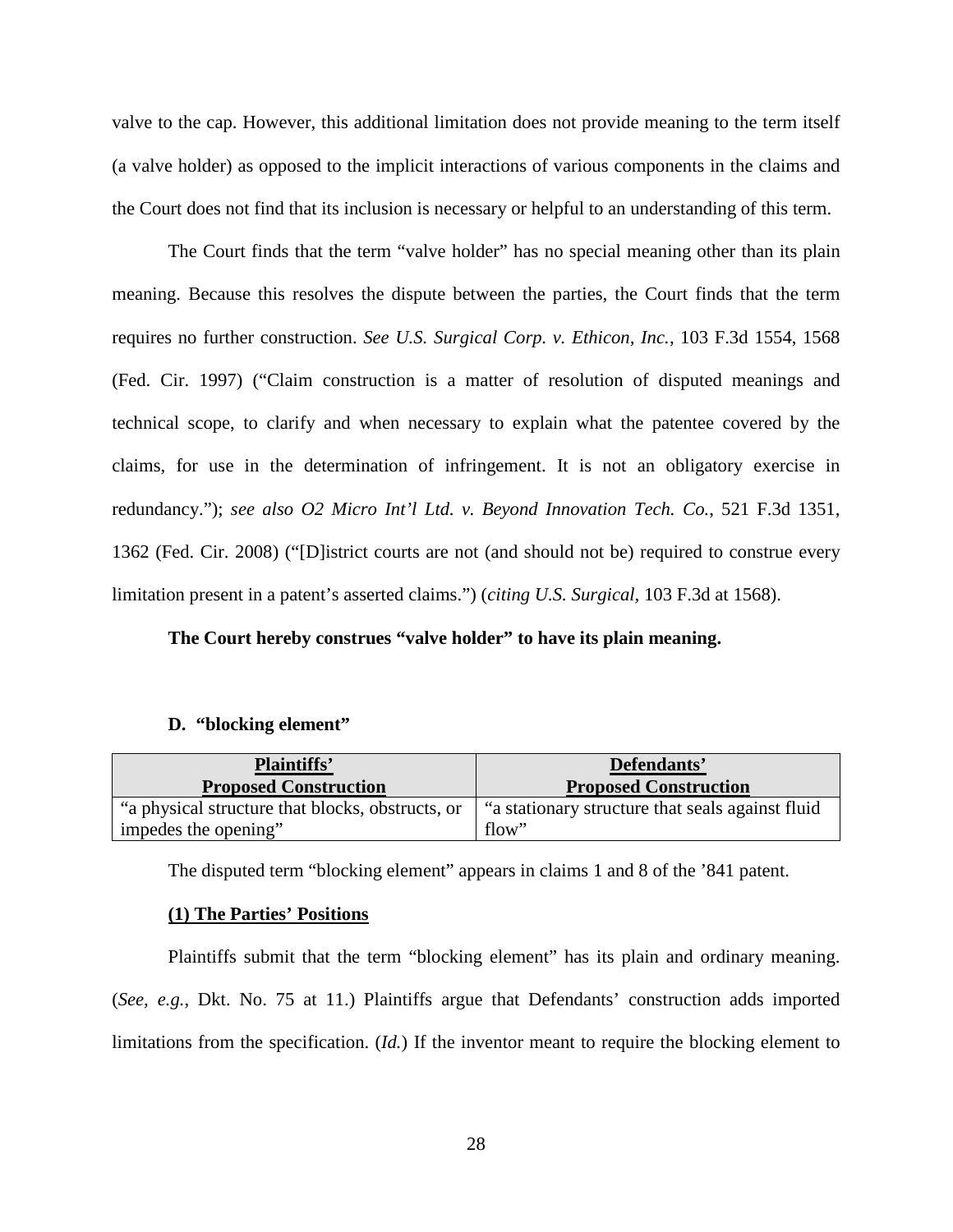be stationary, he could have included that word in the claim, but he did not. (*Id.*) There is nothing in the claim language that requires the blocking element to be stationary. (*Id.*) While the preferred embodiment shows that center stop 52 is stationary, that aspect of the center stop/blocking element is not specifically claimed. (*Id.* at 12.) Further, the plain meaning of the term does not dictate whether the blocking element is movable or not. (*Id.*)

Defendants argue that the Plaintiff agreed in the Prior Texas Litigation that a "blocking element" is a structure that "seals against fluid flow" and should be estopped from arguing otherwise now. (*See, e.g.*, Dkt. No. 79 at 20.) Thus, the remaining dispute is whether the blocking element is "stationary." (*Id.* at 21.) In the only embodiment disclosed in the specification, the blocking element/center stop is stationary, according to the Defendants. (*Id.*) And, because no other blocking element is taught in or enabled by the specification, it is perfectly appropriate to limit the claims to what the inventor actually invented. (*Id.* at 21-22.)

Plaintiffs reply that it is improper to read a limitation into the claims absent lexicography or disclaimer. (*See, e.g.*, Dkt. No. 80 at 9.) Here, Defendants have been unable to identify any and there is nothing in the claims that require the blocking element to be stationary. (*Id.*)

#### **(2) Analysis**

In the Prior Texas Litigation, "blocking element" was agreed by the parties to mean "a structure that seals against fluid flow." (*See* Prior Order at 8.)

The parties dispute whether plain and ordinary meaning applies or whether the term is limited to the preferred embodiment. The parties' dispute two primary issues: (i) whether the term must "seal against fluid flow," and (ii) whether the term must be "stationary."

The term "blocking element" is found in claims 1 and 8 and the relevant claim language is reproduced below: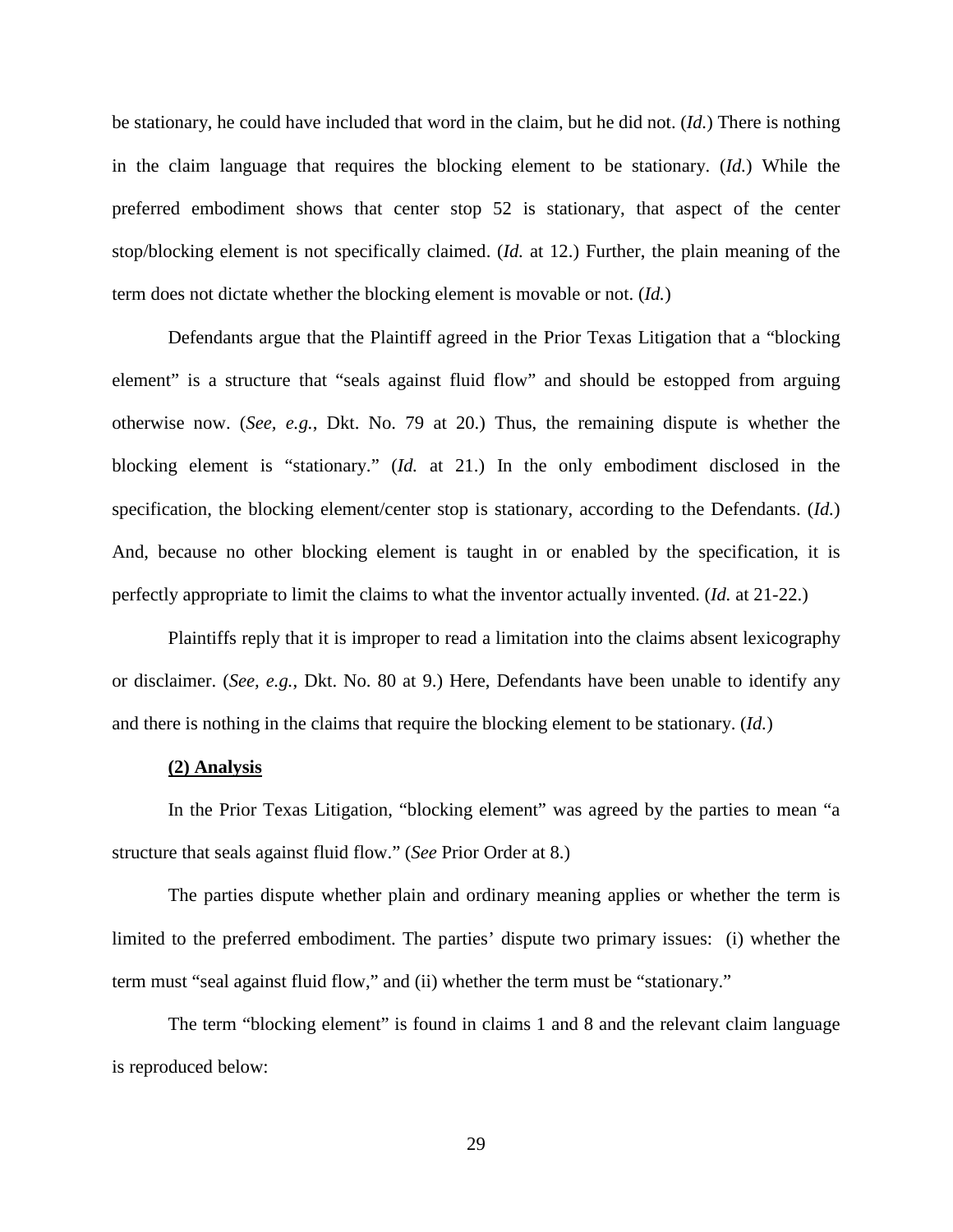(d) said apparatus comprising a **blocking element** next to said opening;

(e) wherein said opening rests against said **blocking element** when the user is not drinking from said spout;

(f) wherein said flexible material moves when the user sucks through said spout to drink from said spout, causing said opening and said **blocking element** to separate;

(claim 1, emphasis added).

The specification provides some guidance as to the blocking element term:

Center stop 52 functions as a sealing member or **blocking element** of the valve assembly which seals off and blocks the flow of fluid through the valve. In one embodiment, center stop 52 consists of a solid substantially flat central area or portion 56 which is impenetrable to the flow of liquid therethrough. In a further, preferred, embodiment, center stop or seal off 101 is provided with a protruding member 108 extending off of the base of the center seal off, as shown in FIG. 15.

When in the normal resting position, valve 42 relaxes to sit securely against the **center stop 52**, as shown in FIG. 8(d). In this resting position, opening or orifice 70 of valve 42 presses firmly against the central area 56 of center stop 52, preventing any fluid flow through the valve, and maintaining the valve in a closed configuration. In an alternate embodiment, the orifice can sit firmly against and upon a protruding member 108, as shown in FIG. 15.

FIGS. 7 and 8, for example, show a preferred bowl shape for the flexible material of the valve 42. FIGS. 8(d) and 8(e) show the valve before and after it inverts, with FIG. 8(d) showing the valve assembly not in use, with no negative pressure applied, and with FIG. 8(e) showing the valve assembly in use, with negative pressure applied to the valve. As shown therein, upon application of negative pressure the bottom (distal side) of the bowl and the opening in that bottom move away from the **blocking element**, toward the top (proximal side) and rim of the bowl, and toward the spout, allowing liquid to exit through the opening.

('841 patent, col. 7, ll. 45-53; col. 7, l. 63 – col. 8, l. 3; col. 8, ll. 21-31)(emphasis added).

Both parties agree that the "blocking element" in the claims is the same structure as the "center stop" in the specification. It is clear that the purpose of the blocking element/center stop is to seal against fluid flow. This is consistent with the claims, such that when there is no suction the blocking element is against the opening in a closed position and when there is suction the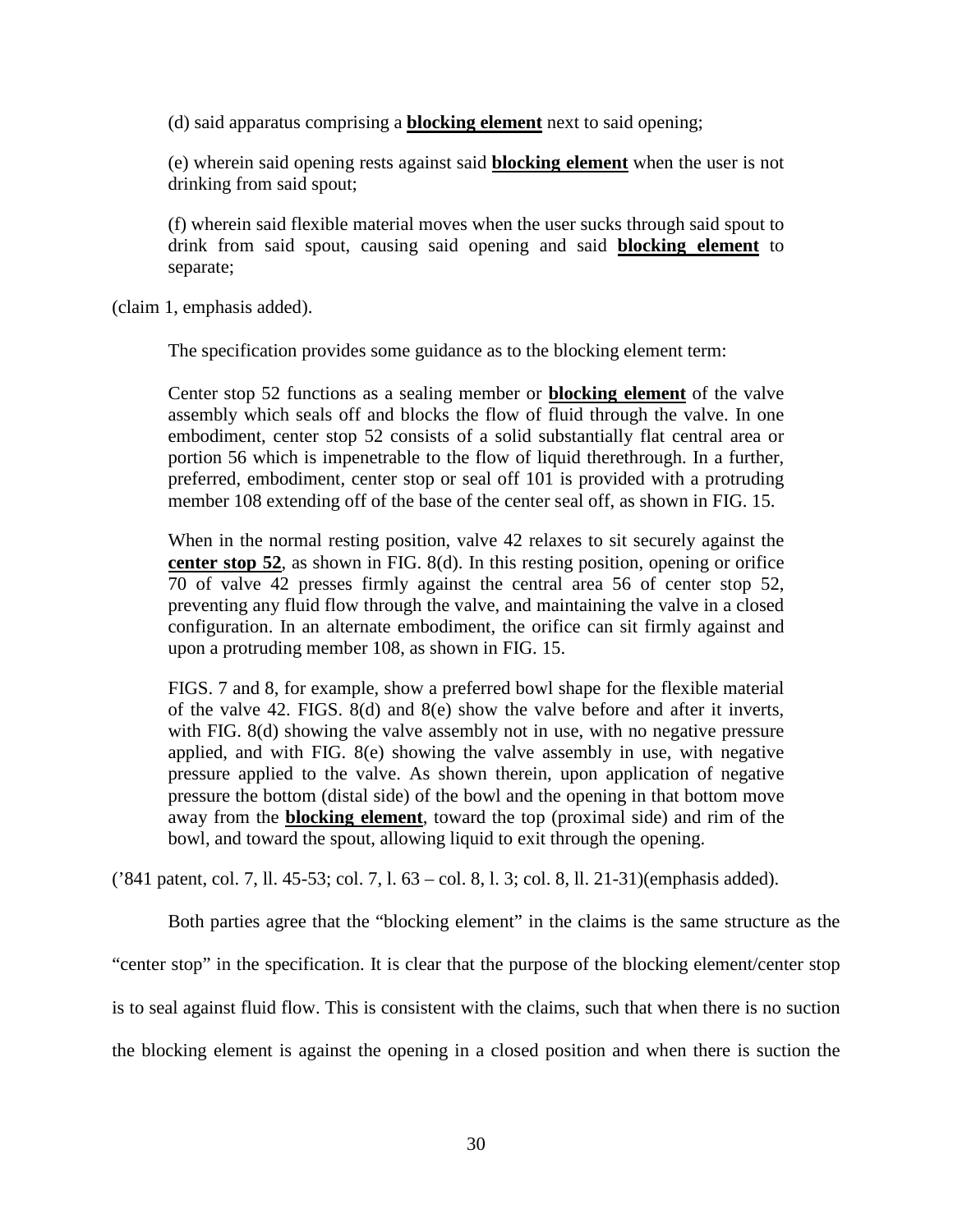blocking element and opening separate to allow fluid flow in an open position. Instead of using the "seals against fluid flow" terminology, Plaintiffs proposes a similar but related concept of "blocking, obstructing, or impeding" the opening. However, Plaintiffs appear to not dispute that the blocking element must seal against fluid flow, as they do not dispute this point in the briefing and the arguments during the claim construction hearing were focused on the term "stationary." Further, Plaintiffs do not explain why their prior agreement as to the term "blocking element" as a "structure that seals against fluid flow" should not be applicable in this lawsuit and patent. Consistent with the claims, the specification, and the Prior Order, the Court finds that the term "blocking element" is appropriately limited to sealing against fluid flow.

On the other issue, the Court rejects Defendants' attempt to limit the term to a "stationary" structure. There is nothing in the claims requiring that a blocking element not move. There is nothing in the plain and ordinary meaning of this term that requires the blocking element to be stationary. Further, there is no disclaimer in the prosecution history or specification that would so limit the term. The Court rejects Defendants' argument that because there is only one disclosed embodiment for this term that the Court must necessarily limit the "blocking element" term to a narrow definition supported by an embodiment. The Court finds that the examples in the specification are non-limiting embodiments of the invention that should not be imported into the claims. The Federal Circuit has consistently held that "particular embodiments appearing in the written description will not be used to limit claim language that has broader effect." *Innova/Pure Water,* 381 F.3d at 1117. Even where a patent describes only a single embodiment, absent a "clear intention to limit the claim scope," it is improper to limit the scope of otherwise broad claim language by resorting to a patent's specification. *Id*.; *see also Liebel-Flarsheim Co. v. Medrad, Inc.*, 358 F.3d 898, 906 (Fed. Cir. 2004) (citing numerous cases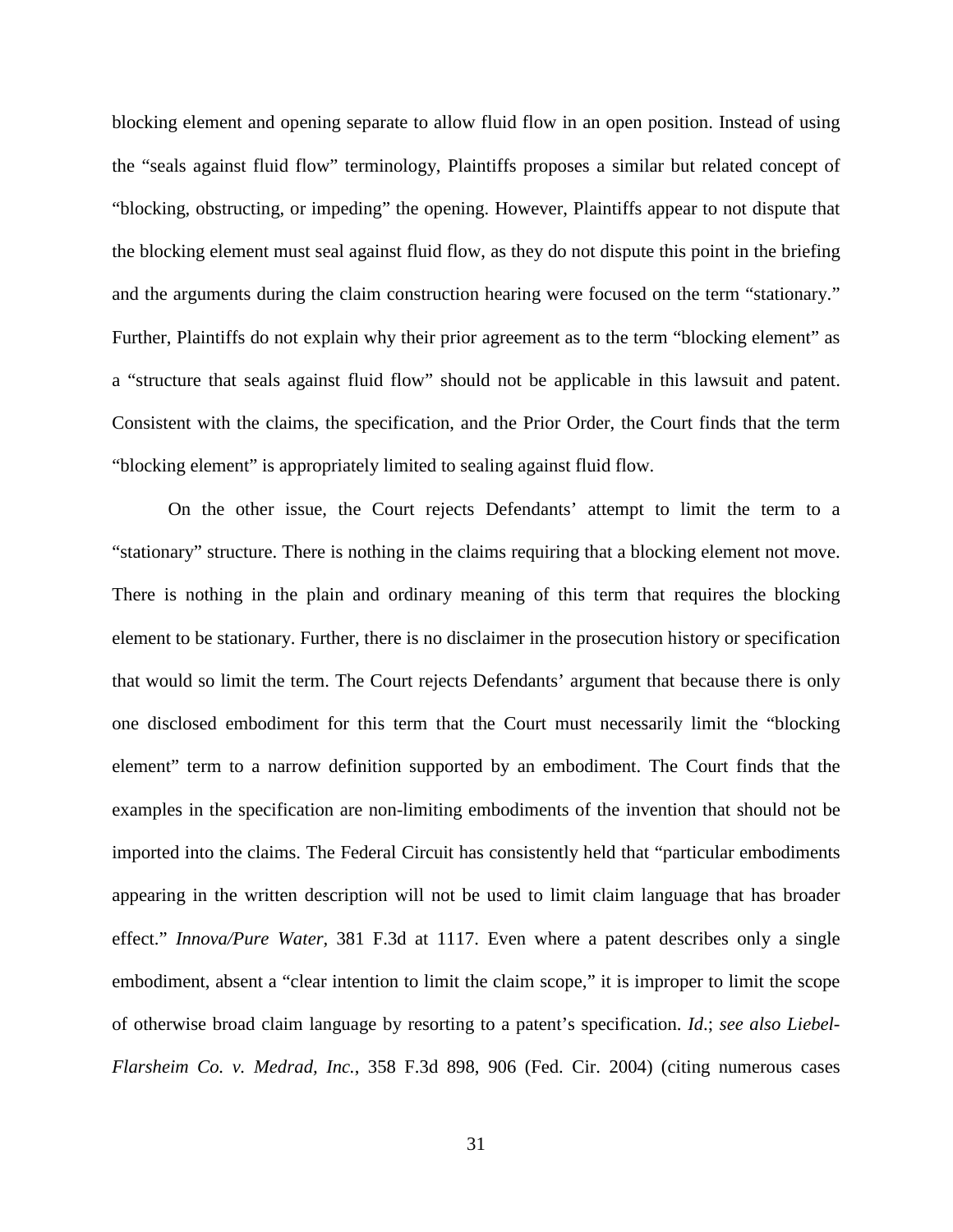rejecting the contention that the claims of the patent must be construed as being limited to the single embodiment disclosed and stating that claims are to be given their broadest meaning unless there is a clear disclaimer or disavowal); *Comark Commc'ns, Inc. v. Harris Corp.,* 156 F.3d 1182, 1187 (Fed. Cir. 1988) ("Although the specification may aid the court in interpreting the meaning of disputed claim language, particular embodiments and examples appearing in the specification will not generally be read into the claims."); *Phillips*, 415 F.3d at 1323.

**The Court hereby construes "blocking element" to mean "a physical structure that seals against fluid flow."** 

## **E. "barrier"**

| <b>Plaintiffs'</b><br><b>Proposed Construction</b> | Defendants'<br><b>Proposed Construction</b> |
|----------------------------------------------------|---------------------------------------------|
| "a structure which obstructs movement by           | "a structure that prevents movement of the  |
| means of physical contact"                         | valve by means of physical contact during   |
|                                                    | fluid flow"                                 |

The disputed term "barrier" appears in claims 1 and 8 of the '841 patent.

## **(1) The Parties' Positions**

Plaintiffs submit that the term "barrier" has its plain and ordinary meaning. (*See, e.g.*, Dkt. No. 75 at 12.) Plaintiffs argue that Defendants' construction adds imported limitations from the specification. (*Id.*) Plaintiffs argue that their simple construction is supported by the specification and dictionary definitions. (*Id.* at 12-13.)

Defendants argue that every embodiment disclosed in the specification operates to prevent movement of the valve during fluid flow. (*See, e.g.*, Dkt. No. 79 at 22.) While Plaintiffs' construction is not incorrect, Defendants argue that it is incomplete as the specification makes it clear that the flow bridge performs the barrier function of obstructing by physical contact while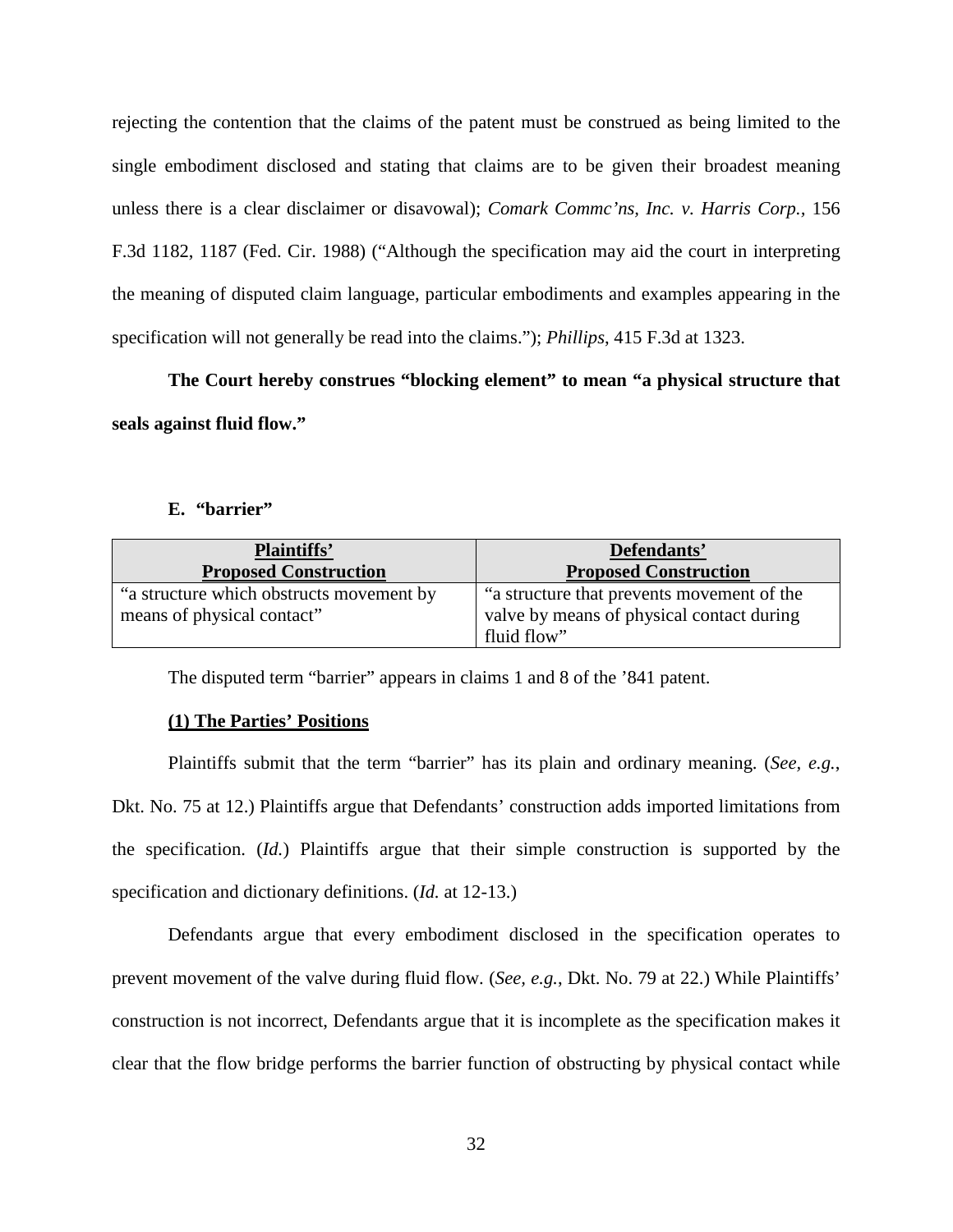still permitting fluid to flow. (*Id.* at 23.) Without this limitation, Defendants argue that the term will sweep into the scope of the claim structures radically different from what the inventor actually invented. (*Id.* at 23-24.)

Plaintiffs reply that it is improper to read a limitation into the claims absent lexicography or disclaimer. (*See, e.g.*, Dkt. No. 80 at 9.) Plaintiffs argue that the feature of a barrier preventing movement of the valve during fluid flow is not claimed and there is no justification for the limitation of "during fluid flow" for this term. (*Id.*)

## **(2) Analysis**

In the Prior Texas Litigation, "barrier" was construed to mean a "restraining structure."

(*See* Prior Order at 38.)

The parties' primary dispute focuses on whether the barrier prevents movement of the valve "during fluid flow."

The relevant claim language, found in claims 1 and 8, is reproduced below:

a **barrier**, said **barrier** blocking said flexible material from moving beyond a maximum distance after said flexible material moves when the user sucks through said spout to drink from said spout.

(emphasis added.) As expressly claimed, the barrier blocks the flexible material of the valve from moving beyond a maximum distance. The parties both agree that the barrier performs this "blocking" function by means of physical contact. On the one hand, Plaintiffs argue that the structure "obstructs" movement while the Defendants argue that the structure "prevents" movement. Overall, the Court finds that the term "prevents" is more consistent with the meaning of the term barrier as used in the intrinsic record.

Regarding the phrase "of the valve" proposed by Defendants, that concept is rejected as being superfluous to and/or inconsistent with the remaining claim language, which already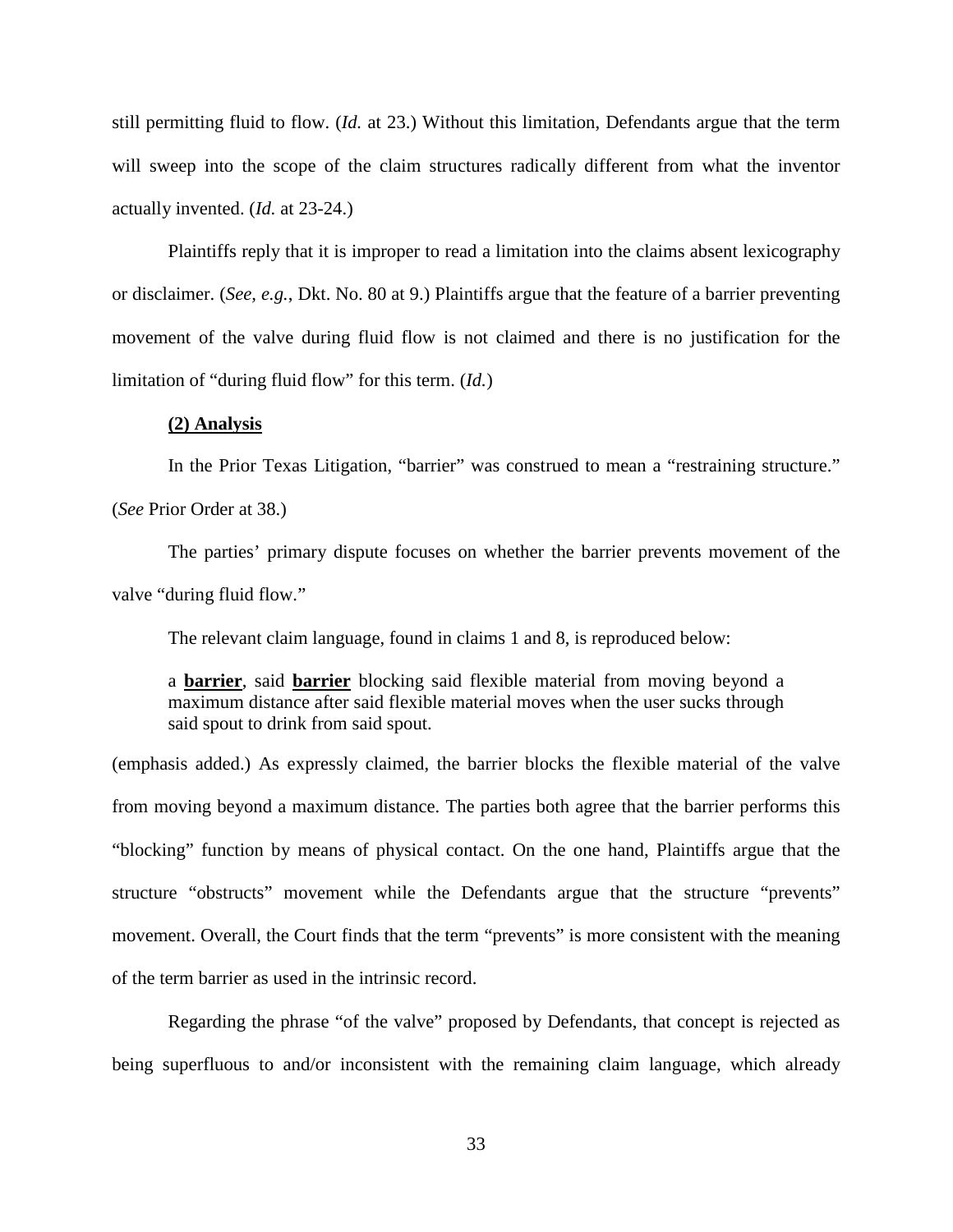specifies that the barrier blocks the flexible membrane. There is no reason to add the "of the valve" limitation to this term's construction. Likewise, regarding the phrase "during fluid flow," while there is an embodiment in the specification that supports Defendants' construction, there is no requirement in the claims that requires such a construction. The Court rejects Defendants' argument that because there is only one disclosed embodiment for this term that the Court must necessarily limit a broad "barrier" term to a narrow definition supported by an embodiment. The Court finds that the examples in the specification are non-limiting embodiments of the invention that should not be imported into the claims. The Federal Circuit has consistently held that "particular embodiments appearing in the written description will not be used to limit claim language that has broader effect." *Innova/Pure Water,* 381 F.3d at 1117. Even where a patent describes only a single embodiment, absent a "clear intention to limit the claim scope," it is improper to limit the scope of otherwise broad claim language by resorting to a patent's specification. *Id*.; *see also Liebel-Flarsheim Co. v. Medrad, Inc.*, 358 F.3d 898, 906 (Fed. Cir. 2004) (citing numerous cases rejecting the contention that the claims of the patent must be construed as being limited to the single embodiment disclosed and stating that claims are to be given their broadest meaning unless there is a clear disclaimer or disavowal); *Comark Commc'ns, Inc. v. Harris Corp.,* 156 F.3d 1182, 1187 (Fed. Cir. 1988) ("Although the specification may aid the court in interpreting the meaning of disputed claim language, particular embodiments and examples appearing in the specification will not generally be read into the claims."); *Phillips*, 415 F.3d at 1323.

 Finally, while the term "barrier" was construed to mean a "restraining structure" in the Prior Order, the Court finds that the construction of "a structure that prevents movement by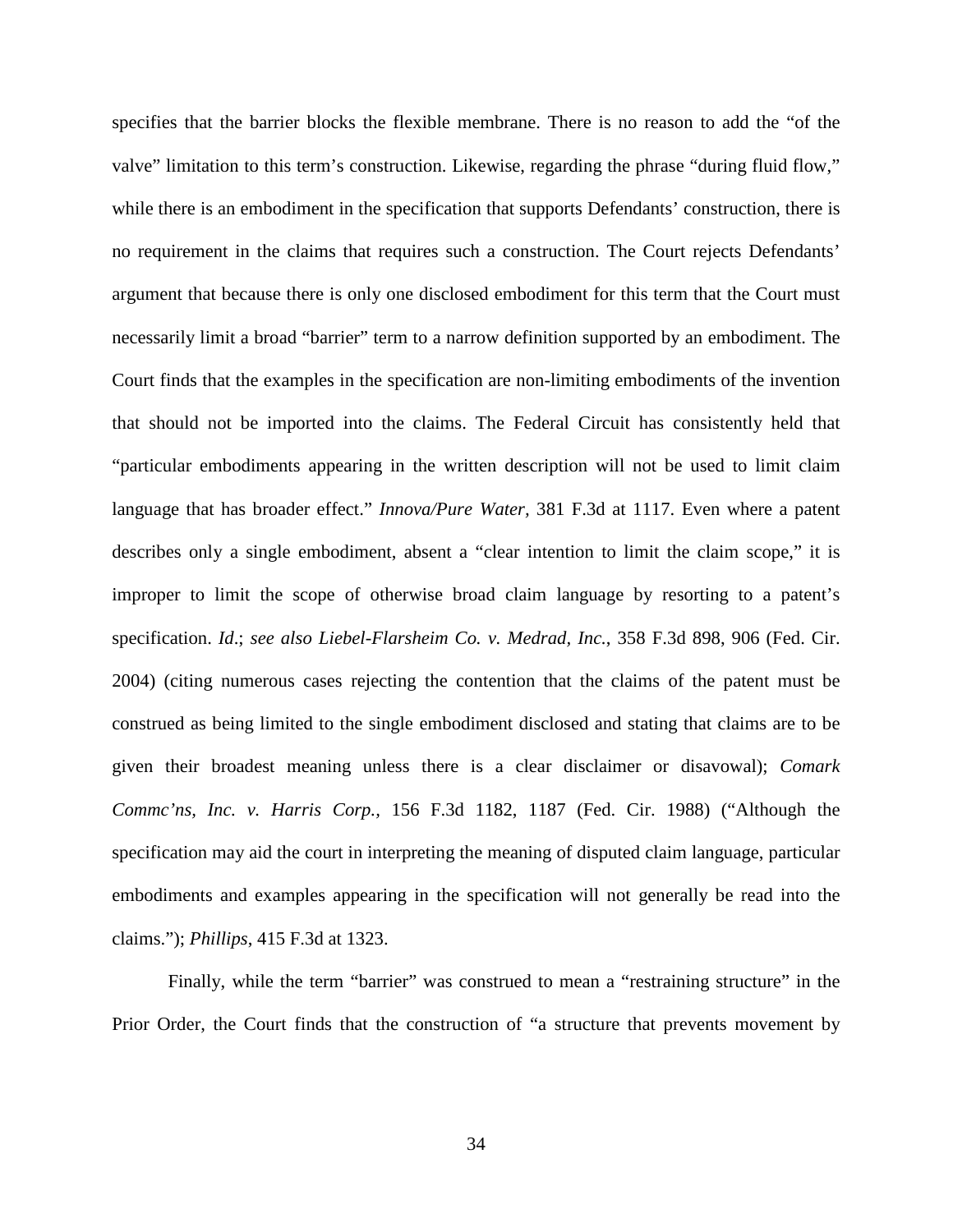means of physical contact" (language largely agreed by the parties) has the same substantive meaning as the prior construction.

**The Court hereby construes "barrier" to mean "a structure which prevents movement by means of physical contact."** 

## **F. "maximum distance"**

| <b>Plaintiffs'</b><br><b>Proposed Construction</b> | Defendants'<br><b>Proposed Construction</b> |
|----------------------------------------------------|---------------------------------------------|
| "a greatest permitted amount of space"             | Indefinite                                  |
| between two points"                                |                                             |
|                                                    | Alternatively, "full extension"             |

The disputed term "maximum distances" appears in claims 1 and 8 of the '841 patent.

## **(1) The Parties' Positions**

Plaintiffs submit that the term "maximum distance" has its plain and ordinary meaning. (*See, e.g.*, Dkt. No. 75 at 14.) Plaintiffs argue that the claims specify a distance limitation on the movement of the flexible material when the user sucks on the spout, and that the claimed barrier blocks movement beyond a maximum distance. (*Id.*) The claims do not require "full extension" or any kind of "extension." (*Id.*) Plaintiffs argue that there is no reason to ask the jury to determine whether the flexible member extends or reaches a full extension. (*Id.*) Plaintiffs argue that the specification refers to "maximum distance" by stating that the flow bridge blocks movement or expansion of the valve beyond a certain maximum distance, which is the ordinary and customary usage of the English language. (*Id.*) Defendants' construction would omit the "movement" aspect and recite only an "extension" aspect. (*Id.* at 15.) Plaintiffs' construction is allegedly supported by various dictionary definitions, which have nothing to do with "full extension." (*Id.*) Plaintiffs argue that Defendants' construction is wrong because it is not the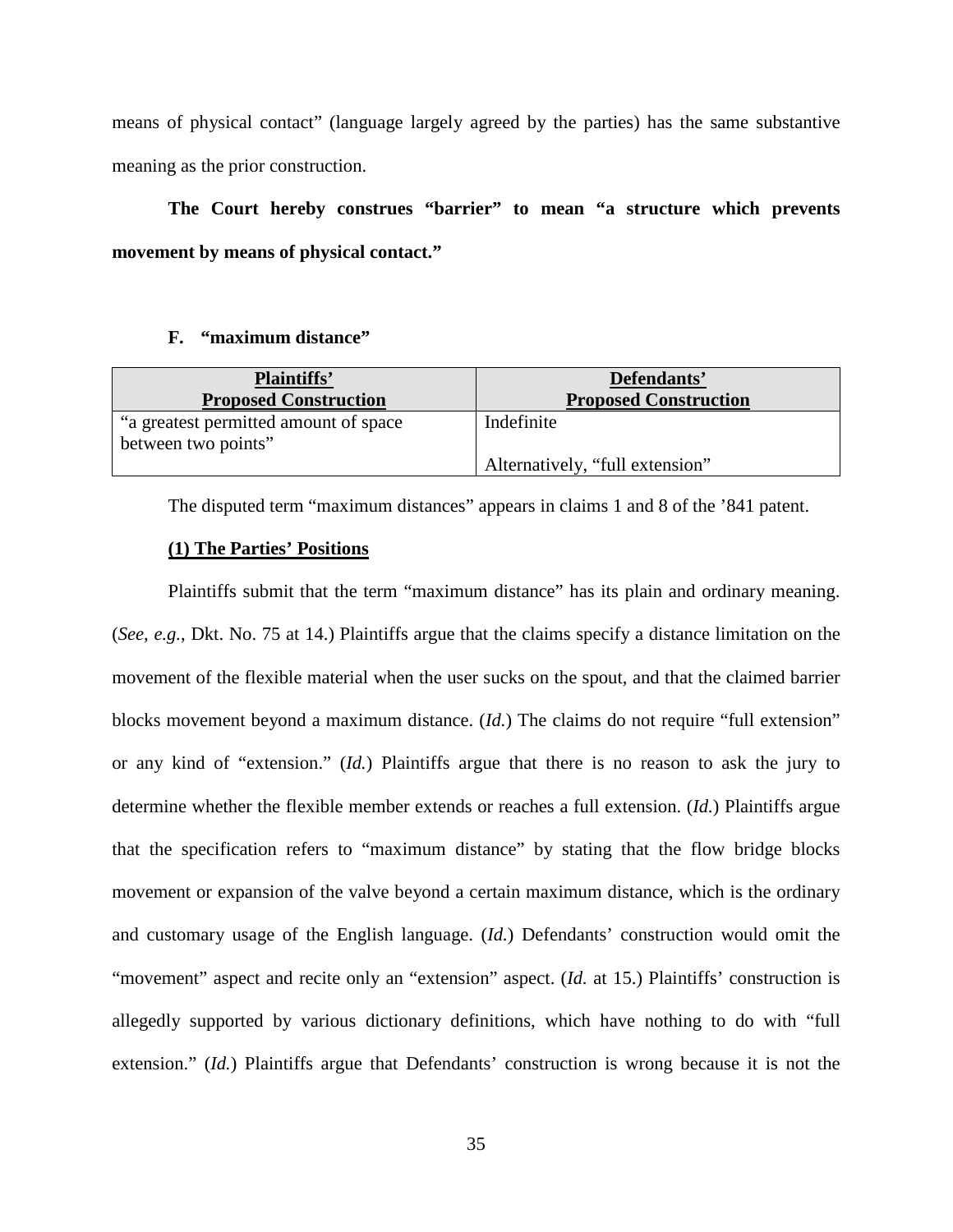plain meaning, it is not supported by any claim language, it omits one prong of what the specification explicitly recites, and it is not in conformance with the common dictionary meaning. (*Id.*)

Defendants argue that the term is indefinite because the term "maximum distance" fails to identify the degree to which the flexible material is permitted to move before being blocked by the barrier. (*See, e.g.*, Dkt. No. 79 at 28.) Defendants argue that the claim language "maximum distance" is a term of degree that tells the person of skill nothing about how much valve movement is permitted. (*Id.* at 29.) According to Defendants, "a maximum distance" is not a meaningful answer to that question without reference to some measurement or datum or method of determining when the movement distance has reached its "maximum" point. (*Id.*) Further, the specification's sole reference to a maximum distance is "to prevent the valve from over extending itself," but that teaching is not meaningful and provides no clear guidance to the term. (*Id.* at 29-30.)

Plaintiffs reply that Defendants offer unsupported arguments that the term "maximum distance" is indefinite. (*See, e.g.*, Dkt. No. 80 at 10.) The specification teaches that the movement or expansion of the valve is blocked beyond a certain maximum distance "to prevent the valve from overextending itself, or from being subjected to excessive strain or distension." (*Id.*) Plaintiffs argue that this provides reasonable certainty as to where the barrier can be placed to create a "maximum distance' based on the variables involved to prevent any overextension.

#### **(2) Analysis**

In the Prior Texas Litigation, the parties did not dispute this term. In this litigation, the parties dispute two issues: whether the term is indefinite and if not whether plain meaning applies.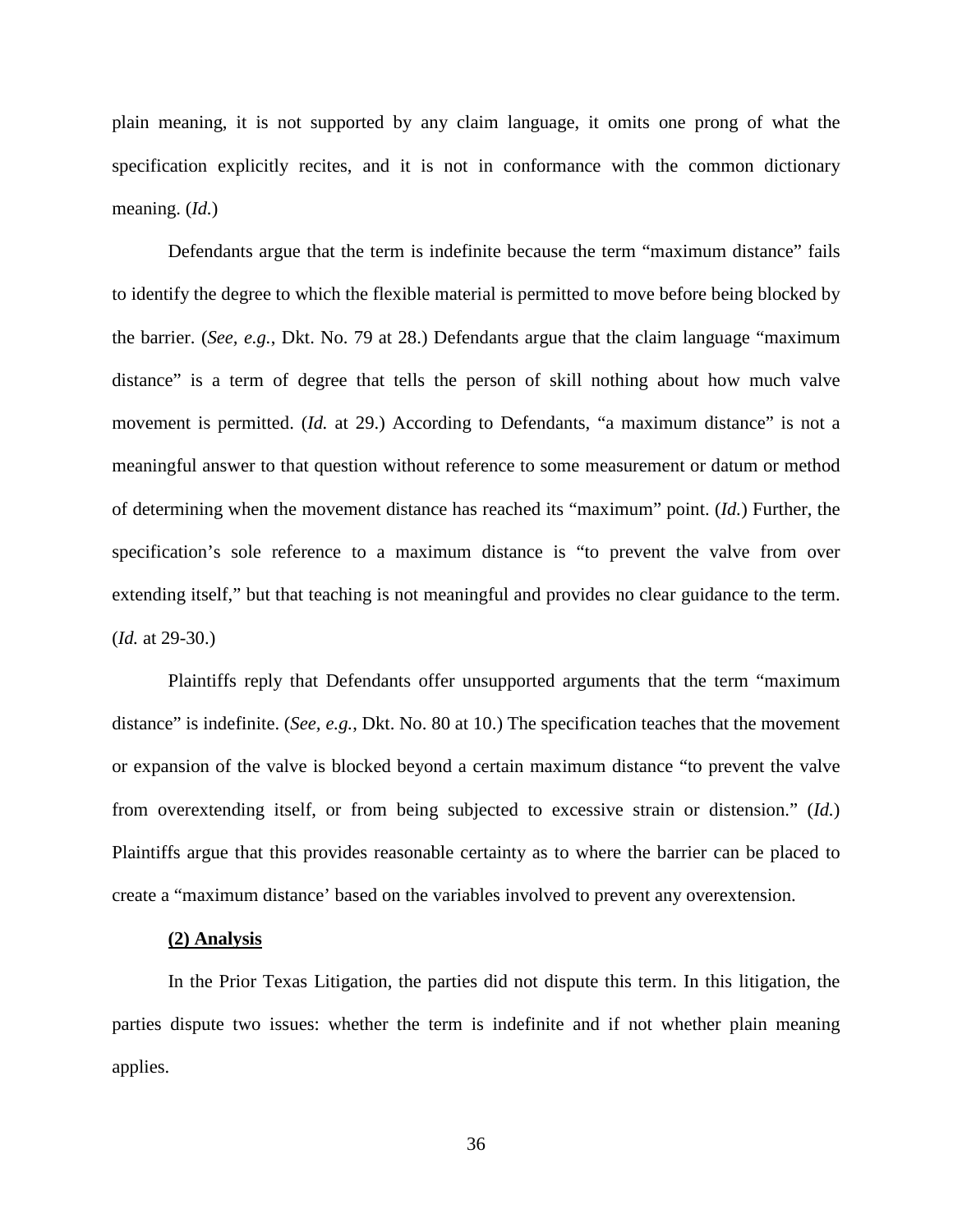The relevant claim language, found in claims 1 and 8, is straightforward and is reproduced below:

a barrier, said barrier blocking said flexible material from moving beyond a maximum distance after said flexible material moves when the user sucks through said spout to drink from said spout.

(emphasis added). The claim language is clear that the barrier blocks the flexible material from moving beyond a certain point, that is, a maximum distance. On the one hand, Plaintiffs seek to define the term in a vacuum and propose a construction solely based on a dictionary definition, without any basis to the specification or claim language. On the other hand, Plaintiffs recognize that, as specifically taught in the specification, the maximum distance is that which "prevent[s] the valve from overextending itself, or from being subjected to excessive strain or distension." (*See, e.g.*, Plaintiffs' Reply Brief, Dkt. No. 80 at 10.) More specifically, Plaintiffs argue that a "maximum distance" may be calculated to prevent any "overextension." (*Id.*)

The Court agrees with Defendants that "a maximum distance"—by itself and without more—is not meaningful, because as the term is used in the claims it requires some reference point to determine when the movement distance of the flexible material has reached its "maximum" point. The specification is quite clear that the maximum distance is that which prevents the valve from overextending itself:

Flow bridge 84 blocks movement or expansion of the valve 42 beyond a certain **maximum distance** to prevent the valve from overextending itself, or from being subjected to excessive strain or distension, as shown in FIG. 8( e). Thus, the flow bridge prevents the valve from inverting beyond the point where it can no longer easily revert to its original position.

('841 patent, col. 9, ll. 9-15) (emphasis added). Both parties recognize this limitation of the "maximum distance" feature. Contrary to Defendants' arguments, the Court neither finds that this term is indefinite, nor that the language used in the specification is not helpful. Further, the

37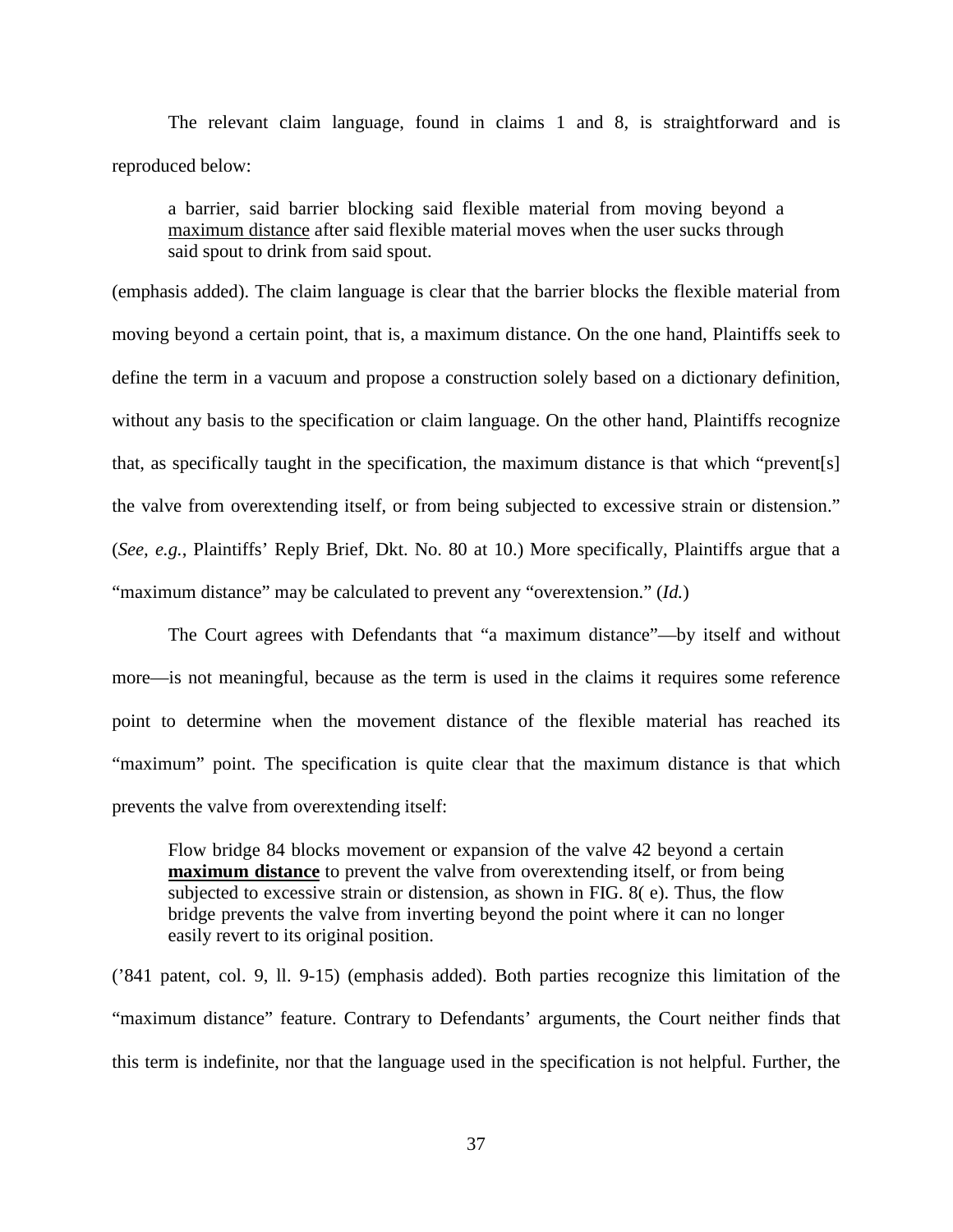fact that the "maximum distance" term may be "one of degree" as Defendants suggest does not, by itself, require a finding of indefiniteness. As used in the specification, the maximum distance is that distance which the valve (and/or flexible membrane as specifically utilized in the claims) is permitted to travel before overextending itself. The specification provides an example of this concept, in that it is the point from inverting beyond the point where it can no longer easily revert to its original position. *See id.* The fact that the parties in the Prior Texas Litigation did not dispute this term provides further support that this term can be understood by one of ordinary skill in the art. Still further, the fact that Defendants provide no expert opinions on this issue is, while not dispositive, at least one factor that the Court should consider. There was much discussion of this term during the claim construction hearing and at one point Defendants were agreeable to the Court's proposed construction of "greatest distance permitted before overextension." The Court finds that the "maximum distance" may be less than the full extension or the greatest point before the flexible membrane is overextended. In other words, the claims expressly state that the barrier blocks the flexible material from moving *beyond* a maximum distance. Contrary to Defendants' arguments, the barrier need not be placed specifically at the point of a maximum distance prior to overextension or at the specific point of full extension—it can be specifically set at a position much less than full extension and still block the flexible material from moving beyond a maximum distance. As claimed, the barrier only needs to prevent the flexible membrane from moving beyond the point at which the flexible membrane is subject to overextension.

Thus, the Court finds that there is no dispute that one of ordinary skill in the art would understand the meaning of the term "maximum distance" in the context of the claims and specification. Likewise, the Court finds that there is no dispute that one of ordinary skill in the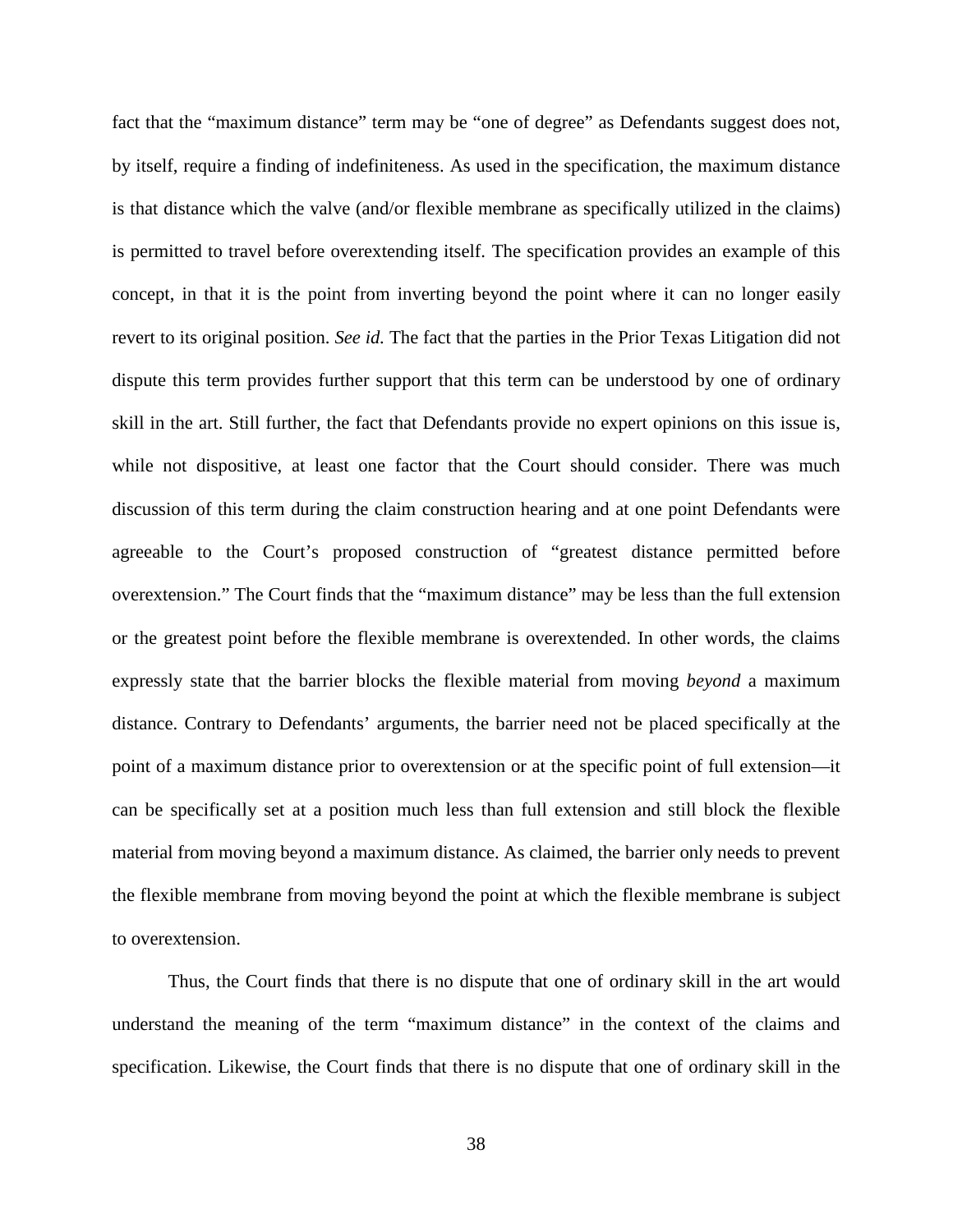art would understand with "reasonable certainty" the scope of the invention and the bounds of the claims. Accordingly, pursuant to the Supreme Court's holding in *Nautilus*, the Court rejects Defendants' arguments that the claim when "read in light of the specification delineating the patent, and the prosecution history, fail[s] to inform, with reasonable certainty, those skilled in the art about the scope of the invention."

**The Court hereby construes "maximum distance" to mean "distance permitted before overextension."** 

## **G. "post"**

| Plaintiffs'                                      | Defendants'                                |
|--------------------------------------------------|--------------------------------------------|
| <b>Proposed Construction</b>                     | <b>Proposed Construction</b>               |
| "a structure elongated along an axis; a vertical | "a protruding structure that seals against |
| upright"                                         | fluid flow"                                |

The disputed term "post" appears in claims 1 and 8 of the '841 patent.

## **(1) The Parties' Positions**

Plaintiffs submit that the term "post" has its plain and ordinary meaning and that its construction is informed by the claim language and consistent with specification and dictionary meanings. (*See, e.g.*, Dkt. No. 75 at 16.) Plaintiffs argue that the plain language of claim 8 requires the post to extend through the opening in both the open and closed valve positions; it does not require the post to protrude, be cylindrical, or perform a sealing function as proposed by Defendants. (*Id.* at 16-17.) Plaintiffs argue that neither the specification nor the file history redefines "post" or disclaims or disavows any scope with respect to post. (*Id.* at 17.) Plaintiffs' construction is simply the plain and ordinary meaning of the term, which is based on a dictionary definition of post as being "a vertical support such as a pillar, upright, or fence stake." (*Id.*)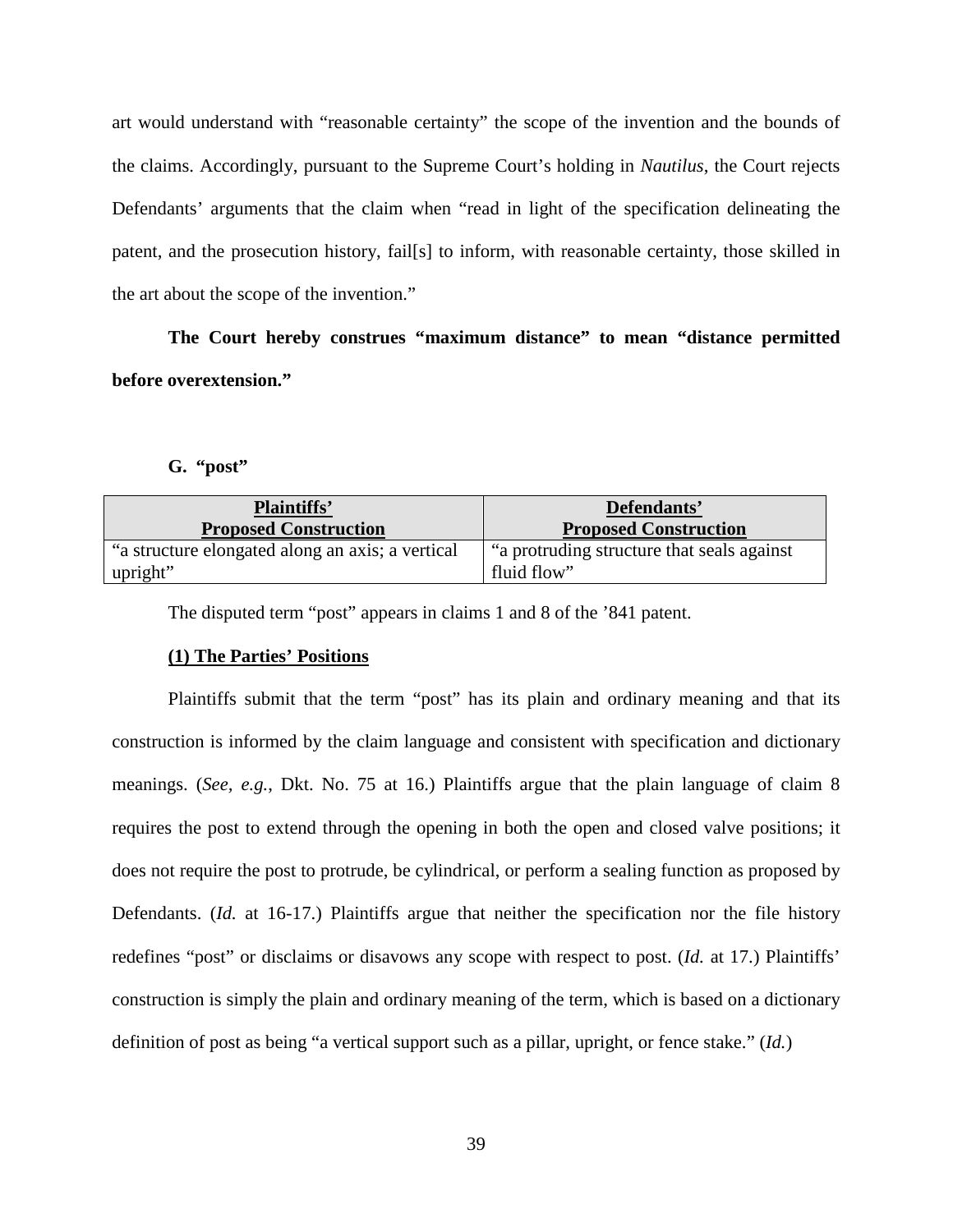Defendants argue that while there are numerous references to a protruding member in the specification, there is only one reference to a "post." (*See, e.g.*, Dkt. No. 79 at 17.) As "post" is described in the specification as an embodiment of a male sealing or protruding member, the "post" must necessarily be a male sealing or protruding member. (*Id.*) Defendants argue that Applicant's generic statements in the prosecution history that a post need not seal are not helpful and were previously rejected in the Prior Texas Litigation. (*Id.*) Defendants argue that Plaintiffs have provided no reason for the Court to deviate from its prior construction. (*Id.*)

Plaintiffs reply that there is no unequivocal concession in the specification that the post must necessarily seal the opening. (*See, e.g.*, Dkt. No. 80 at 8.) That the protruding member seals the opening is only an aspect of the patent's alternate embodiment and should not be imported into the broader claims. (*Id.*) Plaintiffs also argue that Defendants' citation to prosecution history statements in a parent application regarding this term are not persuasive as it was related to different claim language that is not recited in the '841 patent claims. (*Id.*)

## **(2) Analysis**

In the Prior Texas Litigation, "post" was construed to mean "a protruding structure that seals against fluid flow." (*See* Prior Order at 31.) This is the construction proposed by the Defendants in this litigation. The parties dispute whether plain and ordinary meaning applies.

Claim 8 recites the "post" limitation, and the relevant language is reproduced below:

(h) a post, wherein the relative position of said post and said opening changes when the user sucks through said spout to drink from said spout;

(i) and wherein said post extends into and through said opening in said closed position and said open position of said valve.

(emphasis added). The language surrounding the term post is straightforward, but not does expressly state that the post is a protruding structure or that it must seal against fluid flow.

40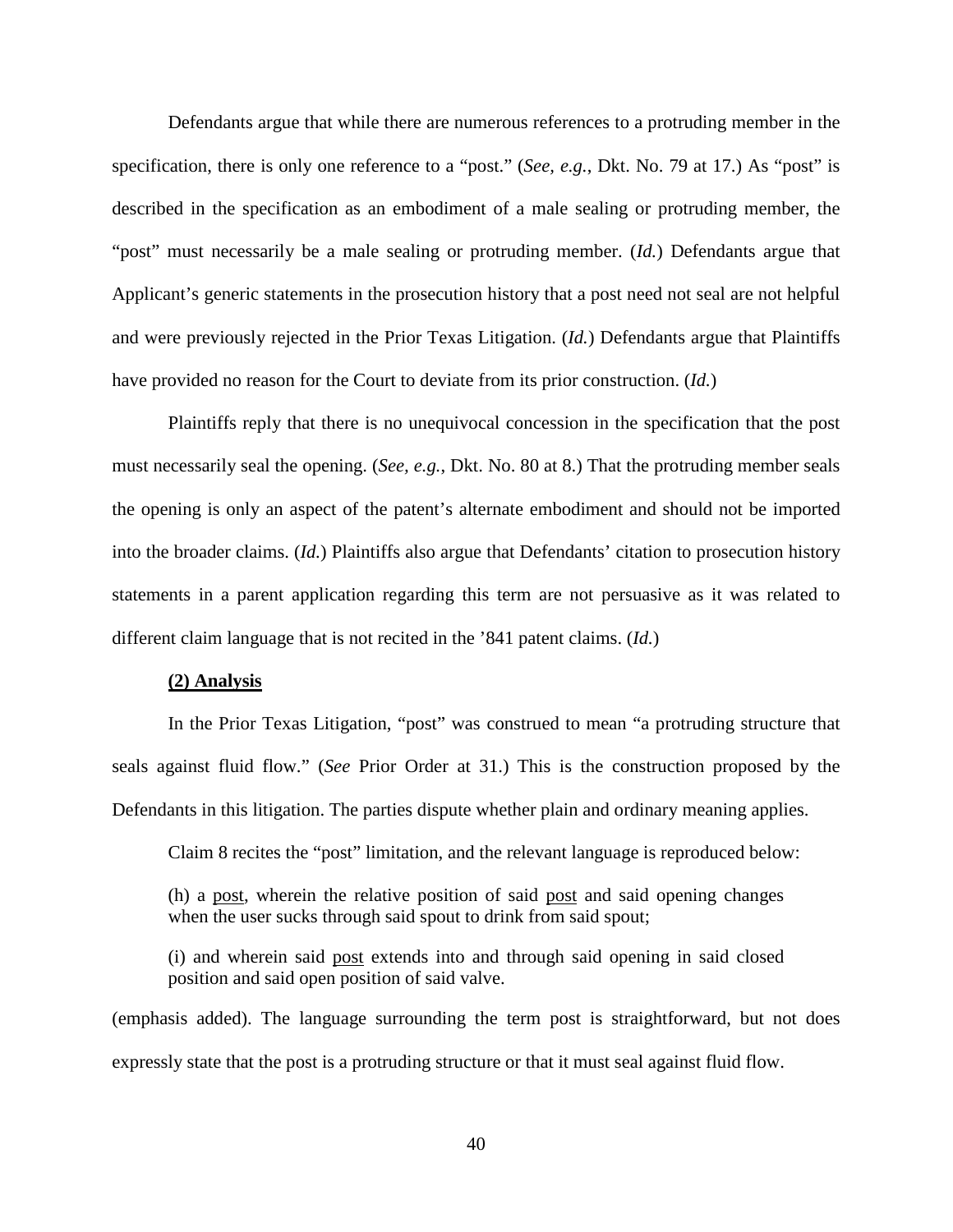While there are numerous references to a protruding member, the specification has only

one reference to a "post":

In the preferred embodiment, center stop or sealing member 101 is provided with a protruding member 108 which extends off of abase 104, as shown in FIG. 15(b) and FIGS. 15(e)-(f). Protruding member 108 is a male sealing or protruding member, which in the closed valve state extends through orifice 118. Preferably, a circular or approximately circular orifice is used, although any shaped orifice can be used consistent with the invention.

**Further preferably, male sealing or protruding member 108 is a post or pin, such as a frustoconical or conical post, or a finger-like shaped member.** Male sealing or protruding member 108 extends off of the base 104 as a protrusion or projection toward the orifice 118. Preferably, sealing or protruding member 108 is tapered. Specifically, in the preferred embodiment, the protruding member 108 has a greater diameter at its bottom portion (near the base 104 of the center sealoff), than its diameter at the top. In the preferred embodiment, base 104 is substantially flat.

('841 patent, col. 10, l. 64 – col. 11, l. 14)(emphasis added). The specification does not state that a sealing member or a protruding member is an embodiment of a post. *See id.* Instead, the specification is clear that the post is one embodiment of a sealing member or protruding member.

*See id.*

While the claims expressly require the post to only extend into the opening during a closed and open position, the Court finds that the post must seal against fluid flow. That the post must seal against fluid flow is supported and required by the specification. The specification states that the "male sealing or protruding member 108 is a post or pin." (*See* '841 patent, col. 11, ll. 5-7.) The specification repeatedly characterizes the protruding member as a sealing member and vice versa. Indeed, the abstract of the '841 patent even states that "[a]n initially blocked opening in a flexible material moves up along a protruding member until the opening is unblocked, so as to allow fluid flow." During the claim construction hearing, Plaintiffs provided no other example or purpose of the post other than to be a sealing member. Based on the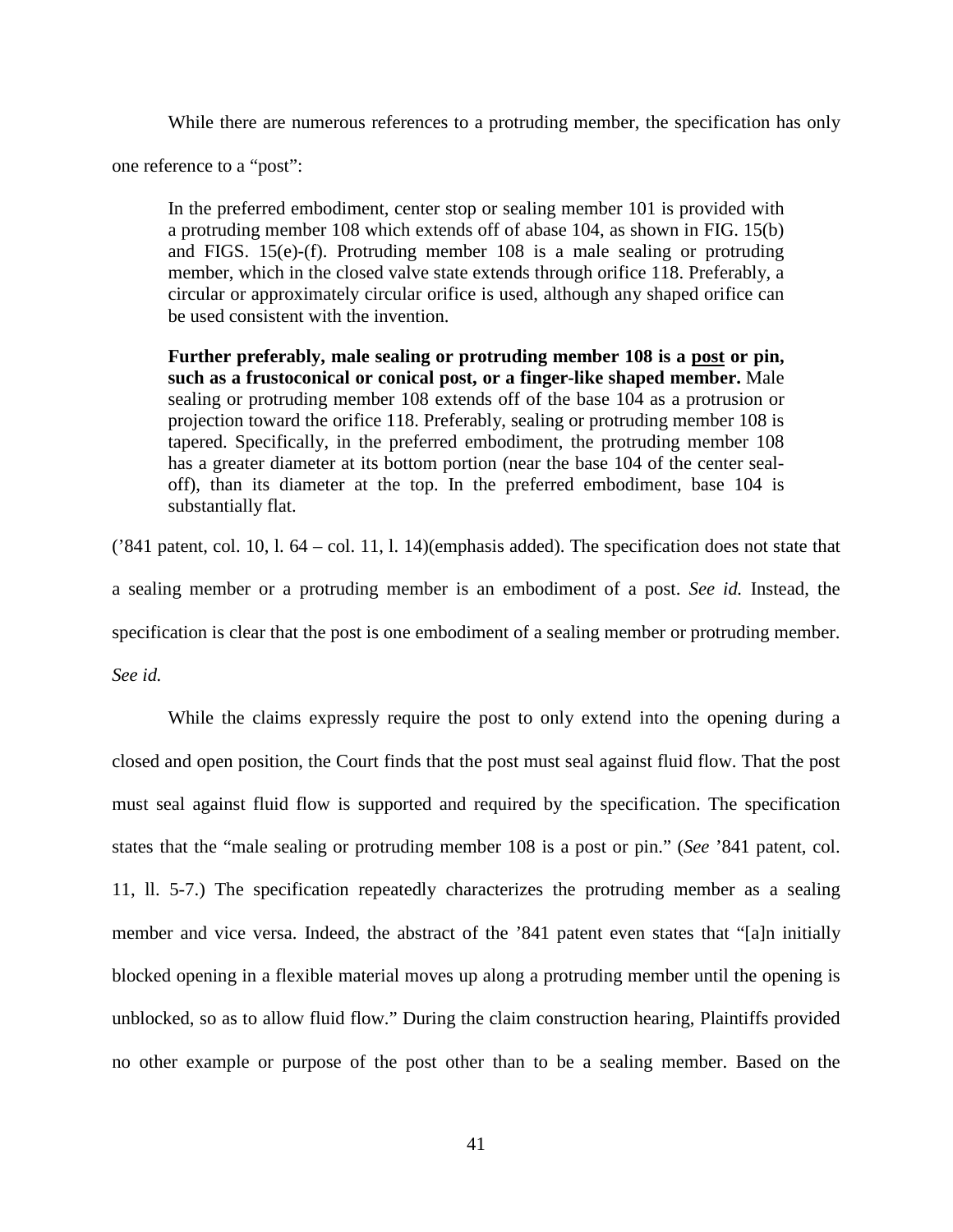specification and the claims, the Court finds that the post must "seal against fluid flow." *See, e.g.*, *Retractable Techs., Inc. v. Becton, Dickinson and Co.*, 653 F. 3d 1296, 1305 (Fed. Cir. 2011) (a court must "strive to capture the scope of the actual invention, rather than strictly limit the scope of claims to disclosed embodiments or allow the claim language to become divorced from what the specification conveys is the invention"). Further, this construction is consistent with the findings and constructions in the Prior Texas Litigation. The Court rejects Plaintiffs' arguments that merely because the patentee provided self-serving and general statements in the prosecution history (and not made to overcome prior art rejections) that the post need not seal the opening in the valve's closed position.

Further, regarding the disputed shape of the "post," the specification teaches that the protruding member is a "post or pin, such as a frustoconical or conical post, or a finger-like shaped member." (*See* '841 patent at col. 11, ll. 5-7.) In the Prior Texas Litigation, the Plaintiff argued that the term "post" should mean "a pillar, column, shaft, pole, or stake, or upright support (including any shape, size, or configuration head or base)." (*See* Prior Order at 31.) Further, in the briefing of the Prior Texas Litigation, Plaintiffs admitted that "the ordinary and customary meaning of post, pin, and finger-like all include a cylindrical structure." (*See* Prior Order at 37.) The Court finds that Plaintiffs' proposed constructions on the shape of a post are not particularly helpful. Further, Plaintiffs have not provided any compelling argument why a post is not a "protruding structure," as supported in the specification and claims and as found by the Prior Order. Thus, the Court finds the shape of the post to be "a protruding structure," consistent with that found in the Prior Texas Litigation.

**The Court hereby construes "post" to mean "a protruding structure that seals against fluid flow."** 

42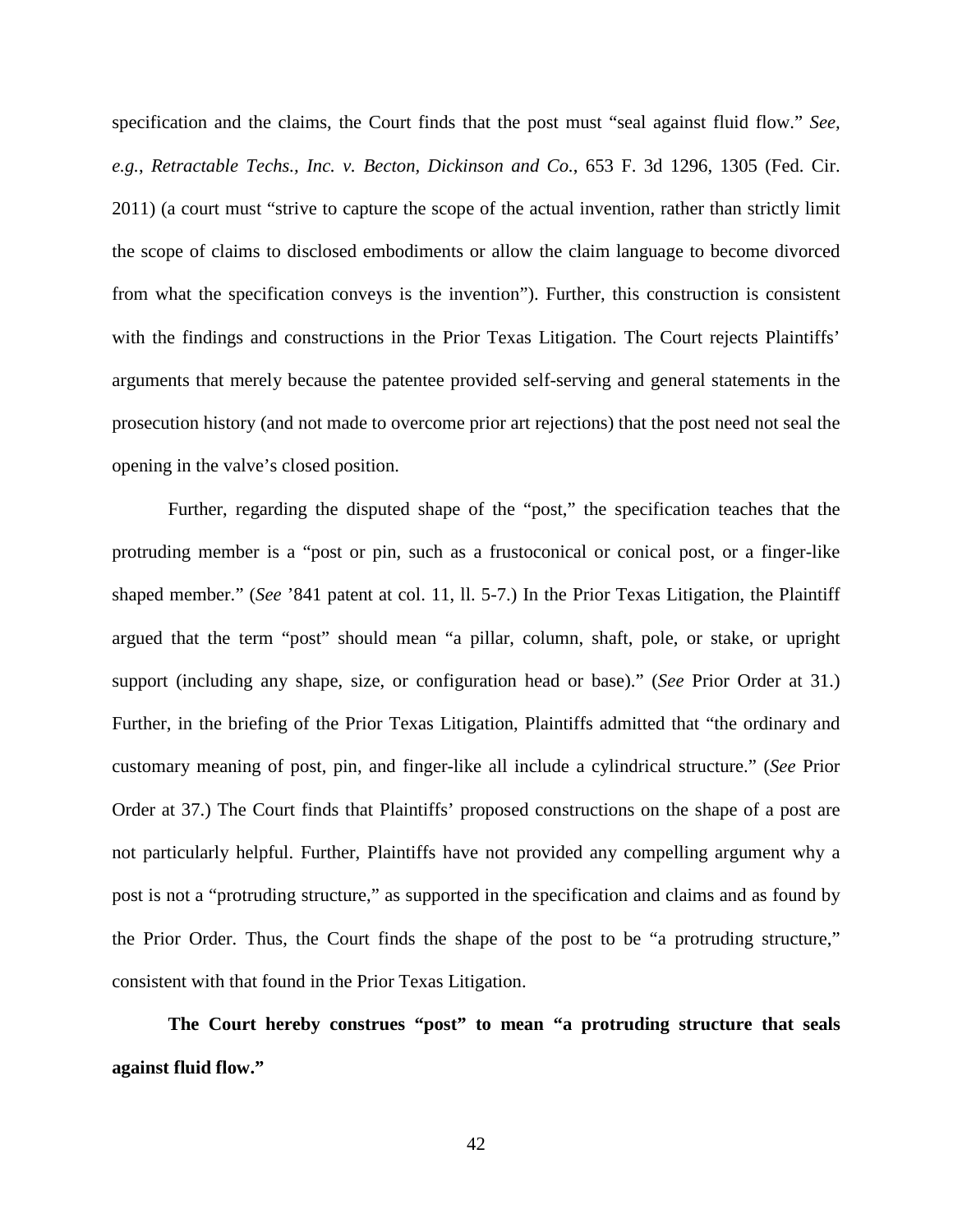| H. "wherein the relative position of said post and said opening changes" |  |  |
|--------------------------------------------------------------------------|--|--|
|--------------------------------------------------------------------------|--|--|

| <b>Plaintiffs'</b>                              | Defendants'                                |
|-------------------------------------------------|--------------------------------------------|
| <b>Proposed Construction</b>                    | <b>Proposed Construction</b>               |
| "the post or the opening moves relative to one" | "wherein the post and opening separate to" |
| another"                                        | permit fluid flow"                         |

The disputed term "wherein the relative position of said post and said opening changes" appears in claim 8 of the '841 patent.

## **(1) The Parties' Positions**

Plaintiffs submit that the disputed term simply means that the post or the opening moves relative to one another. (*See, e.g.*, Dkt. No. 75 at 17.) The claim language does not say that the post and the opening "separate." (*Id.* at 18.) The claims only state that the relative position changes. (*Id.*) Defendants' construction would require the jury to consider what it means to "separate" and what degree of separation is required for there to be infringement. (*Id.*) In contrast, claim 8 calls for other items to separate, and the use of separate with respect to other elements but not to the disputed term is strong evidence that separate does not apply to this phrase. (*Id.*) Plaintiffs argue that their construction is supported by dictionary definitions of "relative" and "position." (*Id.*)

Defendants argue that Plaintiffs' construction merely rearranges the claim language but provides no clarity to its meaning to the jury. (*See, e.g.*, Dkt. No. 79 at 19.) The question here is how the relative position of the post and opening changes when the user sucks through the spout to drink. (*Id.*) Defendants argue that its proposal answers the question—the post and opening separate to permit fluid flow, thereby enabling the user to drink. (*Id.*) Defendants argue that the claim language is consistent with the language used in the specification. (*Id.* at 19-20.) Further, because the post is a structure that seals against fluid flow, in order for the relative position of the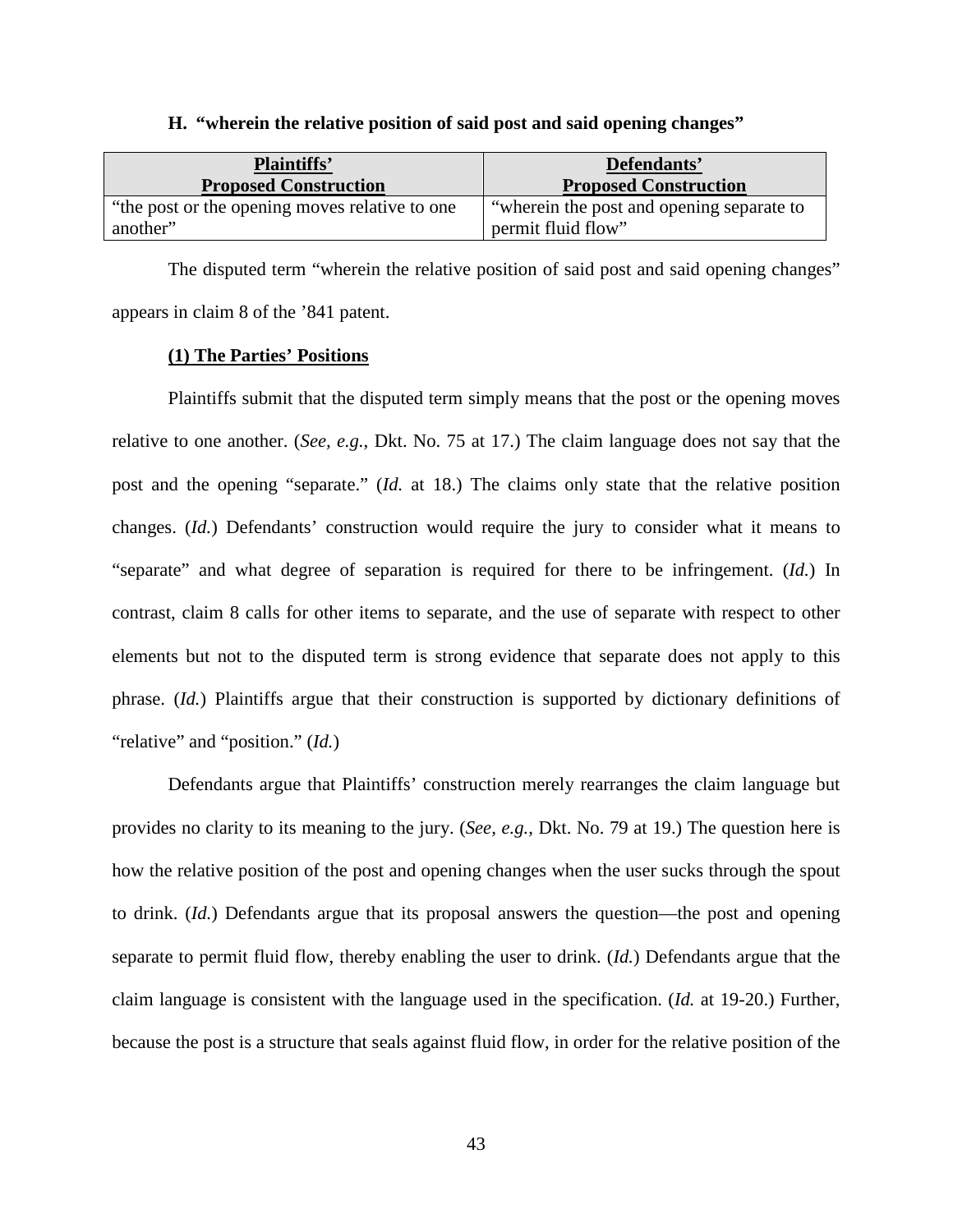post and opening to change in a way that enables the user to drink, the post and opening must unseal, or separate, to permit fluid flow. (*Id.*)

Plaintiffs reply that Defendants attempt to rewrite the claims to add a function that is not recited or required by the claims. (*See, e.g.*, Dkt. No. 80 at 8.) The claim element at issue does not recite the function of permitting fluid flow, nor does it specify how the post and opening must move relative to one another. (*Id.* at 9.) Had the inventor wanted to claim a specific direction or type of motion between the opening and the post, he could have done so. (*Id.*)

## **(2) Analysis**

The parties' primary dispute is whether the post and opening must "separate" from each other to allow fluid flow.

The Court finds that this dispute largely revolves around the actual claim language. Claim 8 recites the "post" limitation with the "relative position . . . changes" phrase, and the relevant language is reproduced below:

(h) a post, wherein the relative position of said post and said opening changes when the user sucks through said spout to drink from said spout;

(i) and wherein said post extends into and through said opening in said closed position and said open position of said valve.

(emphasis added). The claim language does not recite the term "separate," nor does it expressly require the post and opening to separate as the Defendants suggest.

The phrase "relative position" is not used in the specification. As mentioned above in relation to the "post" term, the specification teaches that an opening moves up along a protruding member until the opening is unblocked, so as to allow fluid flow. *See, e.g.*, Abstract. The term "separate" is never used in relation to the post or the opening. Further, the fact that the same claim 8 uses the term "separate" in another context (*e.g.*, "causing said opening and said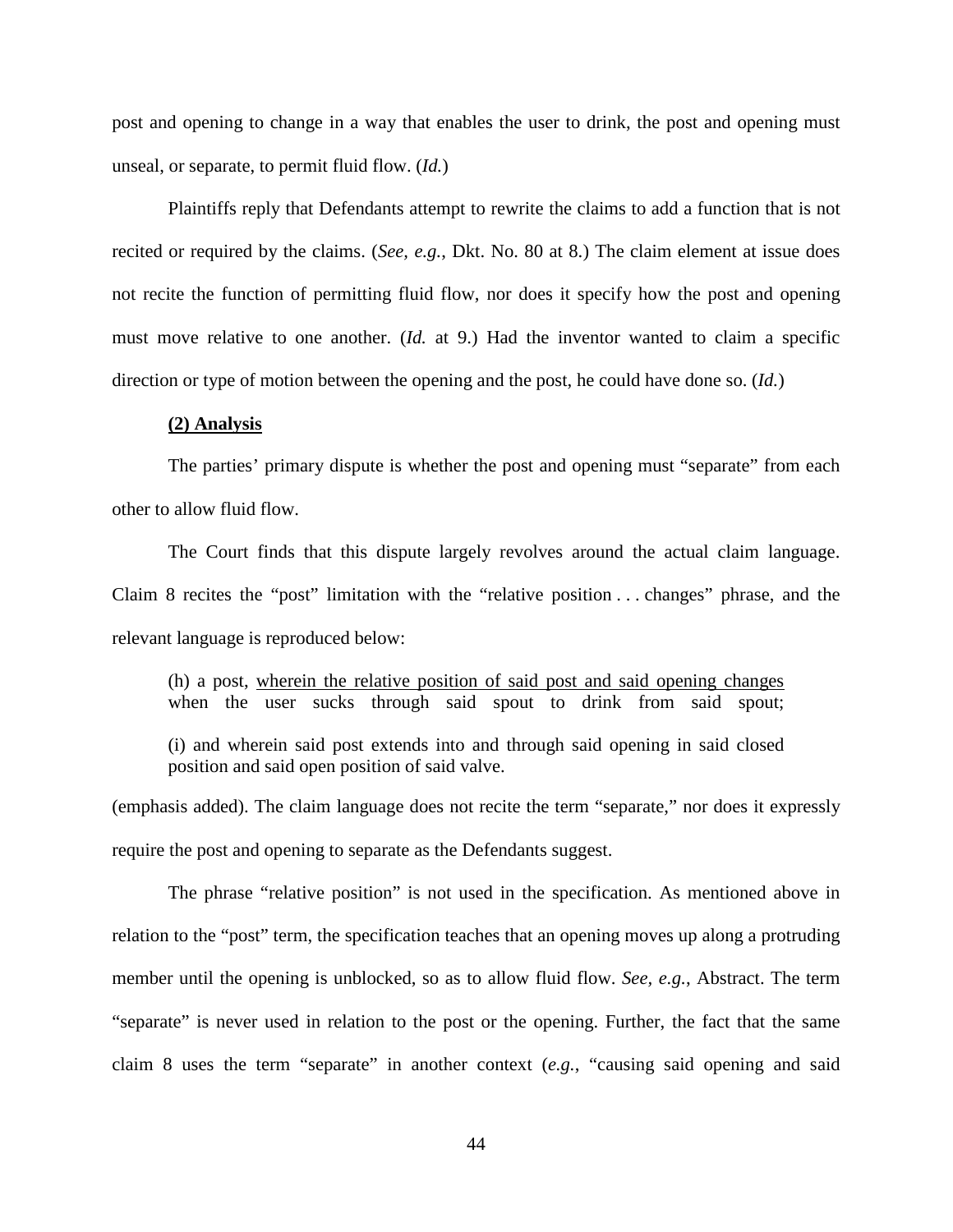blocking element to separate") implies that a "separate" limitation was not intended for this disputed phrase. Still further, there is no clear meaning on what "separate" means in this context—must it be fully separate or partially separate or not touching. The Court rejects Defendants' arguments to the contrary.

The Court finds that, based upon the claim language, all that is required is that the relative position of said post and said opening changes when the user sucks through the spout. The claim language does not necessarily require that both the post and the opening change positions or that they must separate from each other. The Court finds that Plaintiffs' construction provides the most appropriate meaning to the disputed phrase.

# **The Court hereby construes "wherein the relative position of said post and said opening changes" to mean "the post or the opening moves relative to one another."**

## **V. CONCLUSION**

The Court adopts the above constructions set forth in this opinion for the disputed terms of the patent-in-suit. The parties are ordered that they may not refer, directly or indirectly, to each other's claim construction positions in the presence of the jury. Likewise, the parties are ordered to refrain from mentioning any portion of this opinion, other than the actual definitions adopted by the Court, in the presence of the jury. Any reference to claim construction proceedings is limited to informing the jury of the definitions adopted by the Court.

Within thirty (30) days of the issuance of this Memorandum Opinion and Order, the parties are hereby **ORDERED**, in good faith, to mediate this case with the mediator agreed upon by the parties. As a part of such mediation, each party shall appear by counsel and by at least one corporate officer possessing sufficient authority and control to unilaterally make binding decisions for the corporation adequate to address any good faith offer or counteroffer of